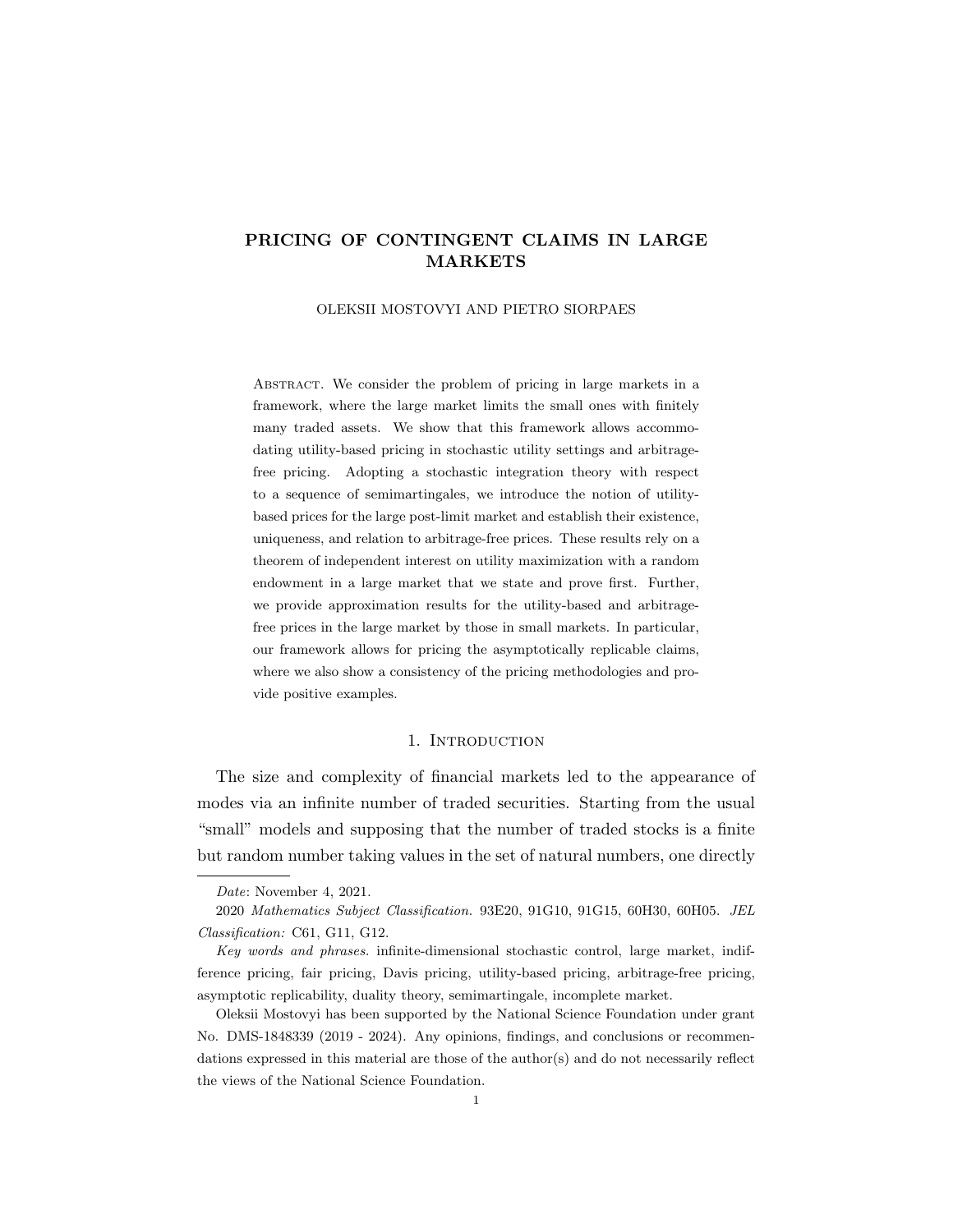arrives at the assumption of the availability of countably many tradable assets on the market. Models of this type are considered in [\[BN98\]](#page-41-0) and [\[DDGP05\]](#page-41-1), and [\[Mos18\]](#page-43-0), among others. Further, in the context of fixed income derivatives, it is natural to model interest rates with uncountably many traded instruments, see, e.g., [\[CT04\]](#page-41-2), [\[RT06\]](#page-43-1), [\[DDP05\]](#page-41-3), and [\[ET05\]](#page-42-0).

The mathematical foundations of the large markets go back to [\[KK94\]](#page-42-1), where a large market was introduced as a sequence of models with finitely many traded assets. Later, relying on ideas of stochastic integration with respect to infinite-dimensional stochastic processes, characterizations of the large market themselves (post-limit) has appeared. The theory for such markets was further developed through a series of works including [\[KK98\]](#page-42-2), [\[CKT16\]](#page-41-4), [\[KS96b\]](#page-42-3), [\[KS96a\]](#page-42-4), [\[Kle00\]](#page-42-5), [\[Kle03\]](#page-42-6), [\[Kle06\]](#page-42-7), [\[KLPO14\]](#page-42-8), and [\[DDP05\]](#page-41-3). This topic still attracts researchers, see the recent works [\[ARS17\]](#page-41-5), [\[RS18\]](#page-43-2) and [\[Kar19\]](#page-42-9), among others.

The results on large markets include those where the authors do not model the limiting market, that is, pre-limit results starting from the innovational [\[KK94\]](#page-42-1), and this approach is still common. On the other hand, there are works where the limiting market is investigated, that is, postlimit results, see [\[CT04\]](#page-41-2), [\[DDGP05\]](#page-41-1), and [\[Kar19\]](#page-42-9), among others. Investigating the post-limit models requires stochastic integration with respect to infinite-dimensional stochastic processes that is less developed than stochastic integration with respect to finite-dimensional semimartingales. Further, completeness is a common assumption in traditional interest rate modeling. Thus, pricing in the large (post-limits) market models in the context of fixed-income derivatives often inherits certain replicability assumptions see, e.g., [\[CT04,](#page-41-2) Assumption 5.1].

This paper focuses on two pricing approaches in (fully) incomplete large markets, without any apriori replicability assumptions, where modeling and establishing results in the large (post-limit) market itself is a significant part of our analysis. In particular, in stochastic utility settings, we develop the utility-based pricing in the large (post-limit) market and show its consistency with the arbitrage-free pricing. For this, first, we established a *utility max*imization with random endowment theorem for the large market, a result, which is interesting by itself. Further, we provided an approximation result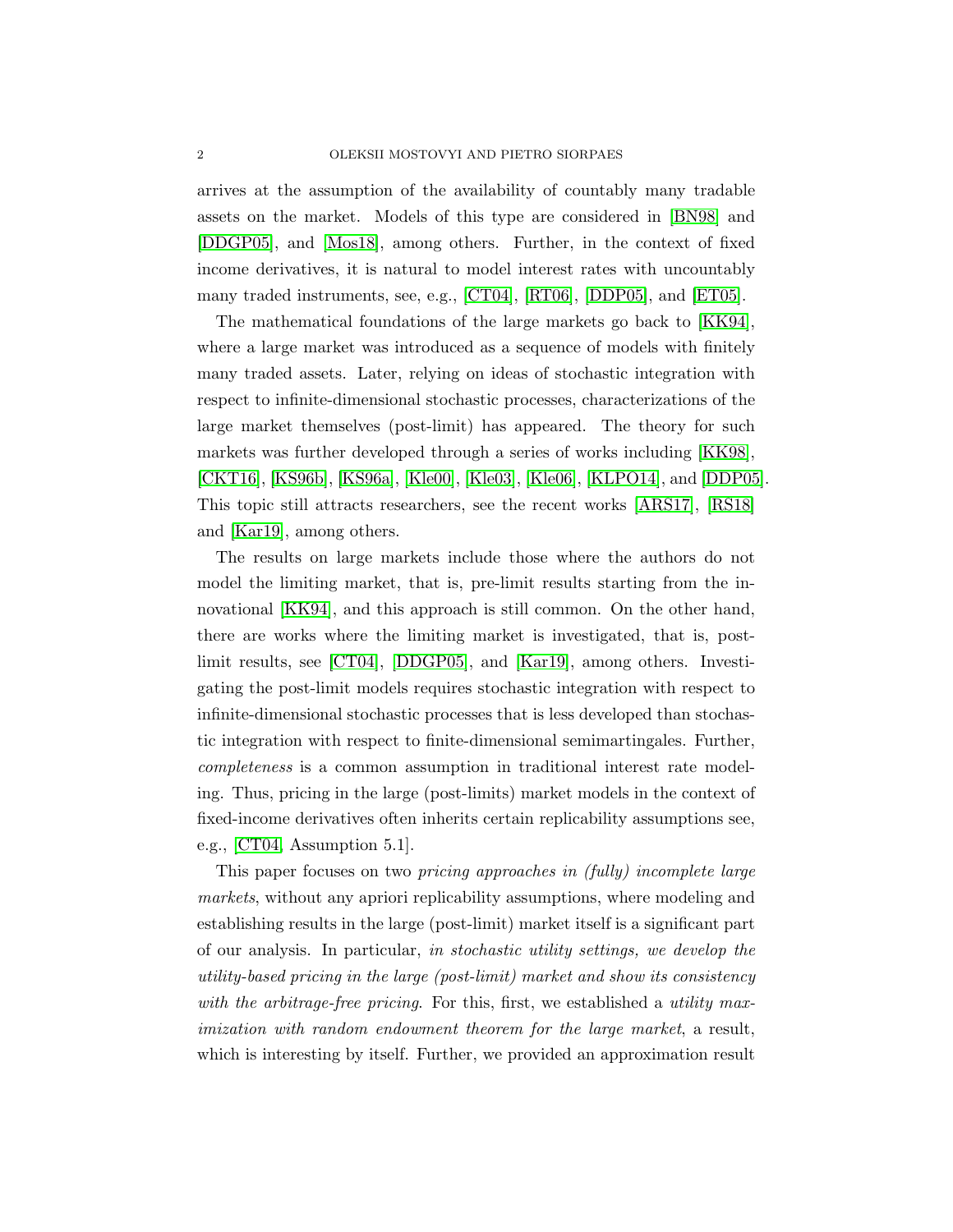by the utility-based prices in small markets, again with consistency to the arbitrage-free pricing asymptotics. Finally, we applied our results to the asymptotically replicable claims, where their pricing in the large market has a particularly nice structure. We note that in settings of exponential utility, the problem of utility-based pricing in the large (pre-limit) market has been considered in [\[ARS17\]](#page-41-5).

On the technical level, as there are fewer stochastic analytic tools for studying stochastic integration with respect to an infinite-dimensional semimartingale, we had to deal with more obstacles. In particular, we do not use the Optional Decomposition Theorem that was crucial for optimal investment with a random endowment in a small market, see [\[HK04\]](#page-42-10). We note that the Optional Decomposition Theorem for the large market has been recently developed in [\[Kar19\]](#page-42-9), under the continuity of the underlying stock price processes. We could not use it as our formulation deals with semimartingales, which might admit jumps. Further, our approach allows to include the closures of the domains of the key optimization problems. This is crucial for the proofs and allows for more complete characterizations of the underlying problems. Further, our formulation allows to circumvent both the non-replicability and asymptotic replicability assumptions often imposed in the literature, even for small markets (under appropriate adjustments). An application of such a formulation is *pricing of asymptotically replicable* claims as a particular case of our results. The latter includes asymptotically complete markets, where every claim is replicable or asymptotically replicable.

The remainder of this paper is organized as follows: in Section [2,](#page-3-0) we introduce the model. In Section [3,](#page-9-0) we establish the utility maximization results with random endowment in a large market. In Section [4,](#page-16-0) we introduce the notions of the utility-based price in a large market and prove its existence, and provide a condition for its uniqueness; in Section [5,](#page-20-0) we prove the convergence of the utility-based prices in small markets to the ones in the large market. In Section [6,](#page-36-0) we show an application of our settings to asymptotically replicable claims, where asymptotically complete market come as a particular case.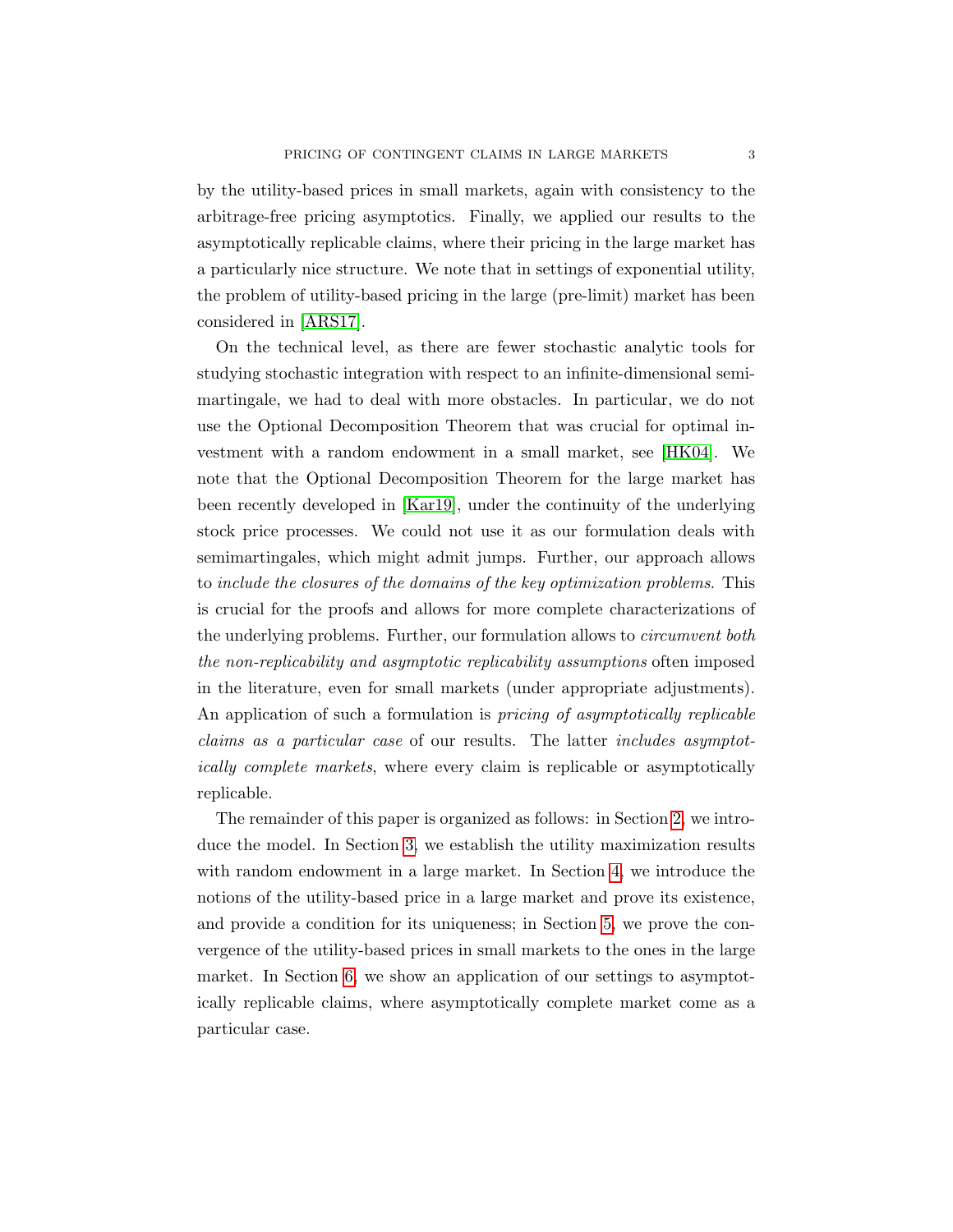## 2. Model

<span id="page-3-0"></span>We consider a filtered probability space  $(\Omega, \mathcal{F}, (\mathcal{F}_t)_{t \in [0,T]}, \mathbb{P})$ , where the filtration  $(\mathcal{F}_t)_{t \in [0,T]}$  satisfies the usual conditions,  $\mathcal{F}_0$  is trivial. We suppose that there is one fixed market that consists of a riskless asses  $S^0 \equiv 1$  and a sequence of risky asset  $S = (S^n)_{n \in \mathbb{N}}$ , where each  $S^n$ ,  $n \in \mathbb{N}$ , is a semimartingale that specifies the price of the nth risky asset. We also suppose that there is a non-traded contingent claim with payment process  $(F^i)_{i=1}^N$ . If  $(q_i)_{i=1}^N = q$  is the finite sequence that specifies the number of such claims, the cumulative payoff is given by

$$
qF := (qF_t)_{t \in [0,T]} = \left(\sum_{i=1}^N q_i F_t^i\right)_{t \in [0,T]}.
$$

Both processes  $S$  and  $F$  are given exogenously.

The notion of the trading strategy in the large market is given as follows. For  $n \in \mathbb{N}$ , an *n*-elementary strategy is a (usual)  $\mathbb{R}^n$ -valued predictable and  $(S<sup>k</sup>)<sub>k=1,...,n</sub>$ -integrable process. An *elementary strategy* is a strategy, which is n-elementary for some  $n \in \mathbb{N}$ . Further, an n-elementary strategy H is x-admissible for a given  $x \geq 0$ , if

$$
H \cdot S = \int_0^{\cdot} \sum_{k=1}^n H_t^k dS_t^k \ge -x, \quad \mathbb{P}\text{-a.s.}
$$

Let  $\mathcal{H}^n$  denote the set of *n*-elementary strategies, which are *x*-admissible for some  $x \geq 0$ , and by H the set of admissible elementary strategies.

To pass to the limit as  $n \to \infty$ , we will follow [\[DDP06\]](#page-42-11), and we recall that  $\mathbb{R}^{\mathbb{N}}$  is the space of real-valued sequences. An unbounded functional on  $\mathbb{R}^{\mathbb{N}}$  is a linear functional  $\bar{H}$ , whose domain,  $Dom(\bar{H})$  is a subspace of  $\mathbb{R}^{\mathbb{N}}$ . A *simple integrand* is a fined sum of bounded predictable processes of the form  $\sum_{n=1}^{\infty}$  $k=1$  $h^k e^k$ , where  $(e^k)_{k \in \mathbb{N}}$  is a canonical basis for  $\mathbb{R}^{\mathbb{N}}$  and  $h^k$ 's are one-dimensional bounded and predictable processes.

A process H with values in the set of unbounded functionals on  $\mathbb{R}^{\mathbb{N}}$  is predictable if there is a sequence of simple integrands (as defined in the previous paragraph)  $(H^n)_{n\in\mathbb{N}}$ , such that  $H = \lim_{n\to\infty} H^n$ , pointwise, in the sense that for every  $x \in Dom(H)$ , the sequence  $(H^n(x))_{n\in\mathbb{N}}$  converges to  $H(x)$  as  $n \to \infty$ .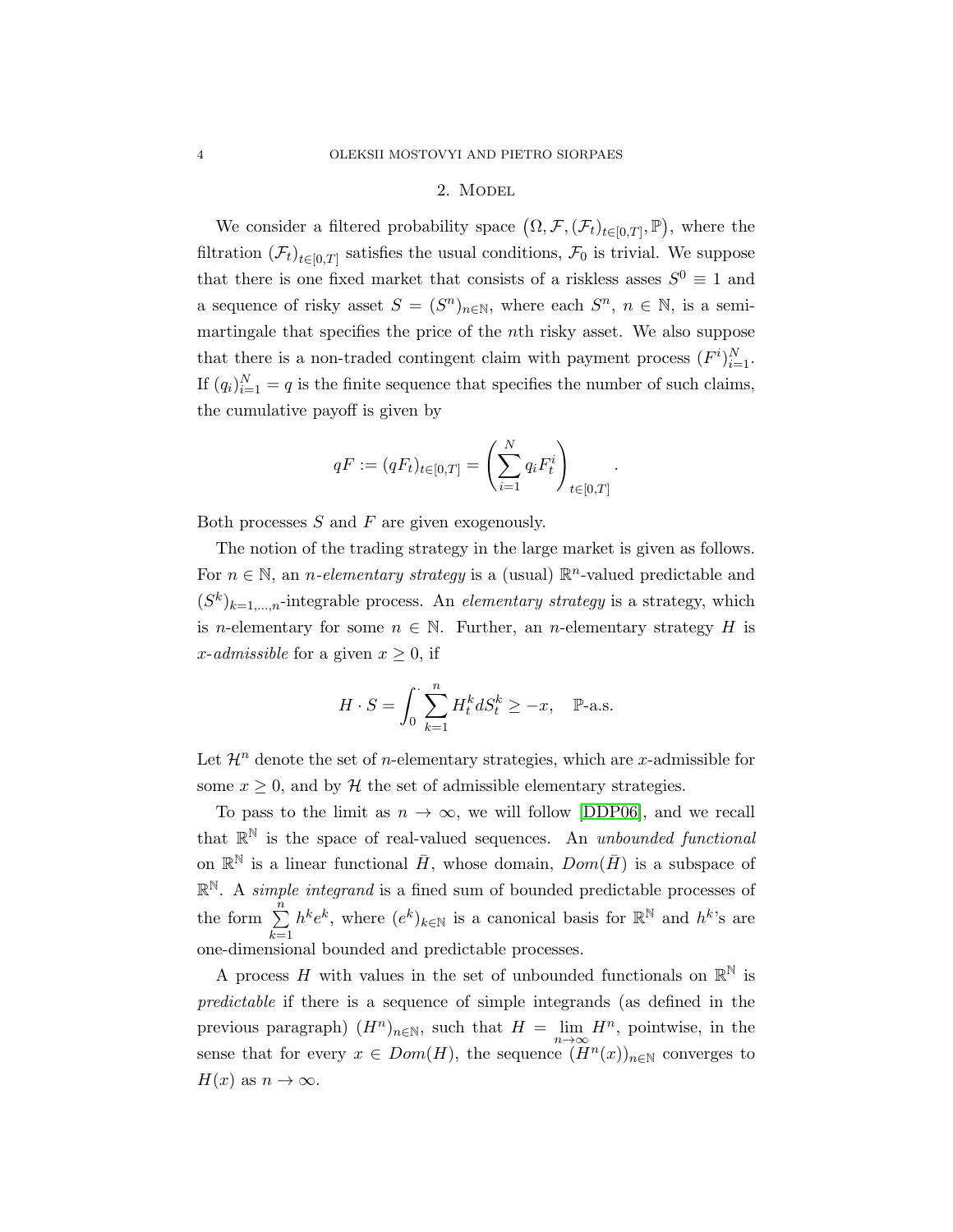A predictable process  $H$  with values in the set of unbounded functionals on  $\mathbb{R}^{\mathbb{N}}$  is *integrable* with respect to S if there is a sequence  $(H^n)_{n\in\mathbb{N}}$  of simple integrands, such that  $(H^n)_{n\in\mathbb{N}}$  converges to H pointwise and the sequence of semimartingales  $(H^n \cdot S)_{n \in \mathbb{N}}$  converges to a semimartingale Y in the semimartingale topology. In this case, we set

$$
H \cdot S := Y.
$$

To put the concept of a stochastic integral as above in the context of optimal investment, we further need to specify the context of admissibility. Thus, for  $x \geq 0$ , we say that a predictable process with values in the set of unbounded functionals in an x-admissible generalized strategy if  $H$ is integrable with respect to  $S$  and there is an approximating sequence of x-admissible elementary strategies,  $(H^n \cdot S)_{n \in \mathbb{N}}$ , that converges to  $H \cdot S$  in the semimartingale topology.

We suppose that an economic agent can trade in such a market. A *portfolio* is defined as a triple  $(x, H, q)$ , where a constant  $x \geq 0$  is an initial capital, and  $H$  is an x-admissible generalized strategy, and  $q$  is the number of shares of the non-traded contingent claim. The wealth process  $V = (V_t)_{t \in [0,T]}$ generated by the portfolio  $(x, H, q)$  is given by

$$
V_t = x + H \cdot S_t + qF_t, \quad t \in [0, T].
$$

A collection of nonnegative wealth processes generated by x-admissible generalized strategies is denoted by  $\mathcal{X}(x)$ , that is

$$
\mathcal{X}(x) := \{ X \ge 0 : \ X_t = x + H \cdot S_t, \quad t \in [0, T] \}, \quad x \ge 0.
$$

To rule out suicide strategies in the context of non-traded contingent claim on a large market, we need to introduce the notions of maximality and acceptability, extending the ones in [\[DS97\]](#page-42-12). In the context of a large market, we also refer to [\[Kar19,](#page-42-9) p. 31] for the definition of maximal processes (at T). Thus, we call that a nonnegative process in  $X \in \mathcal{X}(x)$  is maximal if its terminal value cannot be dominated by any other process in  $\mathcal{X}(x)$ , that is if  $\tilde{X} \in \mathcal{X}(x)$  is such that  $\tilde{X}_T \geq X$ ,  $\mathbb{P}\text{-a.s.}$ , then we have  $\tilde{X}_T = X_T$ ,  $\mathbb{P}\text{-a.s.}$ An *acceptable* process is the one of the form  $X = X' - X''$ , where X' and  $X''$  are (nonnegative) wealth processes in  $\bigcup \mathcal{X}(x)$  and  $X''$  is maximal.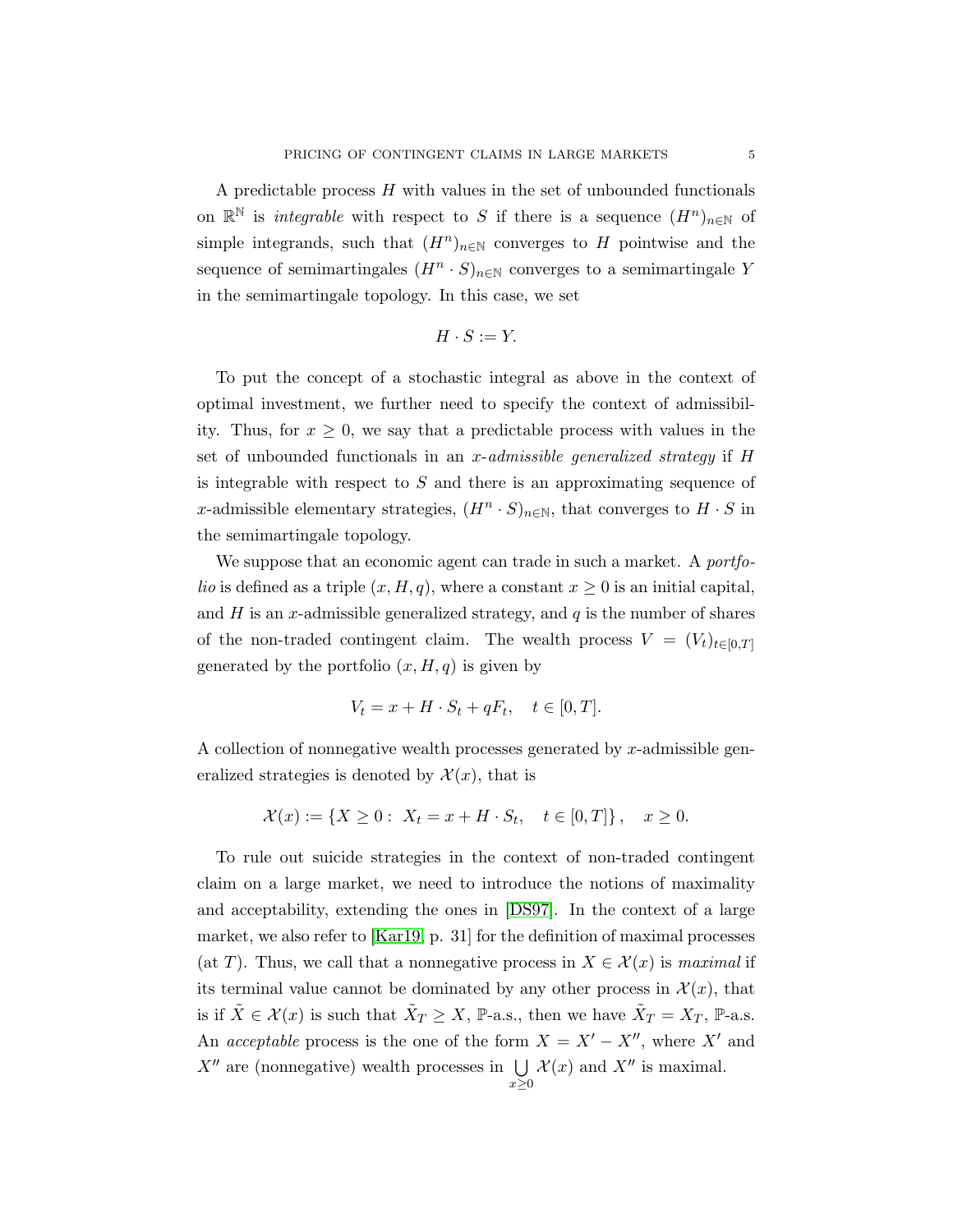In the large market, we denote the family of acceptable processes starting from  $x \in \mathbb{R}$  by  $\mathcal{X}(x)$ . Similarly, we denote the families of acceptable processes in small markets by  $\tilde{\mathcal{X}}^n(x)$ ,  $x \in \mathbb{R}$ ,  $n \in \mathbb{N}$ . Here the definition of acceptability is consistent with the one in the literature for models with finitely many traded assets, see, e.g., [\[DS97\]](#page-42-12) and [\[HK04\]](#page-42-10).

### Primal problem

For a nontradable contingent claim(s)  $f = F_T$  with payments  $f^i$ ,  $i \in$  $\{1,\ldots,N\}$ , at T, and with  $q=(q_i)_{i=1}^N$ , for every  $(x,q) \in \mathbb{R}^{N+1}$ , we set

(2.1) 
$$
\mathcal{X}^n(x,q) := \left\{ X \in \tilde{\mathcal{X}}^n(x) : X_T + qf \ge 0 \right\}, \quad n \in \mathbb{N},
$$

$$
\mathcal{X}(x,q) := \left\{ X \in \tilde{\mathcal{X}}(x) : X_T + qf \ge 0 \right\}.
$$

One can see that  $\mathcal{X}^n(x,q) \subseteq \mathcal{X}^{n+1}(x,q) \subseteq \mathcal{X}(x,q)$  and these sets can be empty for some  $(x, q)$ 's. Therefore, we set

(2.2) 
$$
\mathcal{K}^n := \left\{ (x, q) \in \mathbb{R}^{N+1} : \mathcal{X}^n(x, q) \neq \emptyset \right\}, \quad n \in \mathbb{N},
$$

$$
\mathcal{K} := \left\{ (x, q) \in \mathbb{R}^{N+1} : \mathcal{X}(x, q) \neq \emptyset \right\}.
$$

The preferences of an economic agent are given by a utility stochastic field

$$
U = U(\omega, x) : \Omega \times [0, \infty) \to \mathbb{R} \cup \{-\infty\}.
$$

We suppose that U satisfies the following assumption.

<span id="page-5-1"></span>**Assumption 2.1.** For every  $\omega \in \Omega$ , the function  $x \to U(\omega, x)$  is strictly concave, strictly increasing, continuously differentiable on  $(0, \infty)$ , and satisfies the Inada conditions:

(2.3) 
$$
\lim_{x \downarrow 0} U'(\omega, x) = \infty \quad and \quad \lim_{x \uparrow \infty} U'(\omega, x) = 0,
$$

where  $U'$  denotes the partial derivative with respect to the second argument. At  $x = 0$ , we suppose by continuity  $U(\omega, 0) = \lim_{x \downarrow 0} U(\omega, x)$ , which may be −∞.

Controlling the investment, the goal of an agent is to maximize the expected utility. The value functions are given by

<span id="page-5-0"></span>(2.4) 
$$
u^{n}(x, q) = \sup_{X \in \mathcal{X}^{n}(x, q)} \mathbb{E}\left[U\left(X_{T} + qF_{T}\right)\right], \quad (x, q) \in \mathcal{K}^{n}, \quad n \in \mathbb{N},
$$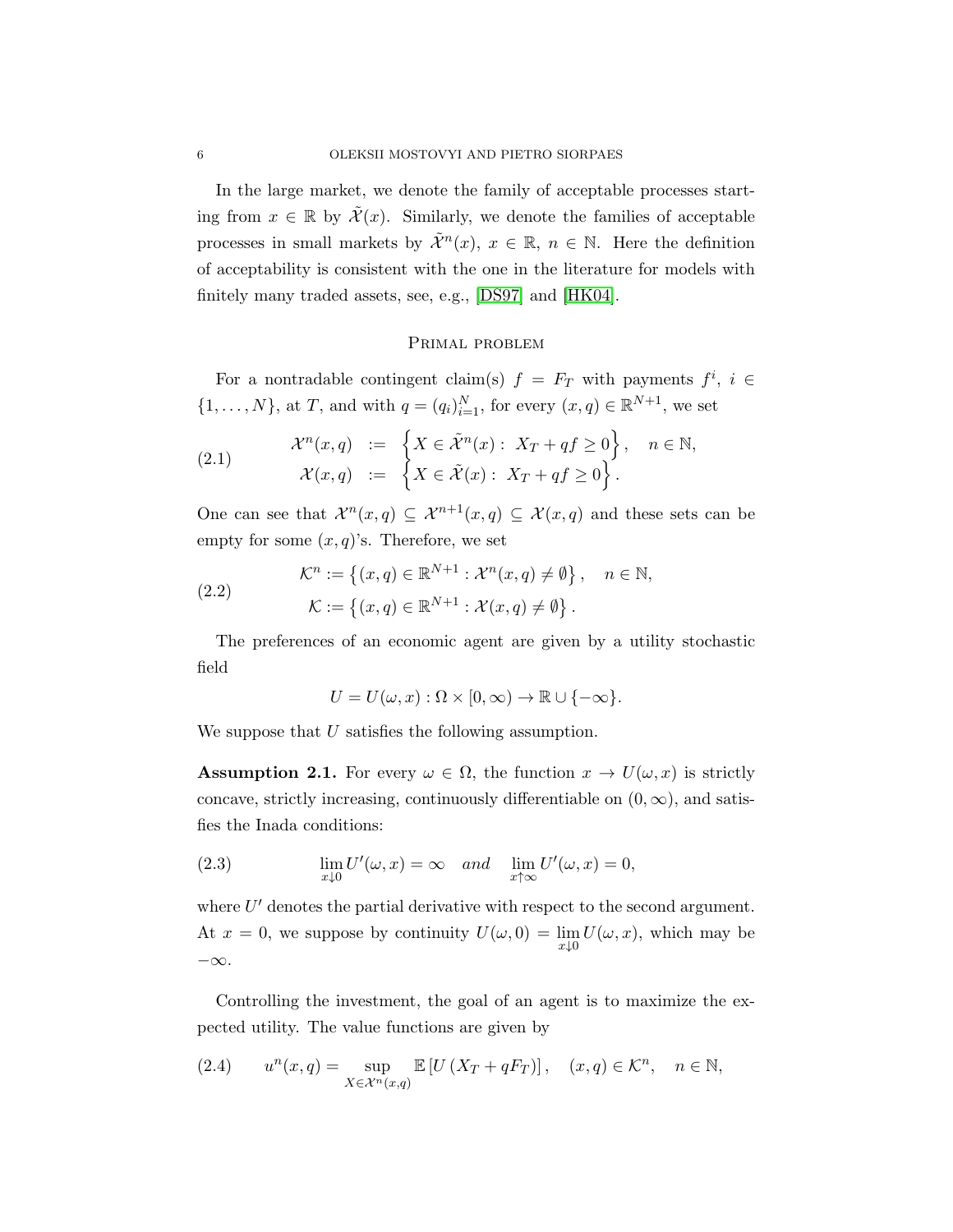<span id="page-6-0"></span>PRICING OF CONTINGENT CLAIMS IN LARGE MARKETS  $\hspace{2cm} 7$ 

(2.5) 
$$
u(x,q) = \sup_{X \in \mathcal{X}(x,q)} \mathbb{E}\left[U\left(X_T + qF_T\right)\right], \quad (x,q) \in \mathcal{K}.
$$

Here and below, we will use the following convention

<span id="page-6-2"></span>if  $\mathbb{E}\left[U^-(X_T+qf)\right]=\infty$ , we set  $\mathbb{E}\left[U(X_T+qf)\right]:=-\infty$ .

If will be convenient to extend the definitions of  $u^n$ 's and u to  $\mathbb{R}^{N+1}$ , by setting

$$
u^{n}(x,q) := -\infty, \quad (x,q) \in \mathbb{R}^{N+1} \backslash \mathcal{K}^{n}, \quad n \in \mathbb{N}, \quad and \quad u(x,q) := -\infty,
$$

$$
(x,q) \in \mathbb{R}^{N+1} \backslash \mathcal{K}.
$$

To ensure that the utility maximization problems [\(2.4\)](#page-5-0) and [\(2.5\)](#page-6-0) are nondegenerate, we need to impose no-arbitrage conditions. With  $\mathcal{Z}^n$  denoting the set of the densities of the equivalent local martingale measures for  $S<sup>n</sup>$ , we suppose that

<span id="page-6-3"></span>(no-Arb) 
$$
\bigcap_{n\geq 1} \mathcal{Z}^n =: \mathcal{Z} \neq \emptyset.
$$

For the contingent claim, we will suppose that

<span id="page-6-1"></span>**Assumption 2.2.** Every component of  $f$  is bounded.

Remark 2.3 (On the boundedness Assumption [2.2\)](#page-6-1). In many papers, see e.g., [\[HK04\]](#page-42-10) and [\[MS20\]](#page-43-3), it is assumed that the contingent claim is bounded by some wealth process in some (typically small) market. Mathematically this amounts to supposing that  $|f| \leq C\tilde{X}$ , for some maximal  $\tilde{X} \in \mathcal{X}^n(1,0)$ , for some  $n \in \mathbb{N}$ . This in particular, allows for pricing contingent claims unbounded from above and below. In this remark, we show that our settings with stochastic utility are closely related to the ones with an unbounded contingent claim.

Let us suppose that one starts from a utility  $\tilde{U}$  satisfying Assumption [2.1](#page-5-1) (possibly deterministic as in [\[HK04\]](#page-42-10), but this assumption does not have to be imposed), and a contingent claim  $\tilde{f}$  satisfying

(2.6)

$$
|\tilde{f}| \le C\tilde{X}, \quad \text{for some positive maximal } \tilde{X} \in \mathcal{X}^n(1,0), \quad \text{and} \quad C > 0.
$$

Then one can write

$$
\tilde{U}(x+H\cdot S_T+q\tilde{f})=\tilde{U}\left(\tilde{X}_T\left(x+H\cdot S_T^{\tilde{X}}+q\frac{\tilde{f}}{\tilde{X}_T}\right)\right),\,
$$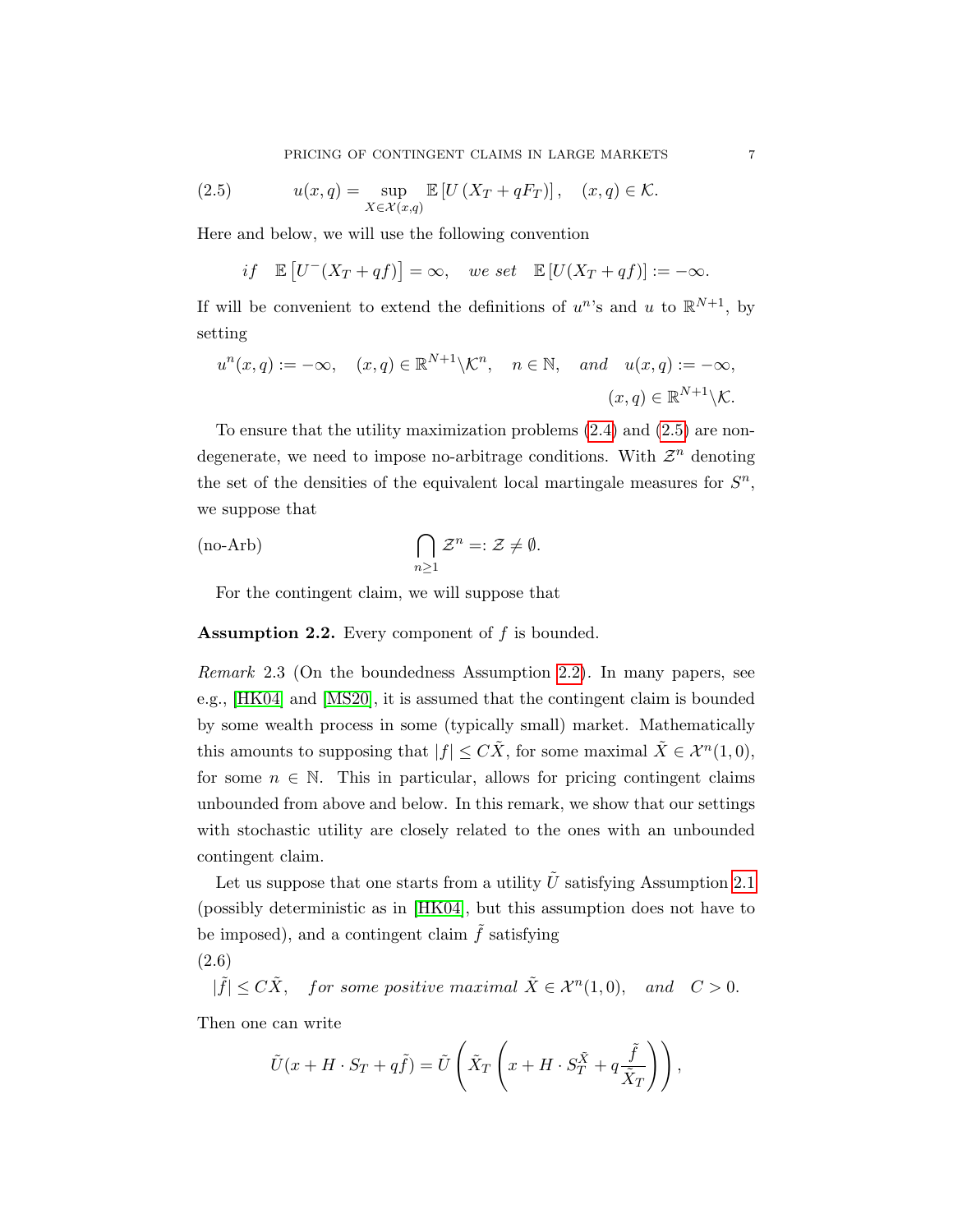where  $S^{\tilde{X}} := \left(\frac{1}{\tilde{X}}, \frac{S}{\tilde{X}}\right)$ . Setting

$$
f:=\frac{\tilde f}{\tilde X_T} \quad and \quad U(\omega,x):=\tilde U(\omega,\tilde X_T(\omega)x), \quad (\omega,x)\in \Omega\times[0,\infty),
$$

one can see from [\(2.6\)](#page-6-2) that  $|f| \leq C$ , and U satisfies Assumption [2.1.](#page-5-1) Under the local boundedness of the components of S, if  $\tilde{X}_T > 0$  and  $\tilde{X}$  is maxi-mal, then [\[DS95,](#page-42-13) Theorem 13] implies that  $\left(\frac{S}{\tilde{X}}, \frac{1}{\tilde{X}}\right)$  admits local martingale measure. Further, the set

$$
\tilde{Z}^n := \{ \tilde{X}Z : Z \in \mathcal{Z}^n \text{ and } \tilde{X}Z \text{ is a martingale} \}
$$

is dense in  $\tilde{X} \mathcal{Z}^n$  with respect to the topology of convergence in  $\mathbb{L}^1$ , see [\[DS97,](#page-42-12) Theorem 5.2]. And thus, to treat the unbounded  $\tilde{f}$ , we would have to impose  $\bigcap$  $n\in\mathbb{N}$  $\tilde{Z}^n\neq \emptyset.$ 

It follows from Assumption [2.2](#page-6-1) that

(2.7) 
$$
(x,0) \in int\mathcal{K}^1
$$
, for every  $x > 0$ .

## Dual problem

We begin by recalling that in small markets

$$
\mathcal{L}^n := -(\mathcal{K}^n)^o, \quad n \in \mathbb{N},
$$

that is, the polars of  $-\mathcal{K}^n$  in  $\mathbb{R}^{N+1}$ . Naturally, we extend this definition to the large markets by setting

$$
\mathcal{L}:=-\mathcal{K}^o.
$$

We recall that

(2.8) 
$$
\mathcal{Y}^{n}(y) = \{ Y \ge 0 : Y_0 = y,
$$

$$
and XY is a supermartingale for every X \in \mathcal{X}^{n}(1,0) \},
$$

 $y > 0$ ,  $n \in \mathbb{N}$ .

We set

(2.9) 
$$
\mathcal{Y}^n(y,r) := \{ Y \in \mathcal{Y}^n(y) : \mathbb{E}[Y_T(X_T + qf)] \leq xy + qr,
$$
  
for every  $(x, q) \in \mathcal{K}^n$ , and  $X \in \mathcal{X}^n(x,q) \},$   
 $(y,r) \in \mathcal{L}^n$ .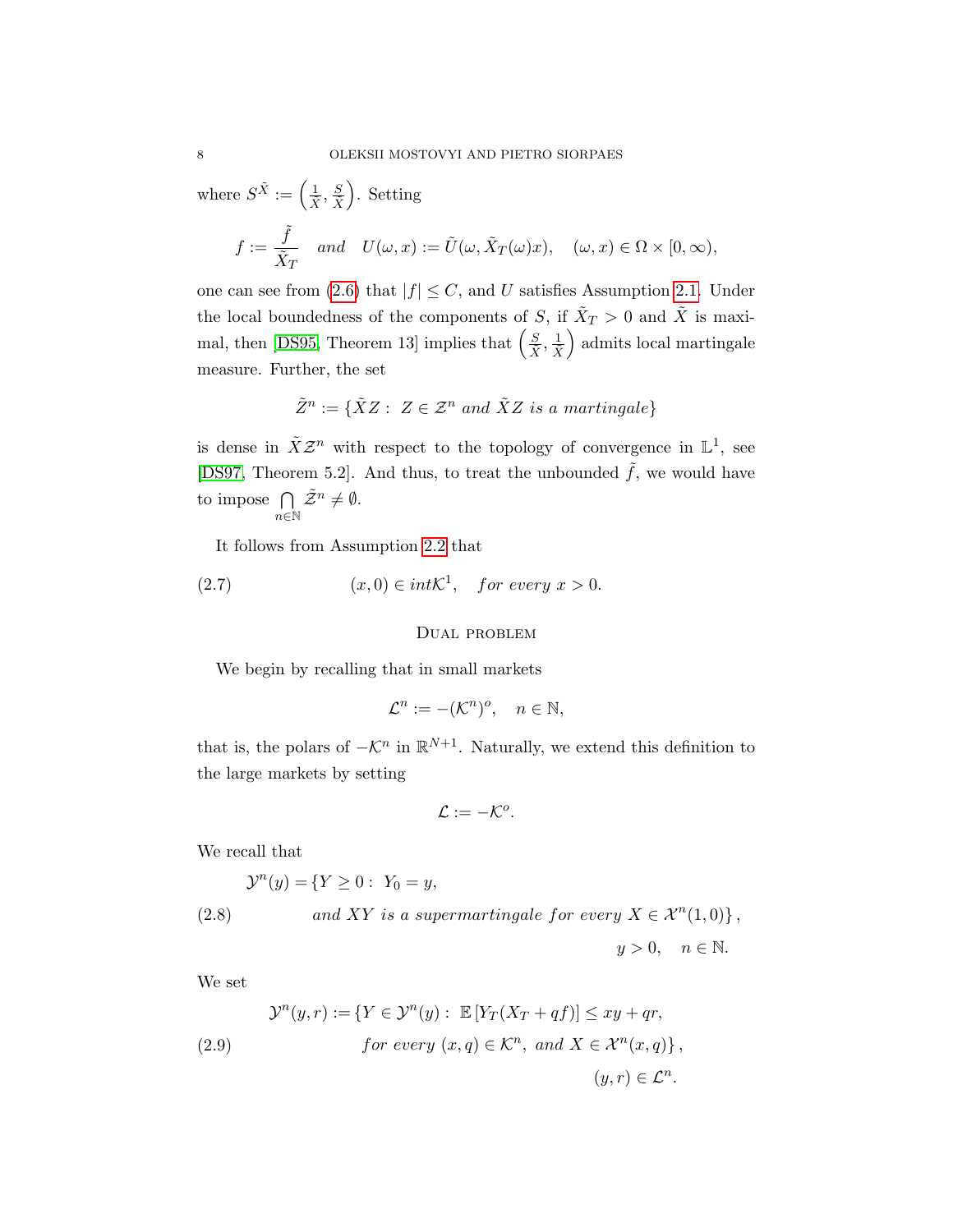Similarly, in the large market, we define

<span id="page-8-3"></span>(2.10) 
$$
\mathcal{Y}(y) = \{ Y \ge 0 : Y_0 = y \text{ and } XY \text{ is a supermartingale}
$$
  
for every  $X \in \mathcal{X}(1,0) \}, y > 0,$ 

$$
(\text{def } Y(y,r))
$$
  

$$
\mathcal{Y}(y,r) := \{ Y \in \mathcal{Y}(y) : \mathbb{E}[Y_T(X_T + qf)] \le xy + qr,
$$
  
for every  $(x, q) \in \mathcal{K}$ , and  $X \in \mathcal{X}(x,q) \}$ ,  $(y,r) \in \mathcal{L}$ .

Let us set

(2.11) 
$$
V(\omega, y) := \sup_{x>0} (U(\omega, x) - xy), \quad (\omega, y) \in \Omega \times [0, \infty).
$$

We note that  $-V$  satisfies Assumption [2.1.](#page-5-1) Now, we can state the dual problems for finite markets and the large market.

<span id="page-8-2"></span>(2.12) 
$$
v^{n}(y,r) = \inf_{Y \in \mathcal{Y}^{n}(y,r)} \mathbb{E}\left[V\left(Y_{T}\right)\right], \quad (y,r) \in \mathcal{L}^{n}, \quad n \in \mathbb{N},
$$

(2.13) 
$$
v(y,r) = \inf_{Y \in \mathcal{Y}(y,r)} \mathbb{E}\left[V(Y_T)\right], \quad (y,r) \in \mathcal{L},
$$

where we use the convention

<span id="page-8-4"></span><span id="page-8-1"></span>
$$
\mathbb{E}[V(Y_T)] := \infty, \quad if \quad \mathbb{E}[V^+(Y_T)] = \infty.
$$

Further, we will extend the definitions of  $v^n$ 's and  $v$  to  $\mathbb R$  by setting

$$
v^{n}(y,r) := \infty, \quad (y,r) \in \mathbb{R}^{N+1} \setminus \mathcal{L}^{n}, \quad n \in \mathbb{N}, \quad \text{and} \quad v(y,r) := \infty,
$$

$$
(y,r) \in \mathbb{R}^{N+1} \setminus \mathcal{L}.
$$

Let us set

(2.14) 
$$
\tilde{w}(y) := \inf_{Y \in \mathcal{Y}(y)} \mathbb{E}\left[V(Y_T)\right], \quad y > 0,
$$

and suppose that

<span id="page-8-0"></span>
$$
\text{(fin uv)} \quad u(x,0) > -\infty, \quad x > 0, \quad \text{and} \quad \tilde{w}(y) < \infty, \quad y > 0.
$$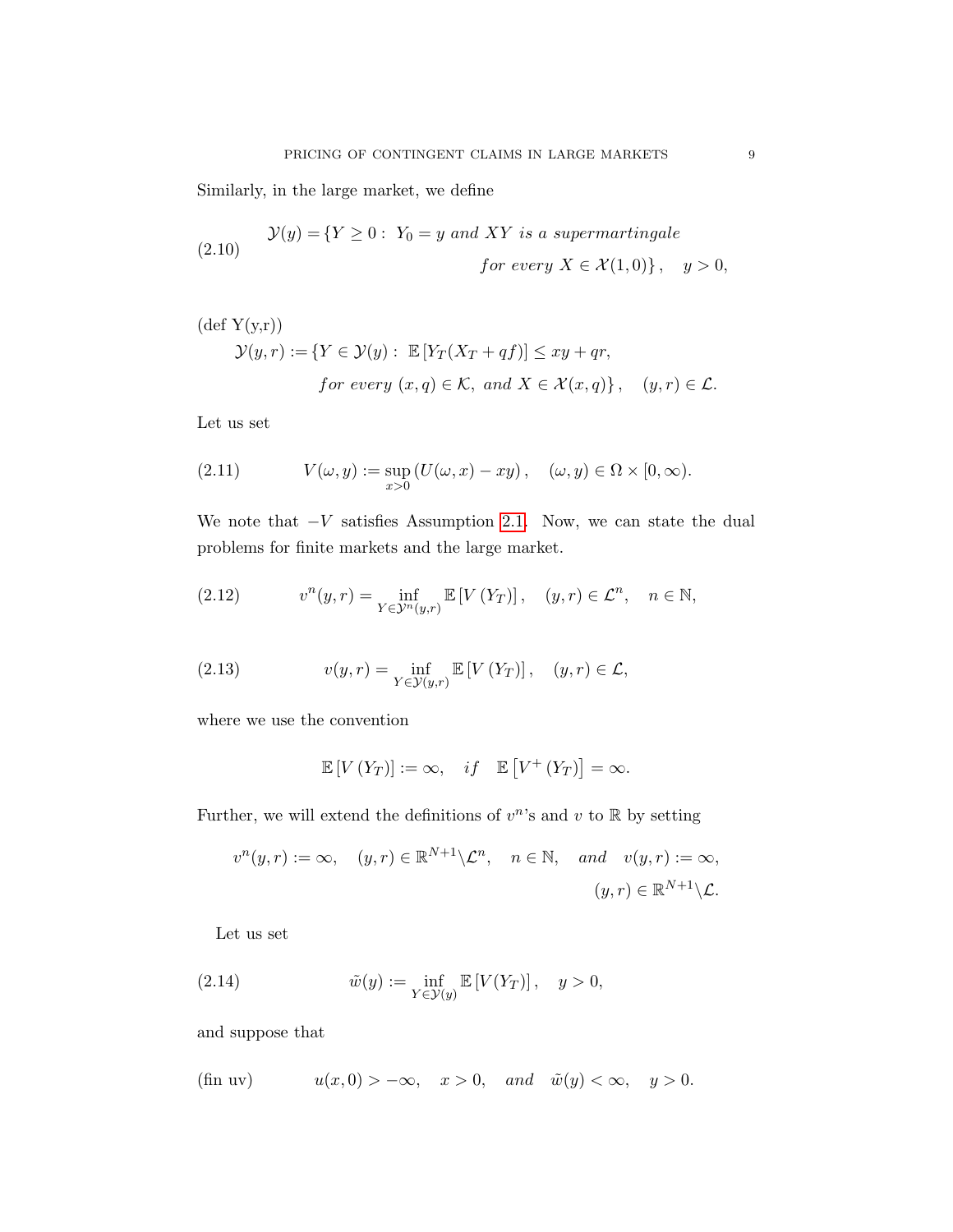# <span id="page-9-0"></span>3. Utility maximization with random endowment in large MARKET

<span id="page-9-2"></span>**Theorem 3.1.** Let us suppose that Assumptions [2.1,](#page-5-1) [2.2,](#page-6-1) [\(no-Arb\)](#page-6-3), and [\(fin uv\)](#page-8-0) hold. Then, we have

(i) The functions u and v are finite on intK and riL, respectively, u and v satisfy

(3.1) 
$$
u(x,q) = \inf_{(y,r)\in\mathcal{L}} (v(y,r) + xy + qr), \quad (x,q)\in\mathcal{K},
$$

$$
v(y,r) = \sup_{(x,q)\in\mathcal{K}} (u(x,q) + xy + qr), \quad (y,r)\in\mathcal{L}.
$$

- (ii) The functions u and  $-v$  are concave and upper semi-continuous,  $u <$  $\infty$  on K. For every  $(x,q) \in \{u > -\infty\}$ , there exists a unique maxi-mizer to [\(2.5\)](#page-6-0). In turn,  $v > -\infty$  on  $\mathcal{L}$ . For every  $(y, r) \in \{v < \infty\},$ there exists a unique solution to [\(2.13\)](#page-8-1).
- (iii) For every  $(x, q) \in int\mathcal{K}$ , the subdifferential of u at  $(x, q)$  is a nonempty subset of ri $\mathcal{L}, (y, r) \in \partial u(x, q)$  if and only if the following conditions hold:

(3.2) 
$$
\hat{Y}_T(y,r) = U'(\omega, \hat{X}_T(x,q) + qf), \quad \mathbb{P}\text{-}a.s.,
$$

(3.3) 
$$
\mathbb{E}\left[\hat{Y}_T(\hat{X}_T + qf)\right] = xy + qr,
$$

$$
(3.4) \t\t |v(y,r)| < \infty.
$$

STRUCTURE OF THE DOMAINS TO  $(2.4)$ ,  $(2.5)$ ,  $(2.12)$ , AND  $(2.13)$ 

For every  $(x, q)$  and  $(y, r)$  in  $\mathbb{R}^{N+1}$ , let us set

<span id="page-9-1"></span>(3.5)  
\n
$$
\mathcal{C}^n(x,q) := \{ g \in \mathbb{L}^0_+ : g \le X_T + qf \text{ for some } X \in \mathcal{X}^n(x,q) \}, \quad n \in \mathbb{N},
$$
\n
$$
\mathcal{C}(x,q) := \{ g \in \mathbb{L}^0_+ : g \le X_T + qf \text{ for some } X \in \mathcal{X}(x,q) \},
$$
\n
$$
\mathcal{D}^n(y,r) := \{ h \in \mathbb{L}^0_+ : h \le Y_T \text{ for some } Y \in \mathcal{Y}^n(y,r) \}, \quad n \in \mathbb{N},
$$
\n
$$
\mathcal{D}(y,r) := \{ h \in \mathbb{L}^0_+ : h \le Y_T \text{ for some } Y \in \mathcal{Y}(y,r) \}.
$$

For small markets, we recall [\[HK04,](#page-42-10) Proposition 1], whose intricate proof was based on a delicate parametrization of the dual domain, the Optional Decomposition Theorem from [\[Kra94\]](#page-42-14), and superreplications results for finitedimensional models from [\[DS98\]](#page-42-15).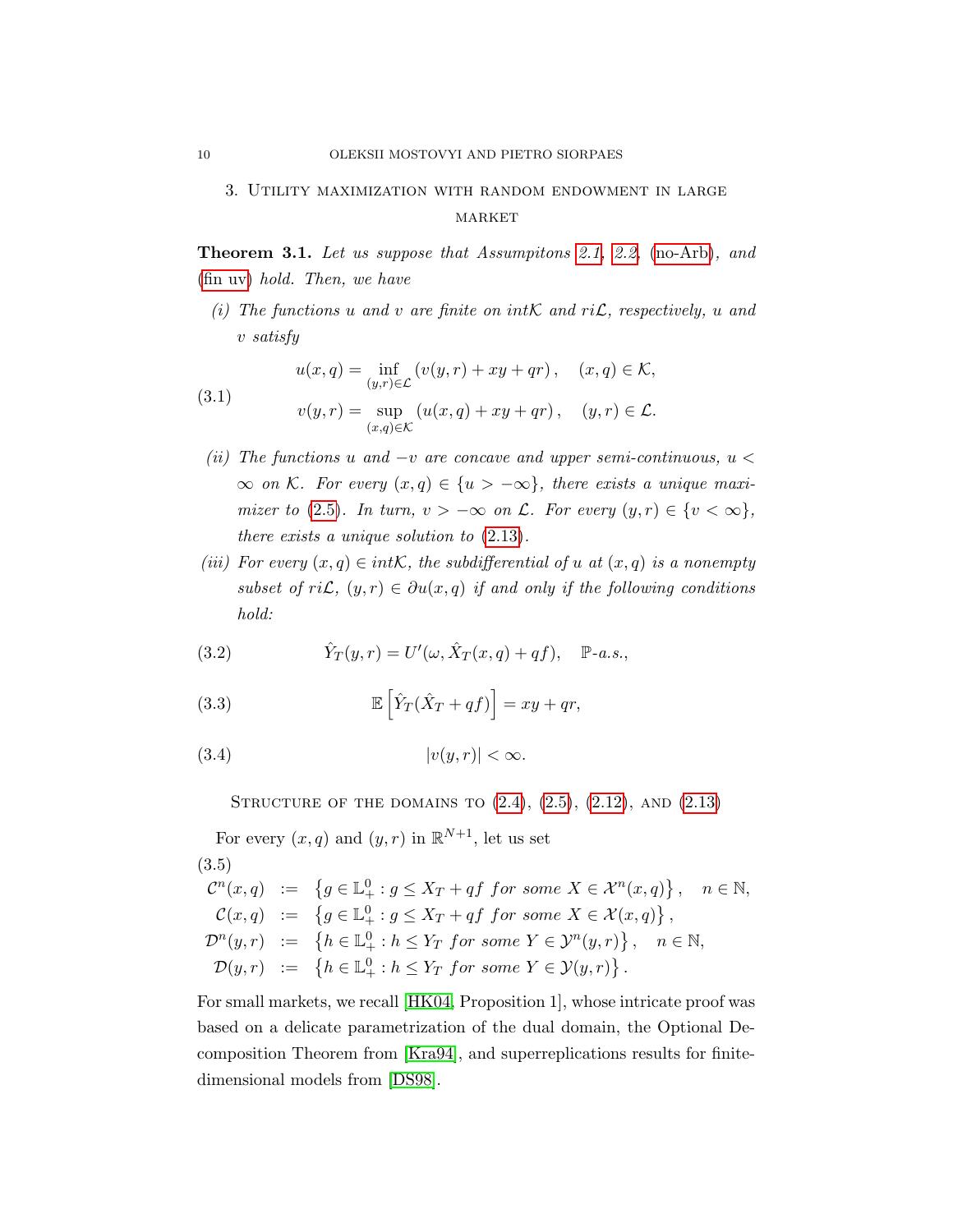Proposition 3.2. Let us assume that [\(no-Arb\)](#page-6-3) and Assumption [2.2.](#page-6-1) Then for every  $n \in \mathbb{N}$ , the families  $(\mathcal{C}^n(x,q))_{(x,q)\in\mathcal{K}^n}$  and  $(\mathcal{D}^n(y,r))_{(y,r)\mathcal{L}^n}$  defined in [\(3.5\)](#page-9-1) have the following properties:

(1) For every  $(x,q) \in int\mathcal{K}^n$ , the set  $\mathcal{C}^n(x,q)$  contains a strictly positive constant. A nonnegative random variable g belong to  $\mathcal{C}^n(x,q)$  if and only if

<span id="page-10-1"></span>
$$
\mathbb{E}[gh] \le xy + qr, \quad for\ every\ (y,r) \in \mathcal{L}^n\ and\ h \in \mathcal{D}^n(y,r)
$$

(2) For every  $(y, r) \in ri\mathcal{L}^n$ , the set  $\mathcal{D}^n(y, r)$  contains a strictly positive random variable. A nonnegative function  $h \in \mathcal{D}^n(y,r)$  if and only if

$$
\mathbb{E}[gh] \le xy + qr, \quad for\ every\ (x,q) \in \mathcal{K}^n \ and\ g \in \mathcal{C}^n(x,q).
$$

Here is an analogous proposition, but for the large market.

<span id="page-10-0"></span>Proposition 3.3. Let us assume that [\(no-Arb\)](#page-6-3) and Assumption [2.2.](#page-6-1) Then for every the families  $(C(x,q))_{(x,q)\in\mathcal{K}}$  and  $(\mathcal{D}(y,r))_{(y,r)\mathcal{L}}$  defined in [\(3.5\)](#page-9-1) have the following properties:

(i) For every  $(x, q) \in intK$ , the set  $\mathcal{C}(x,q)$  contains a strictly positive constant. A nonnegative random variable g belong to  $\mathcal{C}(x,q)$  if and only if

(3.6) 
$$
\mathbb{E}[gh] \le xy + qr, \quad for\ every\ (y,r) \in \mathcal{L} \ and \ h \in \mathcal{D}(y,r)
$$

- (ii) For every  $(y, r) \in ri\mathcal{L}$ , the set  $\mathcal{D}(y, r)$  contains a strictly positive random variable. A nonnegative function  $h \in \mathcal{D}(y,r)$  if and only if
- <span id="page-10-2"></span>(3.7)  $\mathbb{E}[gh] \leq xy + qr$ , for every  $(x, q) \in \mathcal{K}$  and  $q \in \mathcal{C}(x, q)$ .

We summarize the characterizations of Assumption [2.2](#page-6-1) in the following lemma. Here and below, we will also use the notation  $\mathcal M$  and  $\mathcal M^n$ 's for the sets of probability measures, whose densities are in  $\mathcal Z$  and  $\mathcal Z^n$ 's, respectively. Both kinds of notations are so common in the literature that we believe this will cause no confusion.

<span id="page-10-3"></span>**Lemma 3.4.** Let us assume that [\(no-Arb\)](#page-6-3) and Assumption [2.2.](#page-6-1) Then, we have

- (i)  $(x, 0) \in int\mathcal{K}$  for every  $x > 0$ ,
- (ii) for every  $q \neq 0$ , there exists  $x > 0$ , such that  $(x, q) \in int\mathcal{K}$ ,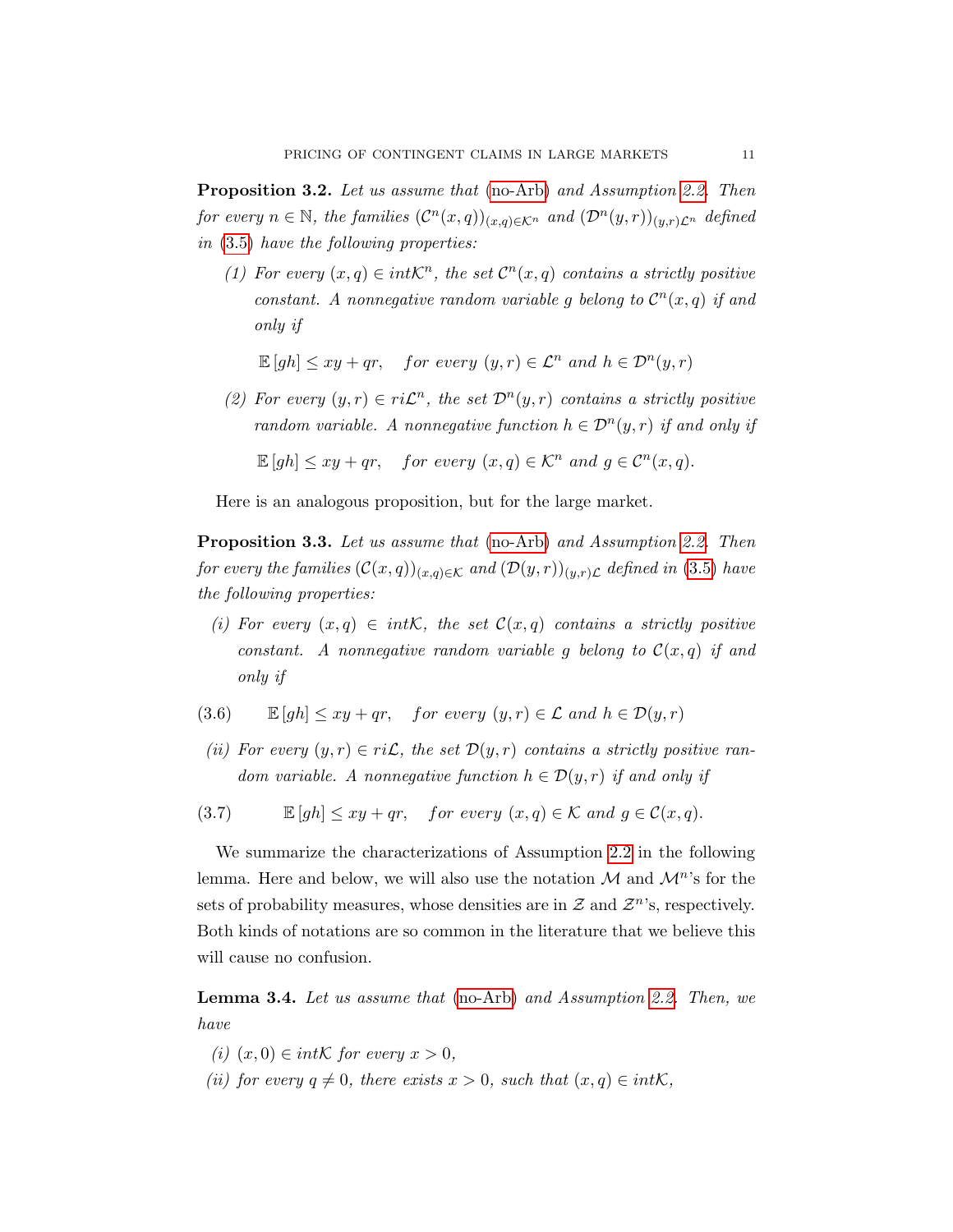(iii) (trivially) there exists a nonnegative wealth process of a generalized strategy, such that  $X_T \ge \sum_{i=1}^{N} |f^i|$ ,

$$
\text{strategy, such that } \Delta T \leq \sum_{i=1}^N |J|,
$$
\n
$$
\text{(iv) (trivially) } \sup_{\mathbb{Q} \in \mathcal{M}} \mathbb{E}_{\mathbb{Q}} \left[ \sum_{i=1}^N |f^i| \right] < \infty.
$$

PROOF OF PROPOSITION [3.3](#page-10-0) FOR THE LARGE MARKET ONLY

We begin with the following characterization of the set  $K$ .

<span id="page-11-2"></span>**Lemma 3.5.** Under the conditions of Proposition [3.3,](#page-10-0) K is closed in  $\mathbb{R}^{N+1}$ , and thus, for every  $(x, q) \in cl\mathcal{K}$ ,  $\mathcal{X}(x, q) \neq \emptyset$ .

Proof. Note that the proof bypasses the Optional Decomposition Theorem, which was the center in the analysis of optimal investment with random endowment finite market, see [\[HK04\]](#page-42-10).

Let  $(x^n, q^n) \in \mathcal{K}$ ,  $n \in \mathbb{N}$ , be a sequence convergent to  $(x, q) \in cl\mathcal{K}$ , where the closure is taken in  $\mathbb{R}^{N+1}$ . Let us consider  $X^n \in \mathcal{X}(x^n, q^n)$ ,  $n \in \mathcal{X}(x^n, q^n)$ N, and let us denote  $Z^n := X^n + C$ ,  $n \in \mathbb{N}$ , where C is a sufficiently large positive constant such that  $Z_T^n \geq 0$ , for every  $n \in \mathbb{N}$  (e.g.,  $C =$  $N \max_{n \in \mathbb{N}} ||q^n||_{\infty} \max_{i \in \{1,\dots,N\}} ||f_i||_{\infty}$ . One can see that  $Z^n$  are nonnegative Qsupermartingales for every  $\mathbb{Q} \in \mathcal{M}$  (see also [\[DDGP05,](#page-41-1) p. 2011]). By passing to convex combinations, which we do not relabel, and to Fatouconvergence under any of such  $\mathbb{Q}$ 's, we can obtain a process Z, a Fatou-limit of  $(Z^n)_{n\in\mathbb{N}}$  on the set of rational numbers and T. By construction, we have

<span id="page-11-0"></span>(3.8) 
$$
Z_T - C + qf = \lim_{n \to \infty} (Z_T^n - C + q^n f) = \lim_{n \to \infty} (X_T^n + q^n f) \ge 0.
$$

We also have

<span id="page-11-1"></span>
$$
Z_0 \le \liminf_{n \to \infty} Z_0^n = x + C.
$$

Therefore, as Z is a supermartingale for every  $\mathbb{Q} \in \mathcal{M}$ , we deduce that

$$
\sup_{\mathbb{Q}\in\mathcal{M}} \mathbb{E}\left[Z_T\right] \le Z_0 \le x + C.
$$

Now, [\[DDGP05,](#page-41-1) Theorem 3.1] implies that there exists an admissible generalized strategy  $H$ , such that

(3.9) 
$$
x + C + H \cdot S_T \ge Z_T, \quad P-a.s.
$$

Let us set

$$
X := x + H \cdot S.
$$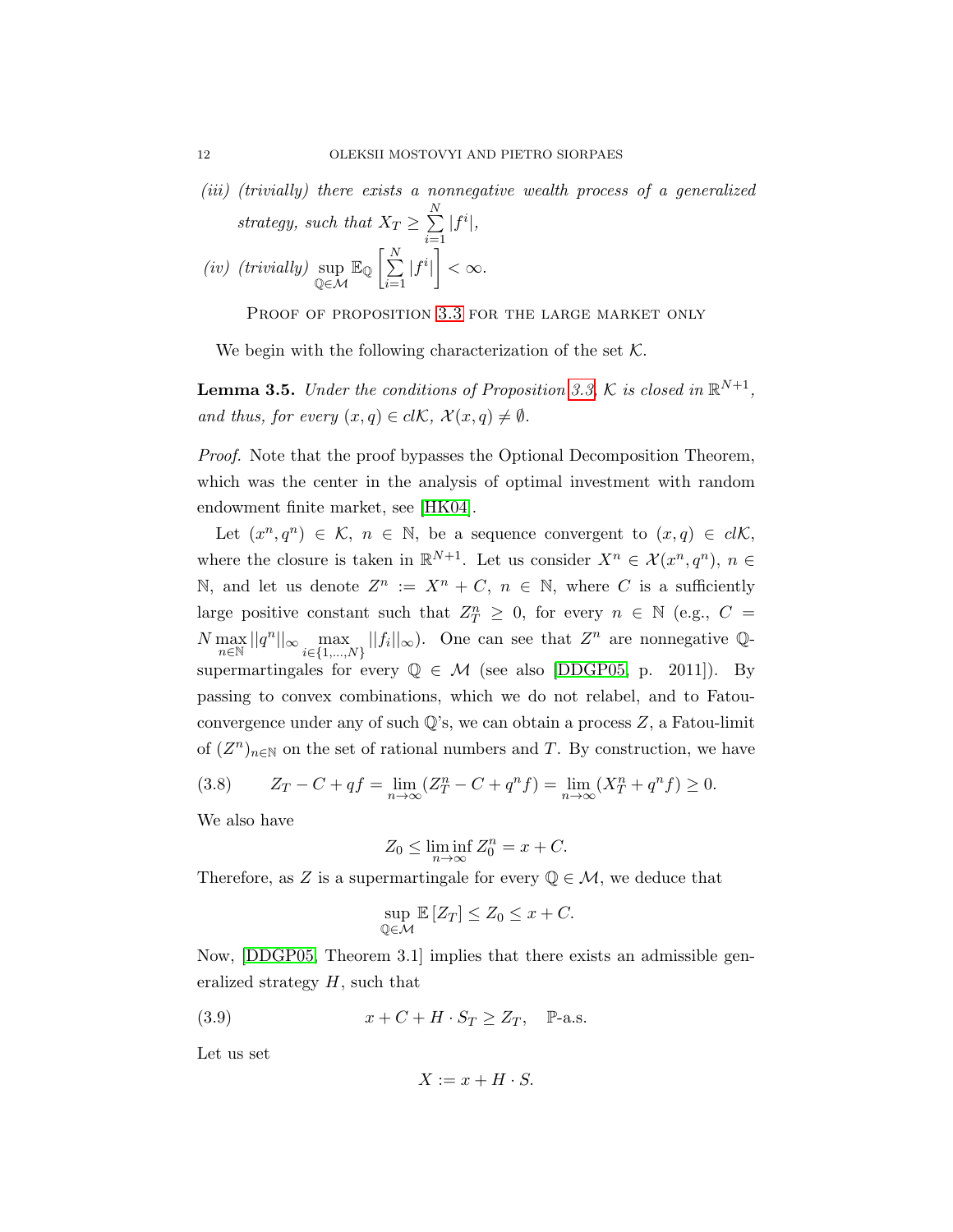Then, using [\(3.8\)](#page-11-0) and [\(3.9\)](#page-11-1), we have that

 $X_0 = x$  and  $X_T + qf = x + C + H \cdot S_T + qf - C \geq Z_T + qf - C \geq 0$ , where, in the first inequality, we have used  $(3.9)$ , and, in the second, $(3.8)$ . We deduce that  $X \in \mathcal{X}(x,q)$  and thus  $(x,q) \in \mathcal{K}$ . We conclude that K is  $\Box$ closed.

Let us consider the following parametrization of the dual domain.

(3.10) 
$$
\mathcal{M}(\rho) := \{ \mathbb{Q} \in \mathcal{M} : \mathbb{E}_{\mathbb{Q}}[f] = \rho \}, \quad \rho \in \mathbb{R}^N.
$$

Let us set

$$
(3.11) \mathcal{P}' := \{ \rho \in \mathbb{R}^N : \mathcal{M}(\rho) \neq \emptyset \} \quad and \quad \mathcal{P} := \{ \rho \in \mathbb{R}^N : (1, \rho) \in ri\mathcal{L} \}.
$$

For the proofs below, we will impose the following non-replicability assumption, which allows us to handle the most difficult case. On the other hand, the cases when some of the components of  $f$  are replicable can be handled by reducing the dimensionality of the problem, and if all components of f are replicable, we can analyze [\(2.5\)](#page-6-0) via the results from the optimal investment without random endowment, see, e.g., [\[DDGP05\]](#page-41-1) and [\[Mos18\]](#page-43-0), see also the discussion in Section [6.](#page-36-0)

<span id="page-12-0"></span>**Assumption 3.6.** We will suppose that every component of  $f$  is nonreplicable in the following sense: for every  $q \in \mathbb{R}^N$ , such that  $q \neq 0$ , the random variable  $qf$  is not replicable in the large market. We note that this condition is equivalent to  $\mathcal L$  being open in  $\mathbb R^{N+1}$ .

<span id="page-12-1"></span>Lemma 3.7. Under the conditions or Proposition [3.3](#page-10-0) and Assumption [3.6,](#page-12-0) we have

$$
(3.12)\t\t\t\t\mathcal{P}' = \mathcal{P}.
$$

and

$$
\bigcup_{\rho \in \mathcal{P}} \mathcal{M}(\rho) = \mathcal{M}.
$$

*Proof.* Let us fix  $q \in \mathcal{L}$ , such that  $q \neq 0$ , and consider qf. One can see that Assumption [3.6](#page-12-0) implies that there exists  $X \in \mathcal{X}(x,q)$ , such that

$$
\mathbb{P}[X_T + qf > 0] > 0.
$$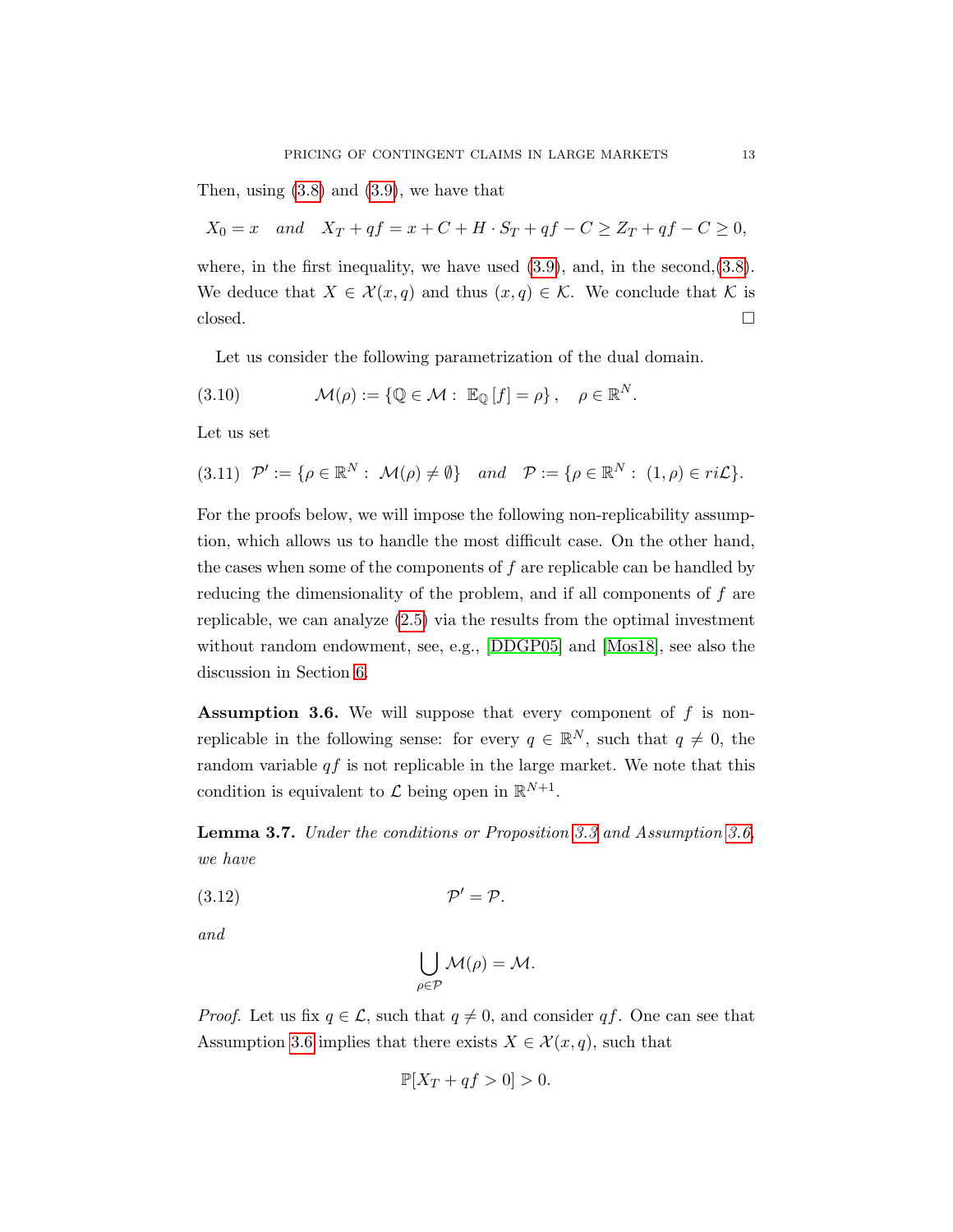Then, for  $\mathbb{Q} \in \mathcal{M}(\rho)$ , using the supermartingale property of X under  $\mathbb{Q}$ , we have

<span id="page-13-0"></span>
$$
0 < \mathbb{E}_{\mathbb{Q}}\left[X_T + qf\right] \le x + q\rho.
$$

As  $(x, q)$  is arbitrary in K, we conclude that  $\rho \in \mathcal{P}$ . Therefore, we get

$$
(3.13) \t\t \mathcal{P}' \subseteq \mathcal{P}.
$$

On the other hand, for a fixed  $q \in \mathbb{R}^N$  and  $x := \text{sup}$ Q∈M  $\mathbb{E}_{\mathbb{Q}}[qf],$  by [\[DDGP05,](#page-41-1)

Theorem 3.1], there exists an admissible generalized strategy  $H$ , such that

<span id="page-13-1"></span>
$$
qf \le x + H \cdot S_T.
$$

This implies that  $x + H \cdot S \in \mathcal{X}(x, -q)$ , therefore,  $(x, -q) \in \mathcal{K}$ . As a result, we have

$$
q\rho \leq x, \quad \rho \in \mathcal{P}.
$$

We deduce that

$$
\sup_{\rho \in \mathcal{P}'} q\rho = \sup_{\mathbb{Q} \in \mathcal{M}} \mathbb{E}_{\mathbb{Q}} \left[ qf \right] = x \ge \sup_{\rho \in \mathcal{P}} q\rho.
$$

As  $q$  is arbitrary, we conclude that

$$
(3.14) \t\t \t\t \mathcal{P}' \supseteq \mathcal{P}.
$$

Combining [\(3.13\)](#page-13-0) and [\(3.14\)](#page-13-1), we deduce that

$$
\mathcal{P}'=\mathcal{P},
$$

and thus

$$
\mathcal{M} = \bigcup_{\rho \in \mathcal{P}'} \mathcal{M}(\rho) = \bigcup_{\rho \in \mathcal{P}} \mathcal{M}(\rho).
$$

 $\Box$ 

<span id="page-13-3"></span>**Lemma 3.8.** Under the conditions or Proposition [3.3,](#page-10-0) for every  $(x, q) \in \mathcal{K}$ ,  $g \in \mathcal{C}(x,q)$  if and only if

<span id="page-13-2"></span>(3.15) 
$$
\mathbb{E}_{\mathbb{Q}}[g] \leq x + q\rho, \quad \text{for every } \rho \in \mathcal{P} \quad \text{and} \quad \mathbb{Q} \in \mathcal{M}(\rho).
$$

*Proof.* Let us consider a nonnegative random variable  $g$ , such that  $(3.15)$ holds. Denote

$$
h := g - qf.
$$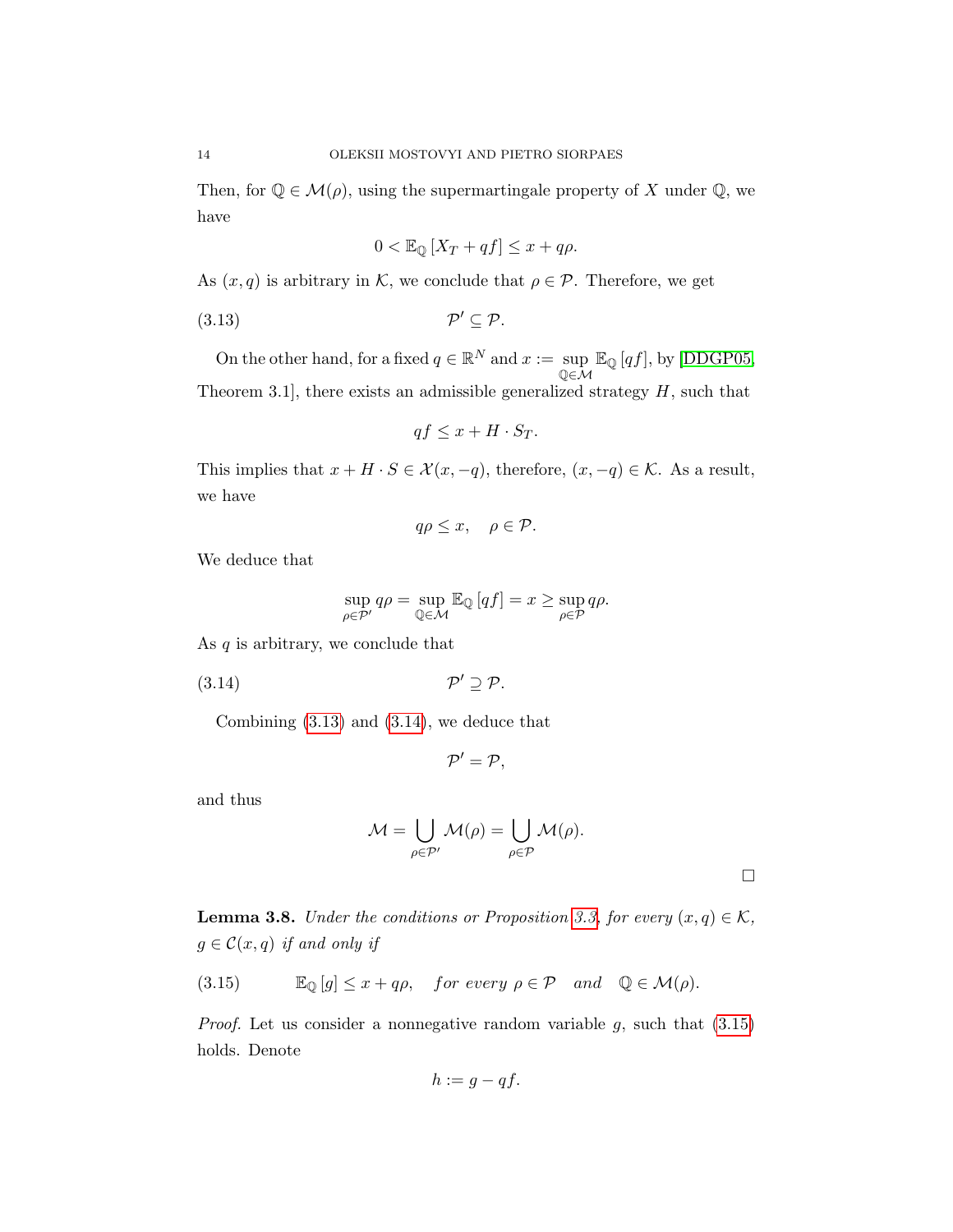Then boundedness of f implies that  $h \geq -C$  for some constant  $C > 0$ . Therefore, we have

(3.16) 
$$
\sup_{\mathbb{Q}\in\mathcal{M}} \mathbb{E}_{\mathbb{Q}}[h+C] = \sup_{\rho\in\mathcal{P}} \sup_{\mathbb{Q}\in\mathcal{M}(\rho)} \mathbb{E}_{\mathbb{Q}}[h+C]
$$

$$
= \sup_{\rho\in\mathcal{P}} \sup_{\mathbb{Q}\in\mathcal{M}(\rho)} \mathbb{E}_{\mathbb{Q}}[g-qf+C] \le x+C.
$$

As  $h + C \in \mathbb{L}^0_+$ , [\[DDGP05,](#page-41-1) Theorem 3.1] implies the existence of the  $(x+C)$ admissible generalized strategy  $H$ , such that

$$
h + C \le x + C + H \cdot S_T,
$$

and thus

$$
0 \le g \le x + H \cdot S_T + qf.
$$

We deduce that  $g \in \mathcal{C}(x,q)$ .

Conversely, let  $g \in \mathcal{C}(x,q)$ . One can see that, for every  $\rho \in \mathcal{P}$ , the density process of  $\mathbb{Q} \in \mathcal{M}(\rho)$  belongs to  $\mathcal{Y}(1, \rho)$ . This implies [\(3.15\)](#page-13-2).

*Proof of Proposition [3.3.](#page-10-0)* Let  $(x, q) \in \text{intK}$ . Then there exists  $\varepsilon > 0$ , such that  $(x - \varepsilon, q) \in \mathcal{K}$ . Now, let us pick  $X \in \mathcal{X}(x - \varepsilon, q)$ , then  $X + \varepsilon \in \mathcal{X}(x, q)$ , and

$$
X + \varepsilon + qf \ge \varepsilon > 0.
$$

Therefore,  $\varepsilon \in \mathcal{C}(x,q)$ , and thus  $\mathcal{C}(x,q)$  contains a positive constant.

If  $g \in \mathcal{C}(x, q)$ , then [\(3.6\)](#page-10-1) follows from the construction of the sets

 $\mathcal{D}(y,r), (y,r) \in \mathcal{L}$ . Conversely, let us assume that  $g \in \mathbb{L}^0_+$ , such that  $(3.6)$ holds. As, for every  $\rho \in \mathcal{P}$ , the density process of  $\mathbb{Q} \in \mathcal{M}(\rho)$  belongs to  $\mathcal{Y}(1,\rho)$ , we deduce that g satisfies [\(3.15\)](#page-13-2). Now, by Lemma [3.8,](#page-13-3)  $q \in \mathcal{C}(x,q)$ .

For the item (ii), first it is enough to prove the assertion for  $(y, r) = (1, \rho)$ for some  $\rho \in \mathcal{P}$ , as  $c\mathcal{D}(y,r) = \mathcal{D}(cy, cr)$  for every  $c > 0$  and  $(y, r) \in \mathcal{L}$ . By Lemma [3.7,](#page-12-1) for every  $\rho \in \mathcal{P}$ , there exists  $\mathbb{Q} \in \mathcal{M}(\rho)$ . The density process  $\mathbb{Q} \in \mathcal{M}(\rho)$  belongs to  $\mathcal{Y}(1, \rho)$ . As  $\mathbb{Q} \sim \mathbb{P}$ ,  $\frac{d\mathbb{Q}}{d\mathbb{P}} > 0$ , P-a.s.

If  $h \in \mathcal{D}(1,\rho)$ , then [\(3.7\)](#page-10-2) follows from the definition of the set  $\mathcal{Y}(1,\rho)$ . Conversely, let us consider  $h \in \mathbb{L}^0_+$ , such that [\(3.7\)](#page-10-2) holds. Then, in particular, we have

$$
\mathbb{E}[gh] \le 1, \quad for\ every\ g \in \mathcal{C}(1,0),
$$

 $\Box$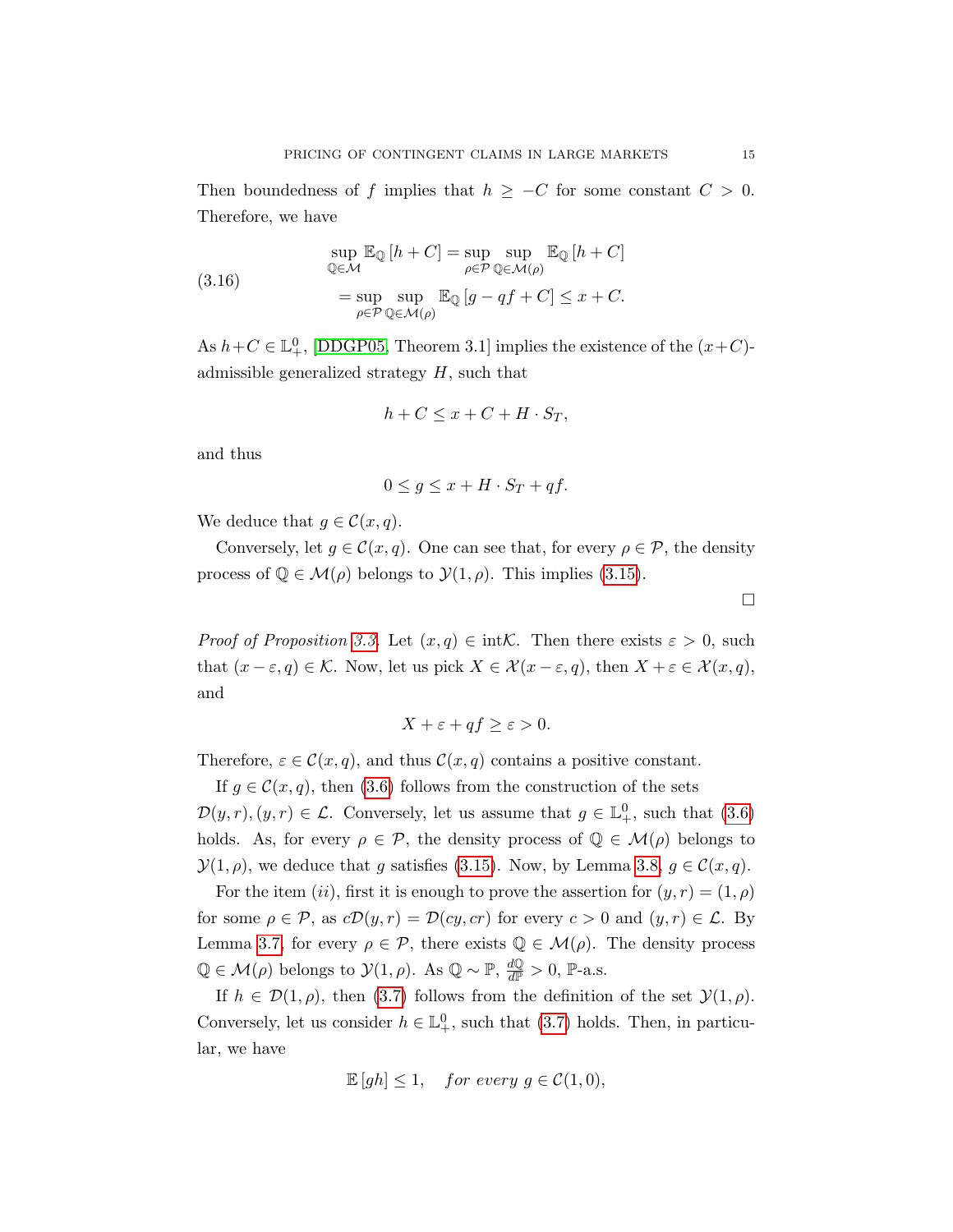where the set  $C(1, 0) \neq \emptyset$  by Lemma [3.4.](#page-10-3) Therefore, by [\[Mos18,](#page-43-0) Lemma 3.4], h is a terminal value of an element of  $\mathcal{Y}(1)$  and is such that  $(3.7)$  holds, i.e.,  $h \in \mathcal{Y}(1,\rho).$ 

## PROVING THE UTILITY MAXIMIZATION THEOREM [3.1](#page-9-2) FOR LARGE **MARKETS**

The proof of the following lemma is an adaptation of the proof of [\[Mos17,](#page-43-4) Lemma 2.6], and it is skipped.

<span id="page-15-3"></span>Lemma 3.9. Under the conditions of Theorem [3.1,](#page-9-2) we have

(3.17)  $u(x,q) > -\infty$ ,  $(x,q) \in int\mathcal{K}$  and  $v(y,r) < \infty$ ,  $(y,r) \in ri\mathcal{L}$ .

Lemma 3.10. Under the conditions of Theorem [3.1,](#page-9-2) we have (3.18)

<span id="page-15-1"></span>
$$
u(x,q) \le v(y,r) + xy + qr
$$
, for every  $(x,q) \in K$ , and every  $(y,r) \in \mathcal{L}$ .

As a consequence, we have

<span id="page-15-2"></span>(3.19) 
$$
u(x,q) < \infty
$$
, on  $\mathbb{R}^{N+1}$ ,  $v(y,r) > -\infty$ , on  $\mathbb{R}^{N+1}$ .

*Proof.* Let us fix  $(x, q) \in \mathcal{K}$  and  $(y, r) \in \mathcal{L}$ . Then, for every  $X \in \mathcal{X}(x, q)$  and  $Y \in \mathcal{Y}(y,r)$ , we have

<span id="page-15-0"></span>
$$
U(X_T + qf) \le V(Y_T) + (X_T + qf)Y_T, \quad P\text{-a.s.},
$$

and thus, taking the expectation and recalling [\(2.10\)](#page-8-3), we obtain

(3.20) 
$$
\mathbb{E}\left[U(X_T+qf)\right] \leq \mathbb{E}\left[V(Y_T)\right] + \mathbb{E}\left[(X_T+qf)Y_T\right] \leq \mathbb{E}\left[V(Y_T)\right] + xy + qr.
$$

As X and Y are arbitrary elements of  $\mathcal{X}(x,q)$  and  $\mathcal{Y}(y,r)$ , taking the supremum over all  $X \in \mathcal{X}(x,q)$  and (then) taking the infimum over all  $Y \in \mathcal{Y}(y,r)$ , in [\(3.20\)](#page-15-0), we get

$$
(3.21) \t\t u(x,q) \le v(y,r) + xy + qr,
$$

which is precisely  $(3.18)$ . In turn,  $(3.19)$  follows from  $(3.18)$  and Lemma  $3.9.$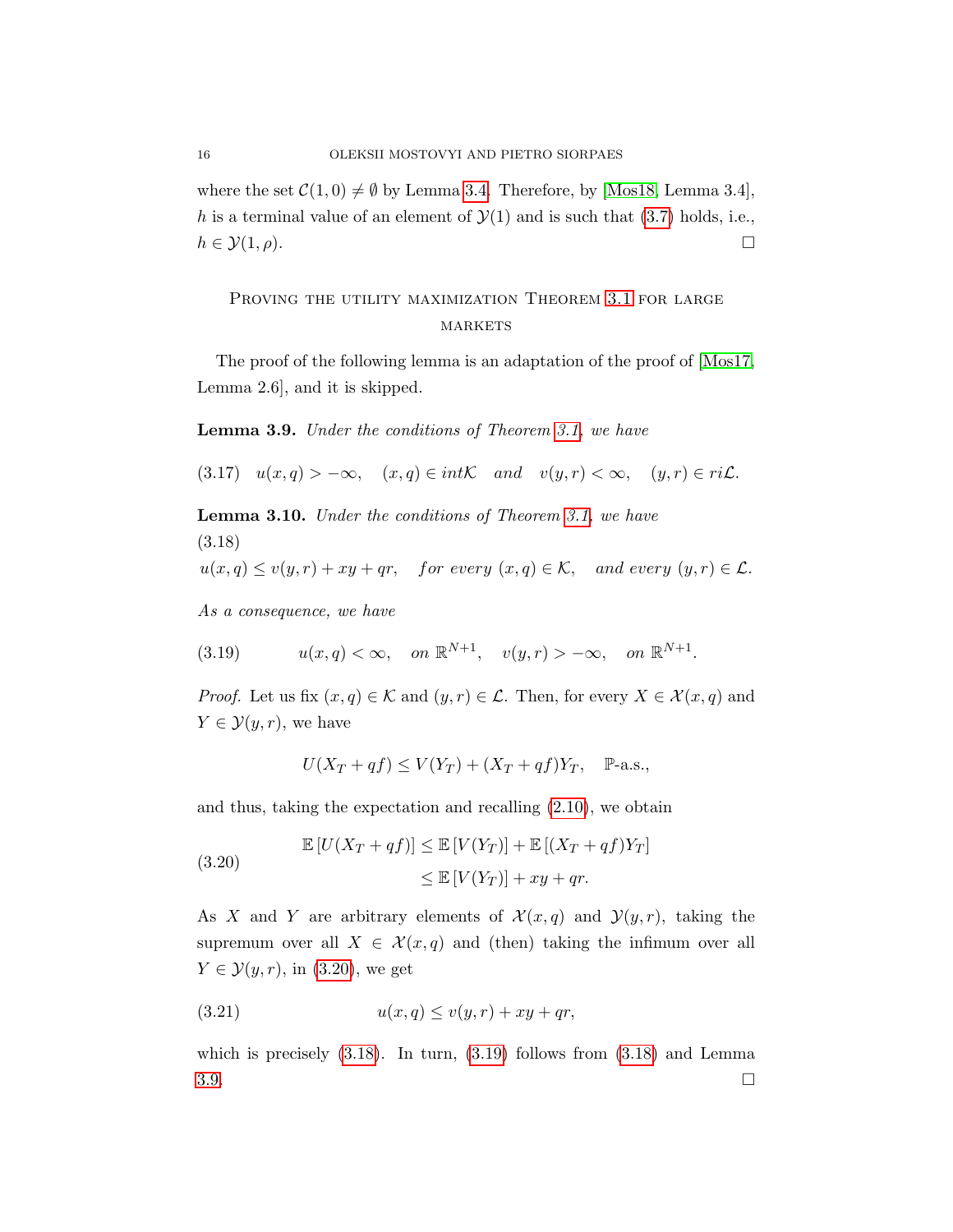Proof of Theorem [3.1.](#page-9-2) The proof is an adaptation of the closely related proof of [\[Mos17,](#page-43-4) Theorem 2.4]. We will only highlight one point: for showing that  $\partial u(x, q) \subset ri\mathcal{L}$ , for  $(x, q) \in int\mathcal{K}$ , one can observe that, in the fully non-replicable case (as the one in Assumption [3.6\)](#page-12-0),  $0 < U'(\omega, \hat{X}_T + qf)$  belongs to  $\mathcal{D}(y', r')$  for every  $(y', r') \in \partial u(x, q)$ , and then, one can show that  $(y', r')$  $) \in ri\mathcal{L}.$ 

### 4. Utility-based pricing in the large market

<span id="page-16-0"></span>We consider the following definition.

**Definition 4.1.** Let  $f^i \in \mathbb{L}^0$ ,  $i \in \{1, ..., N\}$ , and  $x > 0$ . A vector  $\rho \in \mathbb{R}^N$ is a marginal utility-based price for  $f$  given the initial capital  $x$ , if

<span id="page-16-1"></span>(4.1) 
$$
\mathbb{E}[U(X_T + qf)] \le u(x,0), \quad q \in \mathbb{R}^N, X \in \mathcal{X}(x - q\rho, q).
$$

We denote the set of utility-based prices by  $\Pi(x)$ .

This definition is a natural extension of standard definitions of the UBPs in the literature (see, e.g., [\[HKS05,](#page-42-16) Definition 3.1]) to stochastic utility and a large market. Let us observe that given [\(2.5\)](#page-6-0), our formulations of the utility maximization problem for the large market, [\(4.1\)](#page-16-1) is equivalent to

<span id="page-16-2"></span>(4.2) 
$$
\{\rho: u(x-q\rho, q) \leq u(x, 0), \text{ for every } q \in \mathbb{R}^N\}.
$$

We note that the initial wealth is important in both formulations [\(4.1\)](#page-16-1) and [\(4.2\)](#page-16-2), and thus the utility-based prices depend on the initial wealth, in general. This observation has a clear financial interpretation, and therefore, we will denote the set of utility-based prices by  $\Pi(x)$ .

Further, [\(4.2\)](#page-16-2) leads to the following natural characterization of the set of the utility-based prices.

<span id="page-16-3"></span>(4.3) 
$$
\Pi(x) = \left\{ \frac{r}{y} : (y, r) \in \partial u(x, 0) \right\}.
$$

In formulation  $(2.5)$ , given the concavity of u, and in view of Lemma [3.4,](#page-10-3) we immediately obtain the existence of the utility-based prices for every  $x > 0$ . If we fix an  $x > 0$  first and then compute the  $\Pi(x)$ , the question of whether  $\Pi(x)$  is a singleton or not, becomes important, as the uniqueness of the utility-based prices is a necessary condition for the well-posedness in the sense of Hadamard of the utility-based pricing problem. Such uniqueness is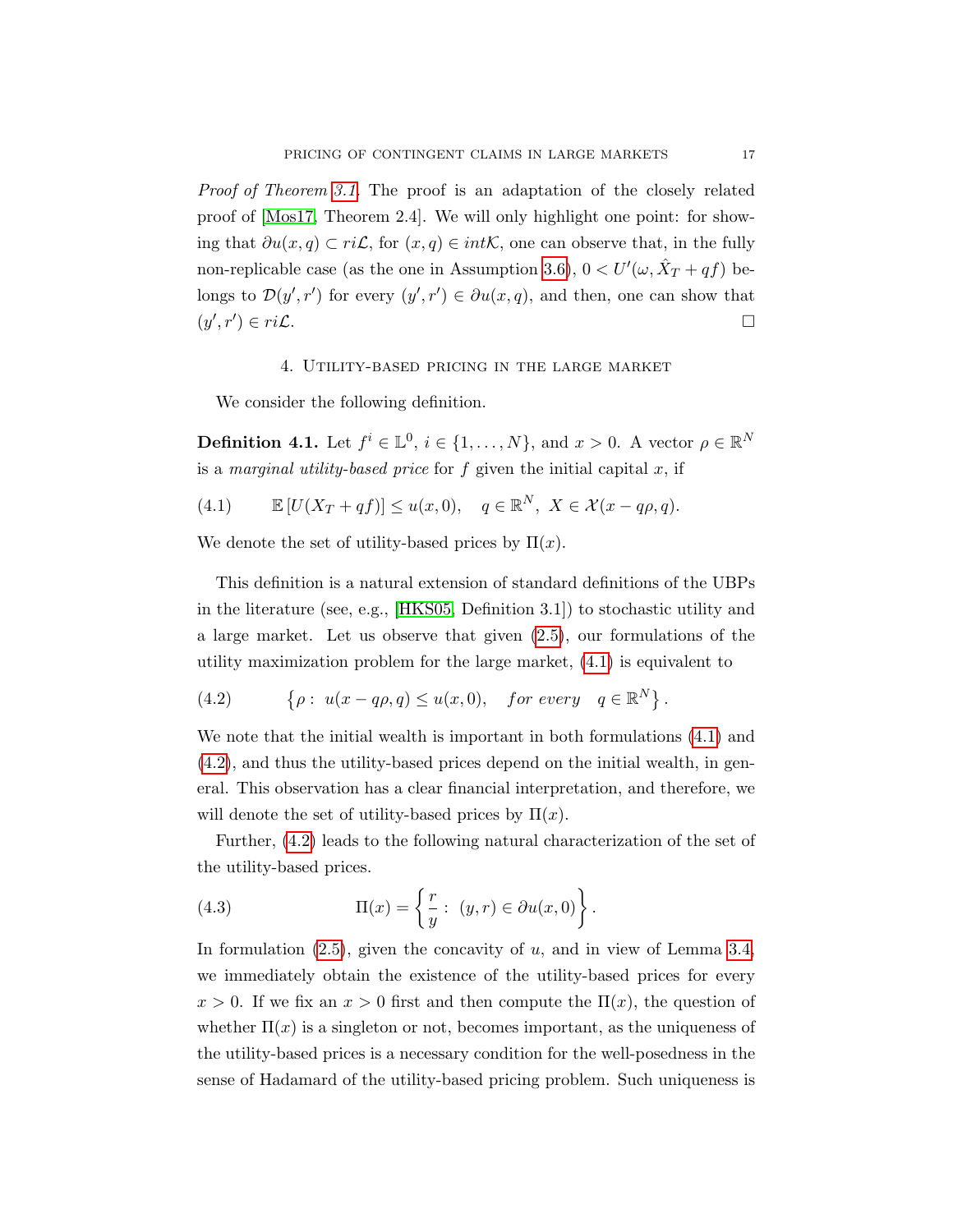a desirable feature both from the mathematical and financial viewpoints. In the case when  $\Pi(x)$  is a singleton, we get the following representation

$$
\Pi(x) = \left\{ \frac{u_q(x,0)}{u_x(x,0)} \right\}.
$$

Below we provide a sufficient condition for the uniqueness of the utility-based prices starting from x.

<span id="page-17-0"></span>**Theorem 4.2.** Under the conditions of Theorem [3.1,](#page-9-2) let  $x > 0$  be fixed and consider  $y := u_x(x,0)$  and  $\hat{Y}(y)$ , the optimizer to [\(2.14\)](#page-8-4) at y. If  $\mathbb{E} \left[ \hat{Y}_T(y) \right] =$ y, then  $\Pi(x)$  is a singleton, and for

<span id="page-17-2"></span>(UBP-rep) 
$$
\rho := \mathbb{E}\left[\frac{\hat{Y}_T(y)}{y}f\right] \in \mathcal{P},
$$

we have

$$
\Pi(x) = \{\rho\}.
$$

For the proof of Theorem [4.2,](#page-17-0) we will need the following lemma.

<span id="page-17-1"></span>**Lemma 4.3.** Under the conditions of Theorem [3.1,](#page-9-2) let us consider  $(2.5)$ for  $q = 0$ , and let  $x_n$ ,  $n \in \mathbb{N}$  be a sequence of strictly positive numbers converging to  $x > 0$ . Then, the optimizers to [\(2.5\)](#page-6-0),  $\hat{X}_T(x_n, 0) \to \hat{X}_T(x, 0)$ in probability.

Proof. Let us denote

$$
g := \hat{X}_T(x,0)
$$
, and  $g^n := \hat{X}_T(x_n,0)$ ,  $n \in \mathbb{N}$ .

Then if  $g^n$  does not converge to g in probability, there exists  $\varepsilon > 0$ , such that

$$
\limsup_{n\to\infty}\mathbb{P}\left[|g^n-g|>\varepsilon\right]>\varepsilon.
$$

Since  $\{X_T: X \in \mathcal{X}(1,0)\}\$ is bounded in  $\mathbb{L}^0$ , by passing to a smaller  $\varepsilon$ , if necessary, we get

(4.4) 
$$
\limsup_{n \to \infty} \mathbb{P}\left[|g^n - g| > \varepsilon, |g^n + g| \le \frac{1}{\varepsilon}\right] > \varepsilon.
$$

From the concavity of  $U(\omega, \cdot)$ ,  $\omega \in \Omega$ , we deduce that

$$
U\left(\frac{g^n+g}{2}\right) \ge \frac{1}{2}\left(U(g^n)+U(g)\right),\,
$$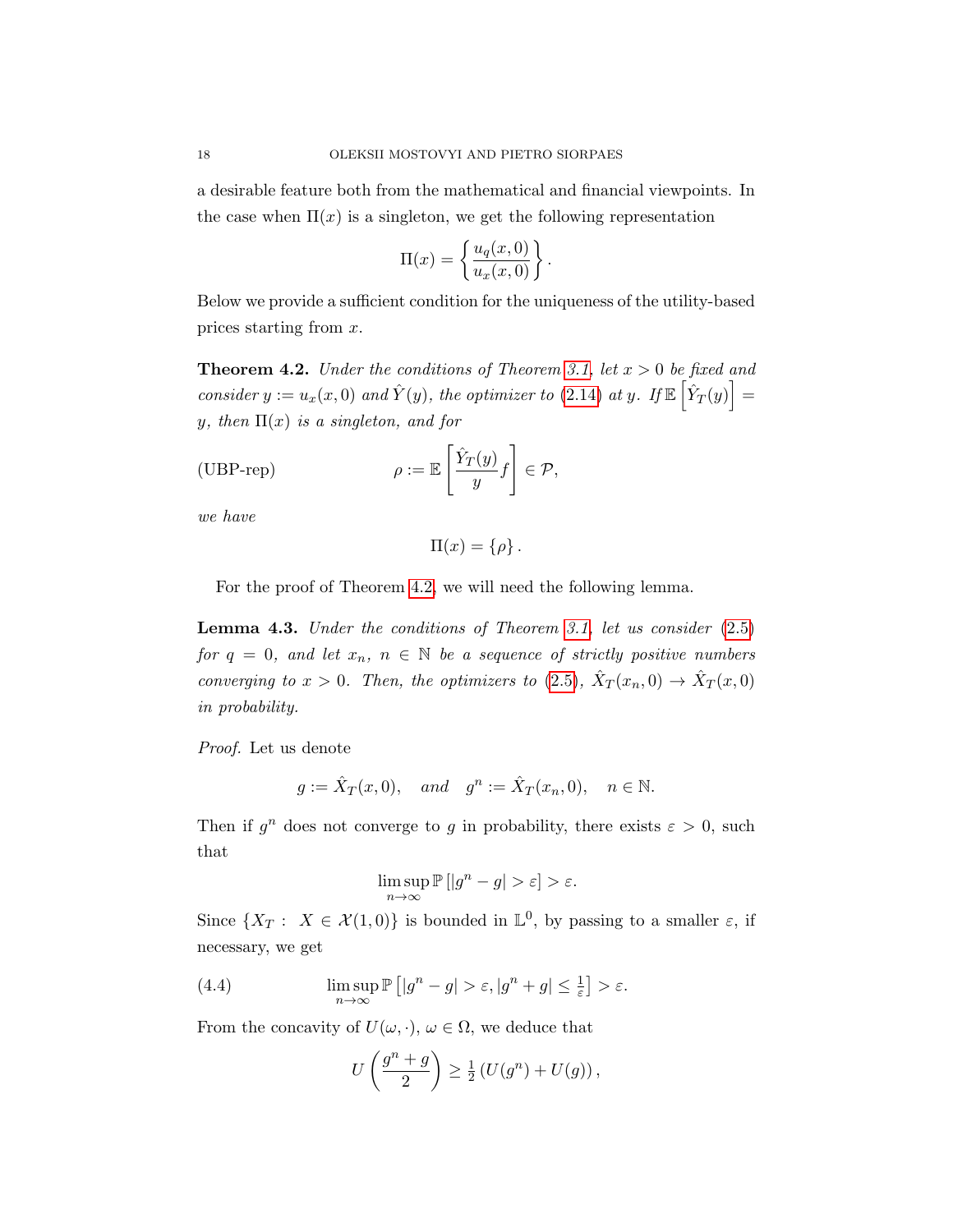whereas the strict concavity of  $U(\omega, \cdot)$ ,  $\omega \in \Omega$ , implies the existence of a random variable  $\eta > 0^1$  $\eta > 0^1$  and a constant  $\delta > 0$ , such that

$$
\limsup_{n \to \infty} \mathbb{P}\left[U\left(\frac{g^n + g}{2}\right) \ge \frac{1}{2}\left(U(g^n) + U(g)\right) + \eta\right] > \delta.
$$

As  $u(\cdot, 0)$  is concave and finite on  $(0, \infty)$ , it follows that  $u(\cdot, 0)$  is continuous on  $(0, \infty)$ , and with  $A_n := \left\{ U \left( \frac{g^n + g}{2} \right) \right\}$  $\left(\frac{+g}{2}\right) \geq \frac{1}{2}$  $\frac{1}{2} (U(g^n) + U(g)) + \eta \Big\}, n \in \mathbb{N}, \text{ we}$ have

<span id="page-18-1"></span>(4.5) 
$$
\limsup_{n \to \infty} \mathbb{E}\left[U\left(\frac{g^n + g}{2}\right)\right] \ge u(x, 0) + \limsup_{n \to \infty} \mathbb{E}\left[\eta 1_{A_n}\right] > u(x, 0).
$$

Now, passing to convex combinations  $\tilde{g}^n \in conv(g^n, g^{n+1}, \ldots), n \in \mathbb{N}$ , which converges to some random variable  $\tilde{g}$ , P-a.s., and invoking [\[Mos15,](#page-43-5) Lemma 3.5], which, by the symmetry between the primal and dual value functions, and since  $-V$  is the Inada stochastic field, also implies the uniform integrability of  $(U^+(\tilde{g}^n))_{n\in\mathbb{N}}$ , we get

$$
\limsup_{n \to \infty} \mathbb{E}\left[U\left(\frac{\tilde{g}^n + g}{2}\right)\right] \le \mathbb{E}\left[U\left(\frac{\tilde{g} + g}{2}\right)\right].
$$

Therefore, by concavity of  $U$ , we get

<span id="page-18-2"></span>(4.6) 
$$
\mathbb{E}\left[U\left(\frac{\tilde{g}+g}{2}\right)\right] \geq \limsup_{n\to\infty} \mathbb{E}\left[U\left(\frac{\tilde{g}^n+g}{2}\right)\right] \geq \limsup_{n\to\infty} \mathbb{E}\left[U\left(\frac{g^n+g}{2}\right)\right] > u(x,0),
$$

where, in the last inequality, we have used [\(4.5\)](#page-18-1). Using [\[DDGP05,](#page-41-1) Lemma 3.3, we deduce the existence of  $X \in \mathcal{X}(x,0)$ , such that

$$
X_T \ge \frac{\tilde{g} + g}{2}, \quad \mathbb{P}\text{-a.s.}
$$

Combining the latter inequality with [\(4.6\)](#page-18-2), we conclude that

$$
\mathbb{E}[U(X_T)] > u(x,0),
$$

which is a contradiction.  $\Box$ 

*Proof of Theorem [4.2.](#page-17-0)* Let us fix  $q \in \mathbb{R}$ , such that  $(x - q\rho, q) \in \mathcal{K}$ , and consider an arbitrary  $X \in \mathcal{X}(x - q\rho, q)$ . As every  $\frac{\hat{Y}(y)}{y}$  is a density of an element of M, we deduce that (for bounded f),  $\hat{Y}(y)X$  is a P-supermartingale.

<span id="page-18-0"></span><sup>&</sup>lt;sup>1</sup>If U is deterministic,  $\eta$  can be chosen to be a constant.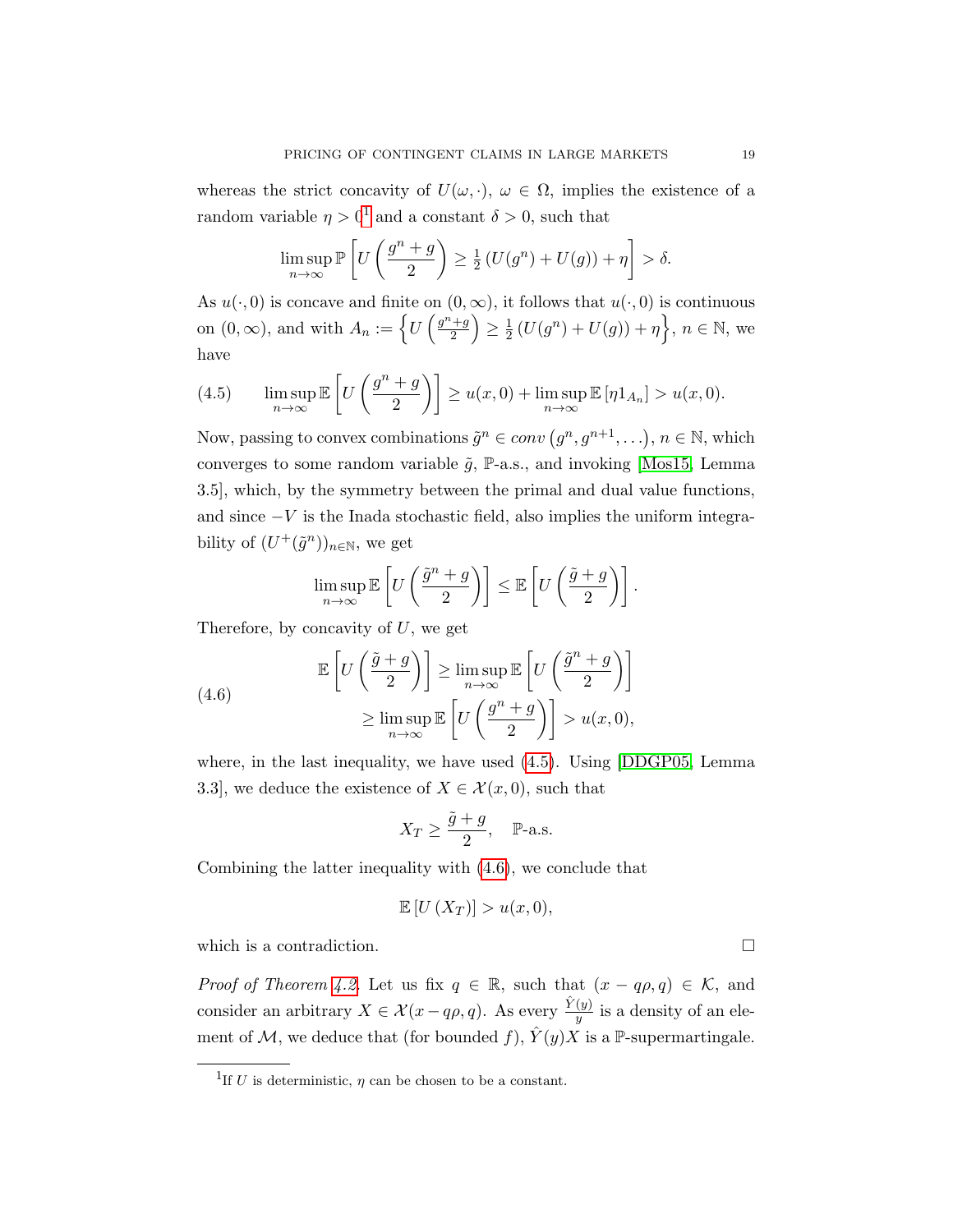Therefore, using conjugacy of  $U$  and  $V$ , we get

<span id="page-19-0"></span>
$$
\mathbb{E}\left[U(X_T+qf)\right] \leq \mathbb{E}\left[V(\hat{Y}_T(y)) + \hat{Y}_T(y)(X_T+qf)\right]
$$

$$
= w(y) + \mathbb{E}\left[\hat{Y}_T(y)(X_T+qf)\right]
$$

$$
= u(x,0) - xy + \mathbb{E}\left[\hat{Y}_T(y)(X_T+qf)\right]
$$

$$
\leq u(x,0) - xy + y(x - q\rho + q\rho) = u(x).
$$

As q is an arbitrary element of R, such that  $(x - q\rho, q) \in \mathcal{K}$  and X is an arbitrary element of  $\mathcal{X}(x - q\rho, q)$ , we deduce from [\(4.7\)](#page-19-0) (comparing (4.7) with [\(4.2\)](#page-16-2)) that  $\rho$  is a utility-based price for f.

To show the uniqueness of  $\rho$ , let us consider  $\pi \neq \rho$ . First, we will suppose that  $\pi_i \leq \rho_i$  for some  $i \in \{1, ..., N\}$ . For  $C_k := ||f_k||_{\infty}$  and  $\vec{c} := (C_1, \ldots, C_N)$ , and with  $e_i$  being a vector, whose *i*th component is 1 and all other components are zero, let us consider a sequence of positive numbers  $(s_n)_{n\in\mathbb{N}} \to 0$ , such that  $s_n e_i(\vec{c} + \pi) < x, n \in \mathbb{N}$ , let us set

$$
q_n := s_n e_i
$$
,  $X^n := \hat{X}(x - q_n(\vec{c} + \pi), 0) + q_n \vec{c}$ ,  $n \in \mathbb{N}$ ,

Then, we have

$$
X_0^n = x - q_n \pi, \quad and \quad X^n \in \mathcal{X}(x - q_n \pi, q_n), \quad n \in \mathbb{N}.
$$

We deduce that

(4.8)  
\n
$$
u(x - q_n\pi, q_n) \ge \mathbb{E}\left[U\left(X_T^n + q_n f\right)\right]
$$
\n
$$
\ge \mathbb{E}\left[U\left(\hat{X}_T(x - q_n(\vec{c} + \pi), 0)\right)\right] + \mathbb{E}\left[q_n(\vec{c} + f)U'(X_T^n + q_n f)\right]
$$
\n
$$
= u\left(x - q_n(\vec{c} - \pi), 0\right) + \mathbb{E}\left[q_n(\vec{c} + f)U'(X_T^n + q_n f)\right].
$$

Therefore, we obtain

(4.9)  
\n
$$
\liminf_{n \to \infty} \frac{u(x - q_n \pi, q_n) - u(x - q_n(\vec{c} - \pi), 0)}{s_n} \ge \liminf_{n \to \infty} \mathbb{E} \left[ e_i(\vec{c} + f) U'(X_T^n + q_n f) \right]
$$
\n
$$
\ge \mathbb{E} \left[ e_i(\vec{c} + f) U'\left(\hat{X}_T(x, 0)\right) \right]
$$
\n
$$
= \mathbb{E} \left[ e_i(\vec{c} + f) \hat{Y}_T(y, 0) \right]
$$
\n
$$
= e_i(\vec{c} + \rho)y,
$$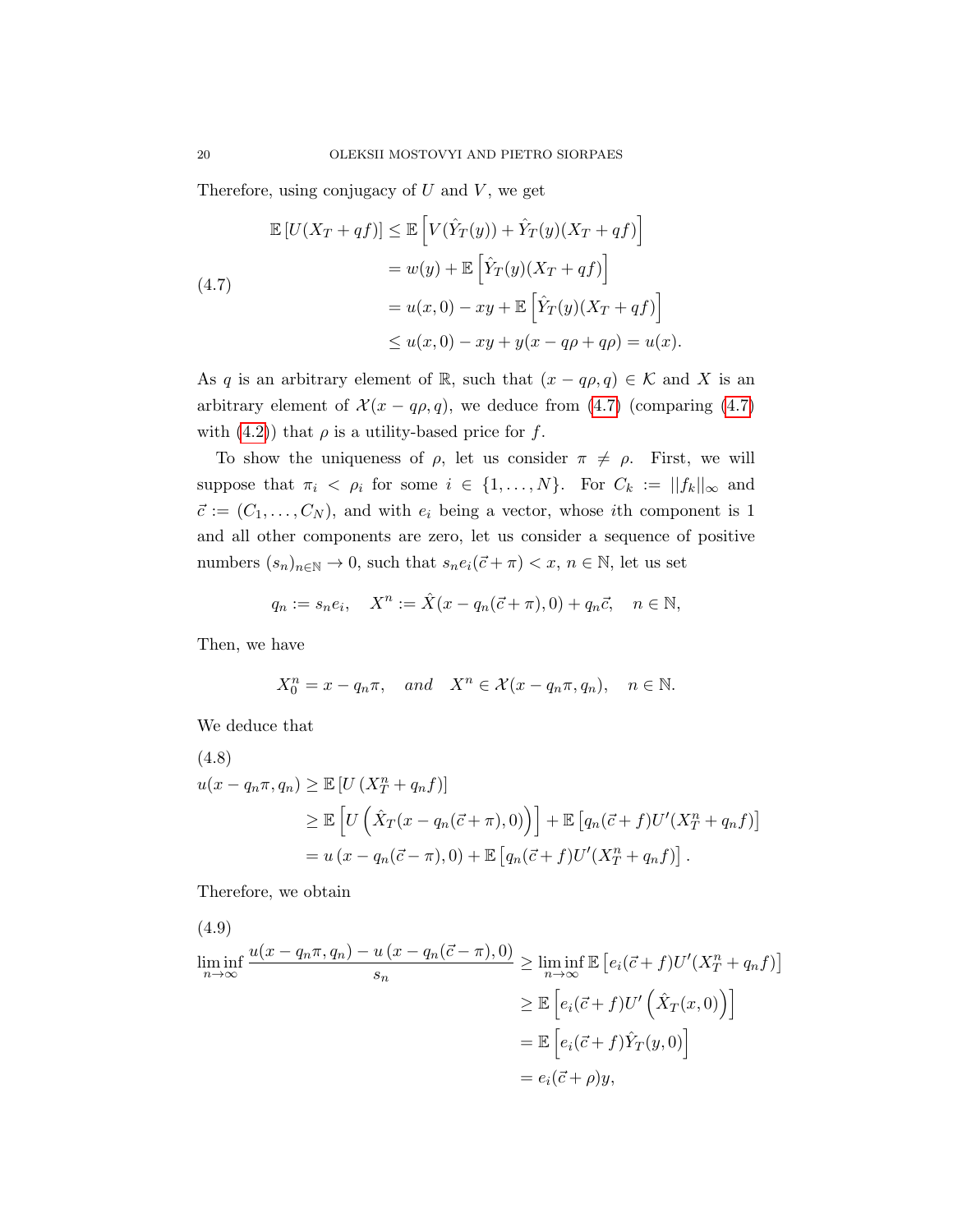where, in the second inequality, we have used Fatou's lemma and the assertion of Lemma [4.3.](#page-17-1) We deduce that

$$
\liminf_{n \to \infty} \frac{u(x - q_n \pi, q_n) - u(x)}{s_n} = \liminf_{n \to \infty} \frac{u(x - q_n \pi, q_n) - u(x - q_n(\vec{c} + \pi), 0)}{s_n}
$$

$$
+ \liminf_{n \to \infty} \frac{u(x - q_n(\vec{c} + \pi), 0) - u(x)}{s_n}
$$

$$
\geq e_i(\vec{c} + \rho)y - u_x(x, 0)(\vec{c} + \pi)
$$

$$
= e_i(\rho - \pi)y > 0.
$$

As  $s_n > 0$ ,  $n \in \mathbb{N}$ , we deduce that  $\pi$  is not a utility-based price, as this  $\pi$ does not satisfy [\(4.2\)](#page-16-2). As  $\pi_i$  was an arbitrary number smaller than  $\rho_i$ , we deduce that every  $\pi$  with  $\pi_i < \rho_i$  is not a utility-based price for f. Denoting  $f = -f$ , we can apply the argument above to show that every  $\tilde{\pi}$ , such that  $\tilde{\pi}_i < -\rho_i$ , is not a utility-based price for  $-f$ , and thus every  $\pi$ , such that  $\pi_i > \rho_i$  is not a utility-based price for f. As  $i \in \{1, ..., N\}$  was arbitrary, we deduce that every  $\pi$ , such that  $\pi_i \neq \rho_i$  for some  $i \in \{1, \ldots, N\}$  is not a utility-based price. That is, under the conditions of this theorem, the utility-based price  $\rho$  given by [\(UBP-rep\)](#page-17-2), is unique.

Finally, to show that  $\rho \in \mathcal{P}$ , we observe that since  $\mathbb{E}[\hat{Y}_T(y)] = y$ , we deduce that  $\hat{Y}(y)$  is a density process of an element of M. Therefore,  $\rho \in \mathcal{P}$ , by Lemma [3.7.](#page-12-1)  $\Box$ 

## <span id="page-20-0"></span>5. Utility-based pricing in a large market as a limit of utility-based pricing in small markets

The main result of this section is Theorem [5.7.](#page-26-0) We begin from auxiliary results.

<span id="page-20-1"></span>Lemma 5.1. Under the conditions of Proposition [3.3,](#page-10-0) we have

(5.1) 
$$
\overline{\bigcup_{n\in\mathbb{N}}\mathcal{K}^n} \subseteq \mathcal{K},
$$

where the closure is taken in  $\mathbb{R}^{N+1}$ .

*Proof.* Let  $(x^n, q^n) \in \mathcal{K}^n$ ,  $n \in \mathbb{N}$ , be a sequence convergent to  $(x, q) \in$  $\overline{\bigcup \mathcal{K}^n}$ . Then, for every  $n \in \mathbb{N}$ , for some  $x^n + H^n \cdot S \in \mathcal{X}^n(x^n, q^n)$ , we have  $n{\in}\mathbb{N}$ 

 $(5.2)$  $n + H^n \cdot S_T + q^n f \ge 0$ , P-a.s.,  $n \in \mathbb{N}$ .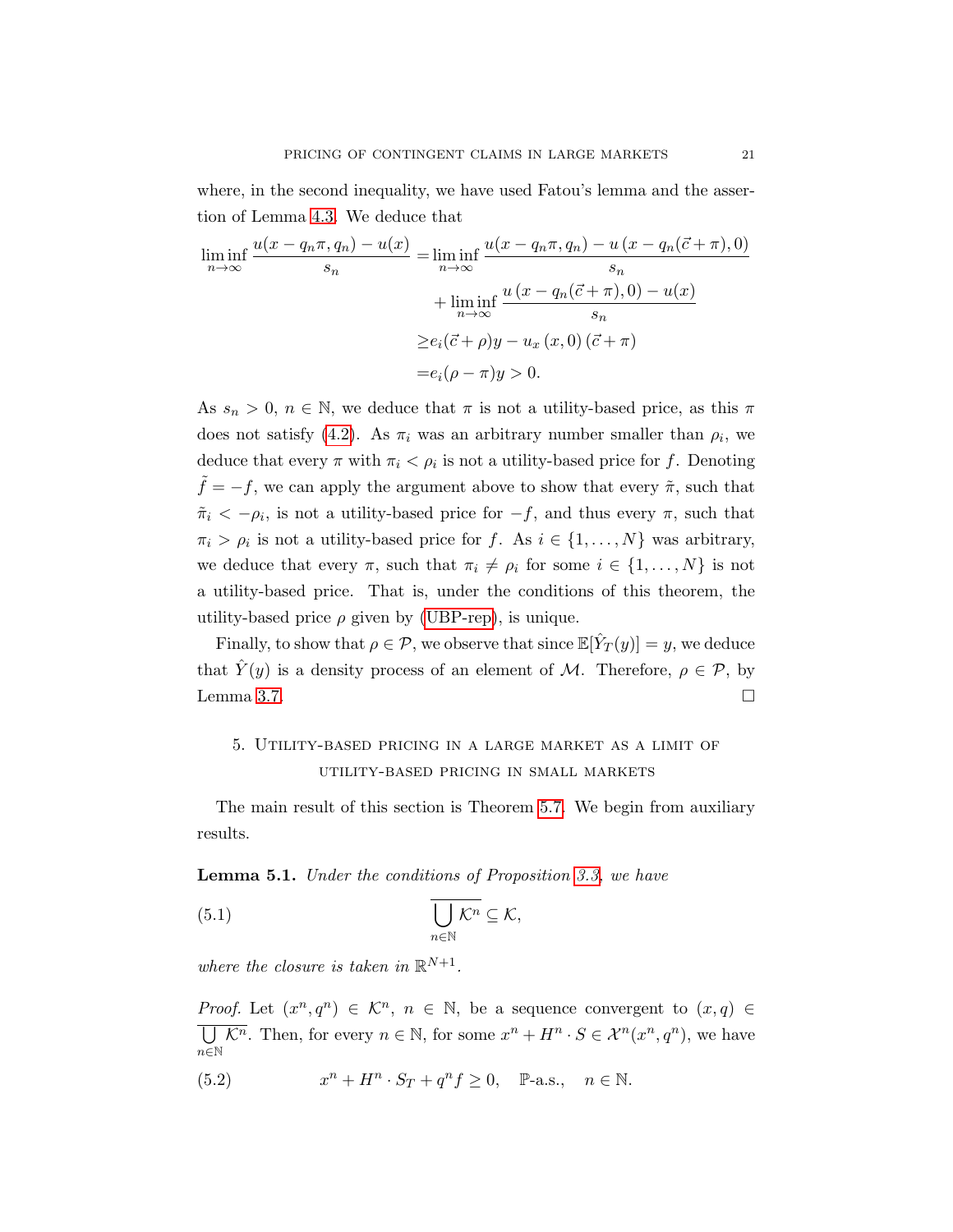For an appropriate  $C \in \mathbb{R}^N$ , let us rewrite the latter inequalities as

(5.3) 
$$
\frac{H^n}{|x^n| + q^n C} \cdot S_T \ge \frac{-x^n - q^n f}{|x^n| + q^n C} \ge -1, \quad \mathbb{P}\text{-a.s.,} \quad n \in \mathbb{N}.
$$

Therefore, [\[DDGP05,](#page-41-1) Lemma 3.3] applies, and  $\frac{-x^n - q^n f}{|x^n| + q^n C} \to \frac{-x - qf}{|x| + qC}$ , we deduce that there exists a 1-admissible generalized strategy, such that

$$
\bar{H}\cdot S_T\geq \frac{-x-qf}{|x|+qC}.
$$

Then  $H := \overline{H}(|x| + qC)$  is a generalized admissible strategy that satisfies

$$
x + H \cdot S_T + qf \ge 0, \quad P-a.s.
$$

In particular, we deduce that  $x + H \cdot S_T \in \mathcal{X}(x, q) \neq \emptyset$  and thus  $(x, q) \in$  $\mathcal{K}$ .

We recall that in the finite-dimensional markets, the superreplicaiton price of a contingent claim  $\tilde{f} \in \mathbb{L}_{+}^{0}$  is characterized as

(5.4) 
$$
\inf_{x \in \mathbb{R}} \left\{ x + H \cdot S^T \ge \tilde{f}, \ \mathbb{P}\text{-a.s., for some } H \in \mathcal{H}^n \right\} = \sup_{\mathbb{Q} \in \mathcal{M}^n} \mathbb{E}_{\mathbb{Q}} \left[ \tilde{f} \right].
$$

This is the subject of [\[DS98,](#page-42-15) Theorem 5.12], for example, among others. This naturally characterizes the superreplication price as

(5.5) 
$$
\pi_n(\tilde{f}) := \sup_{\mathbb{Q} \in \mathcal{M}^n} \mathbb{E}_{\mathbb{Q}}[\tilde{f}], \quad n \in \mathbb{N}.
$$

One can see that  $(\pi_n(\tilde{f}))_{n\in\mathbb{N}}$  is decreasing. By setting

$$
\pi(\tilde{f}) := \sup_{\mathbb{Q} \in \mathcal{M}} \mathbb{E}_{\mathbb{Q}}[\tilde{f}],
$$

we are trying to build an analog of the arbitrage-free price in finite-dimensional markets. Immediately, from the definition of  $\pi_n$ 's and  $\pi$ , we get

(5.6) 
$$
\lim_{n \to \infty} \pi_n(\tilde{f}) = \inf_{n \in \mathbb{N}} \pi_n(\tilde{f}) \ge \pi(\tilde{f}).
$$

As pointed out in illuminating [\[DDGP05,](#page-41-1) Example 3.1], the inequality can be strict. In this case, we might say that the superreplications prices in finite-dimensional markets do not converge to the one in the large market. We show below that in this case, the utility-based prices do not converge, in general, either. We might have situations, when the domains of the optimization problems do not converge in the set-theoretic sense, that is

$$
\mathcal{L} \neq \bigcap_{n \in \mathbb{N}} \mathcal{L}^n \quad and \ therefore \quad \mathcal{K} \neq \bigcap_{n \in \mathbb{N}} \mathcal{K}^n.
$$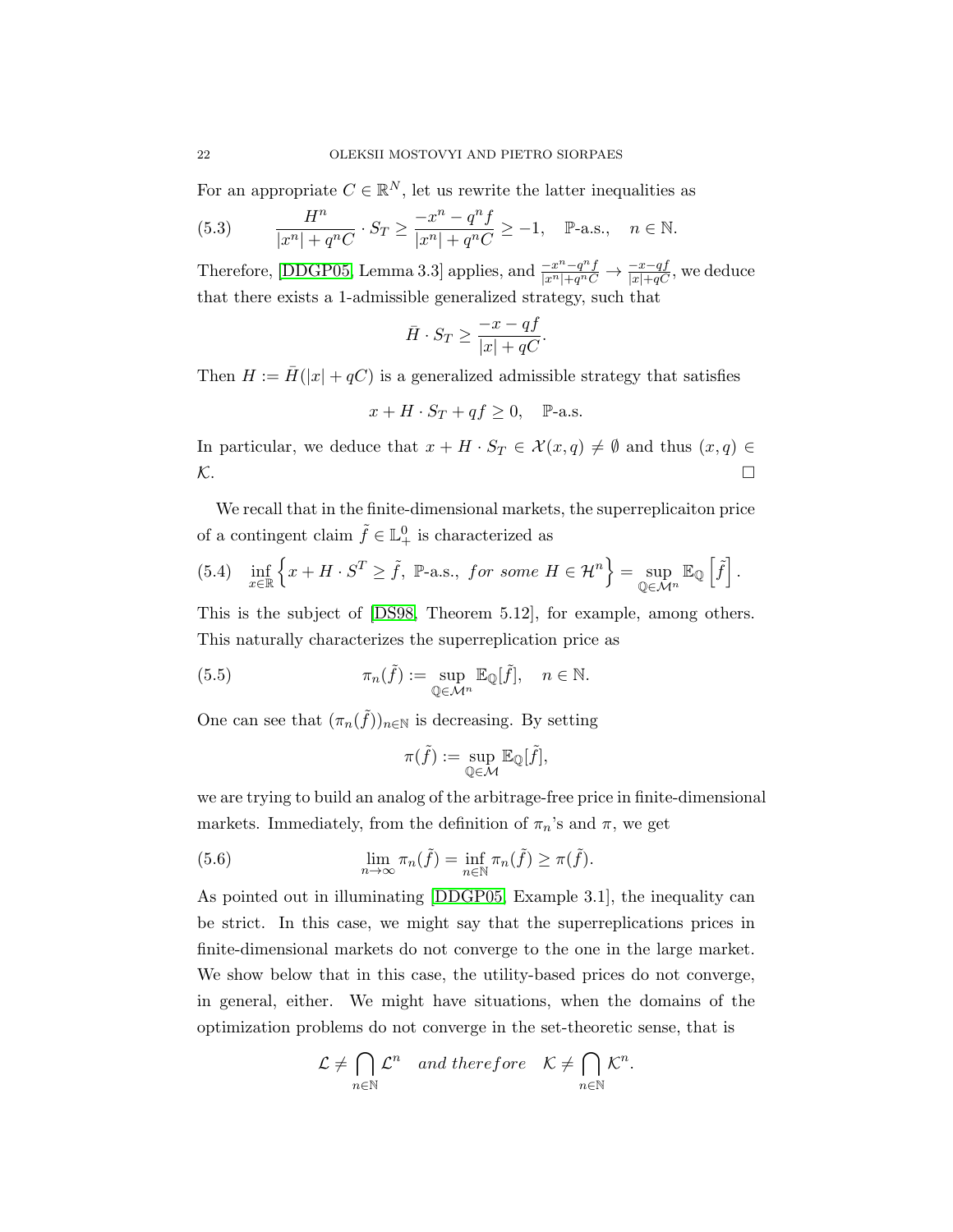In this case, the model in the large market is not a limit of the finitedimensional models and thus is not as interesting. Clearly, a similar conclusion holds for the sub replication prices.

Example 5.2. This example is an extension of [\[DDGP05,](#page-41-1) Example 3.1]. In a one period-settings, where  $\Omega = {\{\omega_n\}}_{n=0}^{\infty}$ ,  $\mathcal{F}_0$  is trivial and  $\mathcal{F}_1$  is discrete σ-algebra on Ω. The probability and the asset prices at time 1 are given by

$$
\mathbb{P}(\omega_0) = 1 - \alpha, \quad \mathbb{P}(\omega_n) = \alpha 2^{-n}, \quad n \ge 1.
$$
  

$$
S_1^n(\omega_0) = 1, \quad S_1^n(\omega_n) = 2^n, S_1^n(\omega_k) = 0, \quad k \notin \{0, n\}.
$$

The initial price of all assets is a constant  $c > 0$ . For every  $n \in \mathbb{N}$ , in the associated finite-dimensional market, we deduce that the martingale measures could be characterized as follows, with  $q_k = \mathbb{Q}(\omega_k)$ ,  $k \geq 0$ , we have

$$
(5.7) \t q_0 \in (0, c) \t and \t q_k = 2^{-k}(c - q_0), \t k \in \{1, ..., n\}.
$$

In the large market, we obtain that there exists a unique martingale measure, which makes this model asymptotically complete, and this, in particular, connects this example to the one of Section [6](#page-36-0) below. This unique martingale measure in the large market is given by

<span id="page-22-0"></span>(5.8) 
$$
q_0 = 2c - 1
$$
, and  $q_k = 2^{-k}(c - q_0)$ ,  $k \in \mathbb{N}$ .

Let us consider the contingent claim

$$
f=1_{\{\omega_0\}}.
$$

In every finite-dimensional market, the super replication price of  $f$  is given by

$$
\sup_{q_0 \in (0,c)} q_0 = c,
$$

and it does not converge to the one in the large market given by  $q_0 = 2c - 1$ for every  $c < 1$ . This is where [\[DDGP05,](#page-41-1) Example 3.1] ends. For such f, we show below that, for example, for power and logarithmic utilities, the associated utility-based prices for f also do not converge. The plan is to use Theorem [4.2.](#page-17-0) Using [\[Mos15,](#page-43-5) Theorem 2.4], the problem can be restated as

<span id="page-22-1"></span>
$$
v^{n}(y) = \inf_{\mathbb{Q} \in \mathcal{M}^{n}} \mathbb{E}\left[V\left(y\frac{d\mathbb{Q}}{d\mathbb{P}}\right)\right], \quad y > 0, \quad n \in \mathbb{N}.
$$

In our case, this reduces to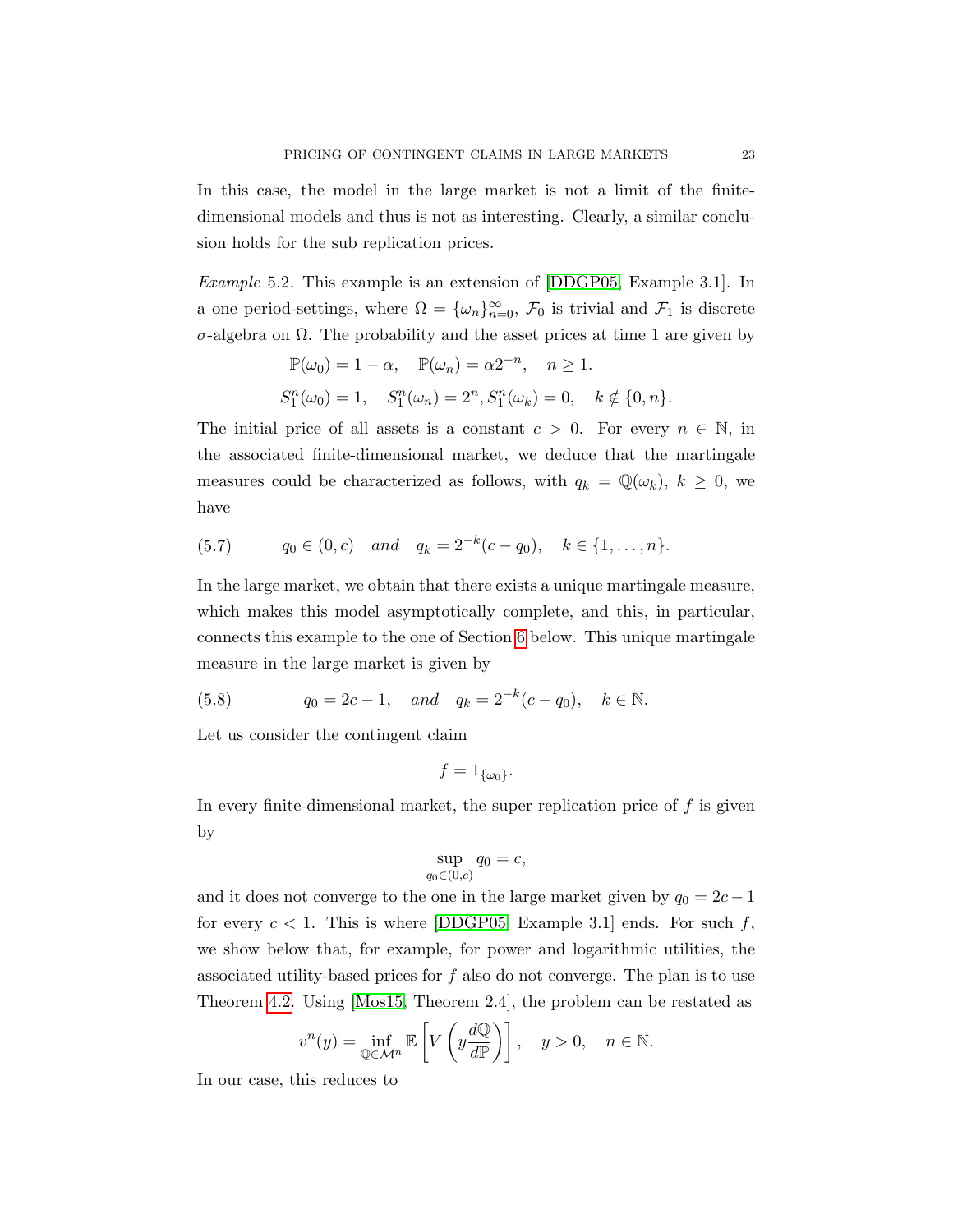$$
v^{n}(y) = \inf_{q_{0} \in (0, c)} \left( V\left(y \frac{q_{0}}{1-\alpha}\right)(1-\alpha) + \sum_{k=1}^{n} V\left(y \frac{c-q_{0}}{\alpha}\right) \frac{\alpha}{2^{k}} \right),
$$
  

$$
y > 0, \quad n \in \mathbb{N},
$$

and, with  $\phi_n := 1 - \frac{1}{2^n}$ ,  $n \in \mathbb{N}$ , we get

$$
v^{n}(y) = \inf_{q_{0} \in (0, c)} \left( V\left(y \frac{q_{0}}{1-\alpha}\right)(1-\alpha) + V\left(y \frac{c-q_{0}}{\alpha}\right) \alpha \phi_{n} \right),
$$
  

$$
y > 0, \quad n \in \mathbb{N}.
$$

The first-order conditions lead to

(5.9) 
$$
V'\left(y\frac{q_0}{1-\alpha}\right) = V'\left(y\frac{c-q_0}{\alpha}\right)\phi_n, \quad y > 0, \quad n \in \mathbb{N}.
$$

If  $U(x) = \frac{x^p}{n}$  $p^p(p^p, x > 0, \text{ and } p \in (-\infty, 0) \cup (0, 1), V(y) = -\frac{y^{\gamma}}{\gamma}$  $\frac{y'}{\gamma}$ ,  $y > 0$ , where  $\gamma := \frac{p}{n}$  $\frac{p}{p-1}$ . Therefore, we have  $V'(y) = -y^{\gamma-1}$ ,  $y > 0$ , and the first-order conditions lead to

<span id="page-23-0"></span>
$$
\left(y\frac{q_0}{1-\alpha}\right)^{\gamma-1} = \left(y\frac{c-q_0}{\alpha}\right)^{\gamma-1}\phi_n, \quad y > 0, \quad n \in \mathbb{N}.
$$

Solving for  $q_0$ , where by  $q_0^n$ , we denote  $q_0$  in the *n*-th market, we get

(5.10) 
$$
q_0^n = \frac{c\phi_n^{\frac{1}{\gamma-1}}(1-\alpha)}{\alpha + \phi_n^{\frac{1}{\gamma-1}}}, \quad n \in \mathbb{N}.
$$

Note that in the power utility case, the dual minimizer does not depend on  $y$ , and thus, neither does the optimal dual measure in Theorem [4.2.](#page-17-0) This holds for every small market and the large market.

Now from [\(5.10\)](#page-23-0), using Theorem [4.2,](#page-17-0) we have

<span id="page-23-1"></span>
$$
\rho^{n} = \sup_{\mathbb{Q} \in \mathcal{M}^{n}} \mathbb{E}_{\mathbb{Q}}[f] = q_{0}^{n},
$$

where  $\rho^n$  is the utility-based price in the *n*-th market, and from [\(5.10\)](#page-23-0), we get

(5.11) 
$$
\lim_{n \to \infty} \rho^n = \frac{c(1-\alpha)}{\alpha+1}.
$$

On the other hand, in the large market, the unique martingale measure Q is the optimizer to the dual problem for every  $y$ , and, using Theorem [4.2,](#page-17-0)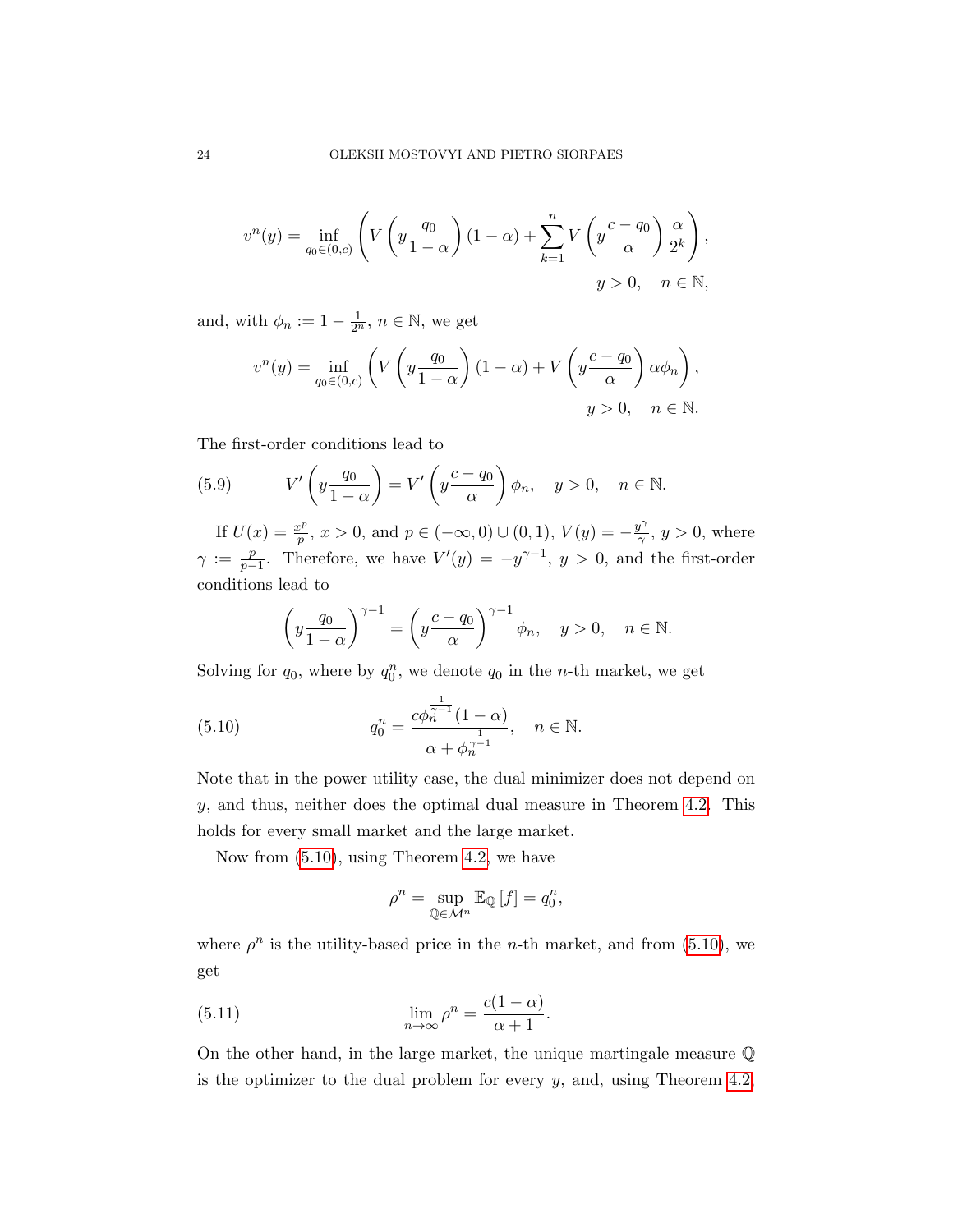we have

(5.12) 
$$
\rho = \sup_{\mathbb{Q} \in \mathcal{M}} \mathbb{E}_{\mathbb{Q}}[f] = q_0 = 2c - 1,
$$

where, in the last equality, we have used  $(5.8)$ . Comparing  $(5.11)$  and  $(5.12)$ , we conclude that

<span id="page-24-0"></span>
$$
\lim_{n\to\infty}\rho^n\neq\rho,
$$

if  $c \neq \frac{\alpha+1}{3\alpha+1}$ .

If  $U(x) = \log x, x > 0$ , then  $V(y) = -\log y - 1, y > 0$ , and  $V'(y) = -\frac{1}{y}$  $\frac{1}{y},$  $y > 0$ . The first-order conditions [\(5.9\)](#page-22-1), lead to

<span id="page-24-1"></span>
$$
\frac{1-\alpha}{q_0}=\frac{\alpha}{c-q_0}\phi_n,\quad n\in\mathbb{N},
$$

and thus

(5.13) 
$$
q_0 = \frac{c(1-\alpha)}{\alpha \phi_n + 1 - \alpha}, \quad n \in \mathbb{N},
$$

We deduce that

$$
\rho^{n} = \sup_{\mathbb{Q} \in \mathcal{M}^{n}} \mathbb{E}_{\mathbb{Q}}[f] = q_{0}^{n} = \frac{\alpha}{c - q_{0}} \phi_{n}, \quad x > 0, \quad n \in \mathbb{N},
$$

where, in the logarithmic-utility case, and similarly to the power-utility case, the optimal dual measure does not depend on  $x$  in every small market and the large market. Again, in the large market, there exists a unique martingale measure, and, via [\(5.8\)](#page-22-0), we have

$$
\rho = 2c - 1.
$$

Comparing this with [\(5.13\)](#page-24-1), we conclude that

$$
\lim_{n \to \infty} \rho^n = c(1 - \alpha) \neq \rho = 2c - 1,
$$

if  $c \neq \frac{1}{\alpha+1}$ .

Thus, for the positive convergence result, we need to strengthen [\(fin uv\)](#page-8-0) to the following conditions. First, we need the value functions in some small markets to be finite-valued too.

<span id="page-24-2"></span>**Assumption 5.3.** There exists  $\tilde{n} \in \mathbb{N}$ , such that

(5.14) 
$$
u^{\tilde{n}}(x,0) > -\infty, \quad x > 0, \quad and \quad \tilde{w}(y) < \infty, \quad y > 0.
$$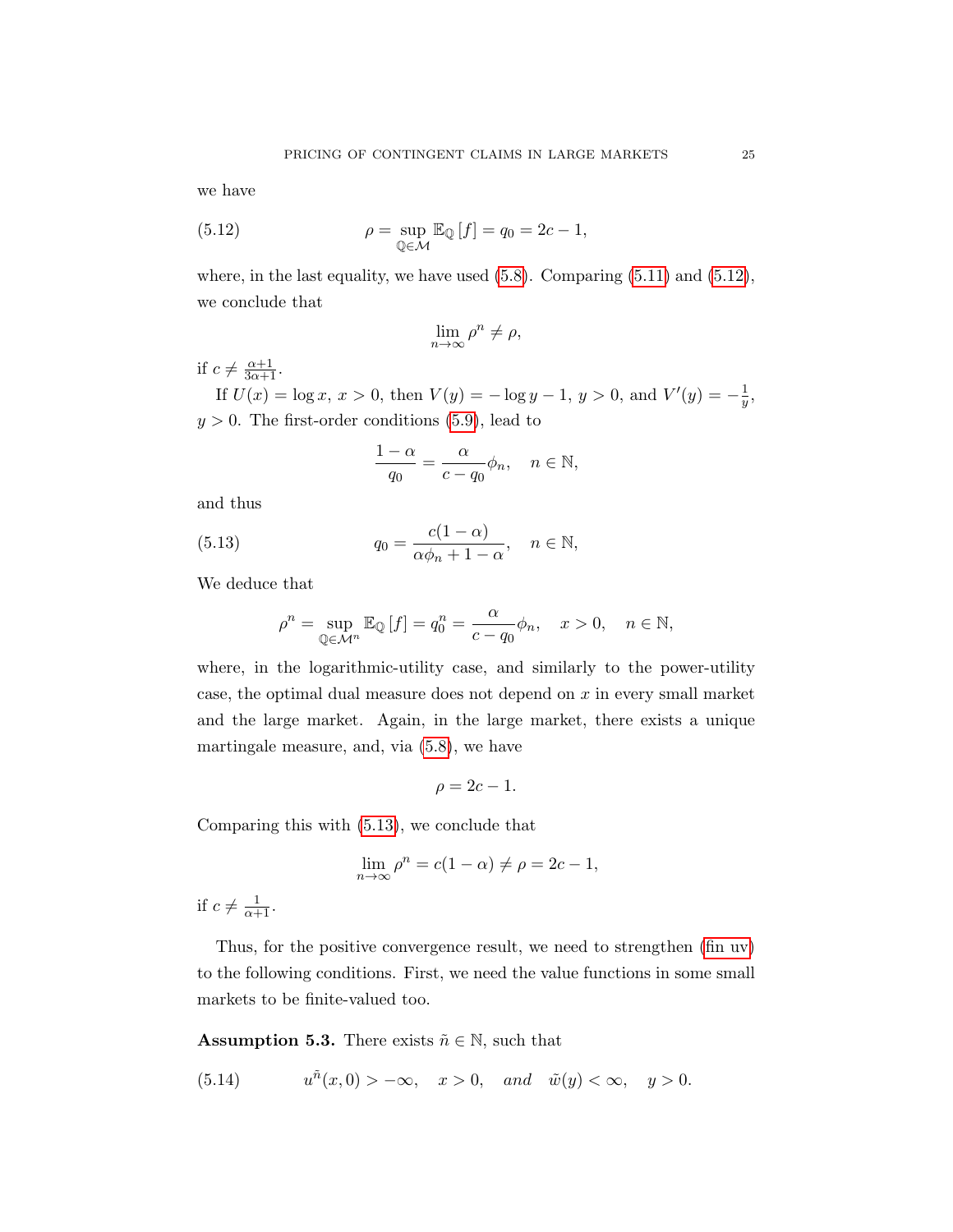Remark 5.4. Under Assumptions [2.1,](#page-5-1) [2.2,](#page-6-1) [\(no-Arb\)](#page-6-3), and [5.3,](#page-24-2) an application of [\[Mos17,](#page-43-4) Lemma 2.6] imply [\(fin uv\)](#page-8-0) and

 $u^{n}(x,q) > -\infty$ ,  $(x,q) \in int\mathcal{K}^{n}$  and  $v^{n}(y,r) < \infty$ ,  $(y,r) \in ri\mathcal{L}^{n}$ ,  $n \geq n'$ .

Assumption [3.6](#page-12-0) is helpful in seeing how this works in the most difficult, fully non-replicable case first. Further, under Assumption [5.3,](#page-24-2) the utility-based prices in small markets,  $\Pi^n(x)$ ,  $n \in \mathbb{N}$ , can be characterized similarly to Theorem [4.2.](#page-17-0)

For every  $(x, q) \in int\mathcal{K}$ , let us define the following sets.

$$
\mathcal{B}^n(x, q) := \{(y, r) \in \mathcal{L}^n : xy + qr \le 1\}, \quad n \in \mathbb{N},
$$
  

$$
\mathcal{B}(x, q) := \{(y, r) \in \mathcal{L} : xy + qr \le 1\},
$$
  

$$
\tilde{\mathcal{D}}^n(x, q) := \bigcup_{(y, r) \in \mathcal{B}^n(x, q)} \mathcal{D}^n(y, r), \quad n \in \mathbb{N},
$$
  

$$
\tilde{\mathcal{D}}(x, q) := \bigcup_{(y, r) \in \mathcal{B}(x, q)} \mathcal{D}(y, r).
$$

The sets  $\tilde{\mathcal{D}}^n(x,q)$  and  $\tilde{\mathcal{D}}^n(x,q)$  are polar to  $\mathcal{C}^n(x,q)$  and  $\mathcal{C}(x,q)$ , respectively, and for every  $Z \in \mathcal{M}(\rho)$ ,  $\rho \in \mathcal{P}$ , there exists  $\alpha = \alpha(\rho) := \frac{1}{x + q\rho}$ , such that  $\alpha Z \in \tilde{\mathcal{D}}(x,q)$  and  $(\alpha + \delta)Z \notin \tilde{\mathcal{D}}(x,q)$ , for every  $\delta > 0$ . Let us denote

(5.15)

$$
\tilde{\tilde{Z}}^n(x,q) := \bigcup_{\rho \in \mathcal{P}^n} \bigcup_{Y \in \mathcal{M}^n(\rho)} \alpha(\rho)Y, \quad n \in \mathbb{N}, \quad \tilde{\tilde{Z}}(x,q) := \bigcup_{\rho \in \mathcal{P}} \bigcup_{Y \in \mathcal{M}(\rho)} \alpha(\rho)Y.
$$

Remark 5.5. A convenient way of thinking about the construction of  $\tilde{\tilde{Z}}^n(x,q)$ 's and  $\tilde{\tilde{Z}}(x,q)$  is via

$$
\tilde{Z}^n(x,q) := \bigcup_{Y \in \mathcal{M}^n} \frac{1}{x + q\rho(Z)} Y, \quad n \in \mathbb{N}, \quad \tilde{Z}(x,q) := \bigcup_{Y \in \mathcal{M}} \frac{1}{x + q\rho(Z)} Y,
$$
  
here  $\rho(Z) := \mathbb{E}[Z_T f]$ 

where  $\rho(Z) := \mathbb{E}[Z_T f].$ 

We will show below that  $\tilde{Z}$ 's are the generating set for  $\tilde{\mathcal{D}}(x,q)$ , in the following sense. If we set

$$
\tilde{\mathcal{Z}}^n(x,q) := \overline{conv\left(\tilde{\mathcal{Z}}^n(x,q)\right)}, \quad n \in \mathbb{N}, \quad and \quad \tilde{\mathcal{Z}}(x,q) := \overline{conv\left(\tilde{\mathcal{Z}}^n(x,q)\right)},
$$

the closures in  $\mathbb{L}^0$  of the convex and solid hull of  $\tilde{\tilde{Z}}^n(x,q)$  and  $\tilde{\tilde{Z}}^n(x,q)$ , respectively. We note that  $\tilde{\tilde{Z}}(x, q)$  play exactly the same role with random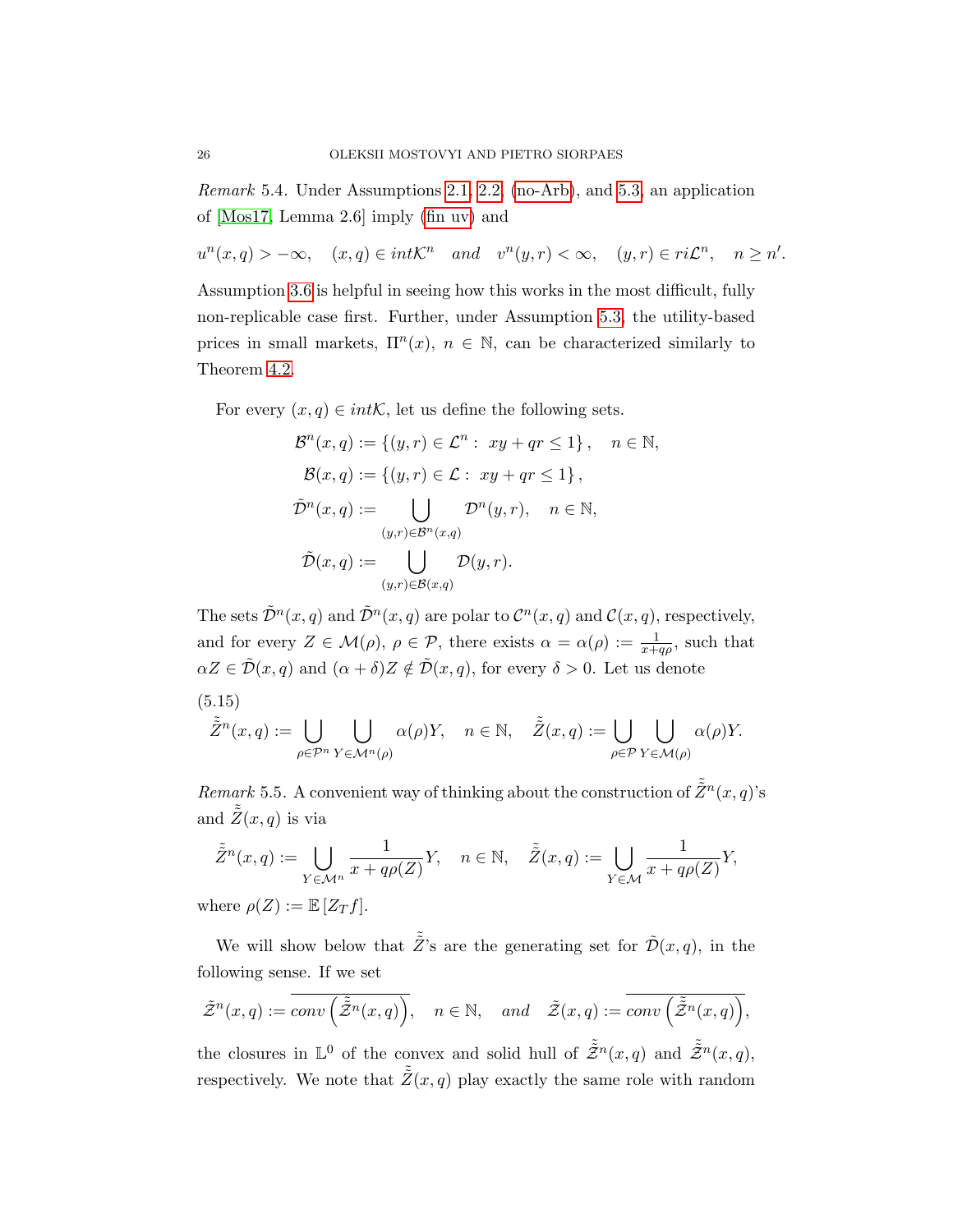endowment as the set  $\mathcal Z$  without random endowment, that is, it is the generating set for the dual domain. Further, we can extend [\(no-Arb\)](#page-6-3), which asserts that  $\mathcal{Z} = \bigcap$ n∈N  $\mathcal{Z}^n$ , where the monotonicity of  $\mathcal{Z}^n$ ,  $n \in \mathbb{N}$ , is crucial to  $\tilde{Z}$ 's, a "tilted" and rescaled version of  $\mathcal{Z}$ , where the monotonicity will also hold. That is we will have

<span id="page-26-2"></span>
$$
\tilde{\tilde{Z}}(x,q) = \bigcap_{n \in \mathbb{N}} \tilde{\tilde{Z}}^n(x,q).
$$

However, showing that  $\tilde{Z}(x, q) = \bigcap$  $n\in\mathbb{N}$  $\tilde{Z}^n(x,q)$  requires an extra condition, as a closure of a countable intersection is not equal to a countable intersection of closures, in general. The example above implicitly supports this point. This is despite the fact that for  $(x, q) = (1, 0)$ , it is proven in [\[DDGP05\]](#page-41-1) that  $\tilde{Z}(1,0) = \bigcap$  $n\in\mathbb{N}$  $\tilde{Z}^n(1,0)$ , for other  $(x,q) \in int\mathcal{K}$ , such that  $q \neq 0$ , more work is needed.

Thus, we impose the following assumption, see how it holds in examples of Section [6.](#page-36-0) In cases when the optimal Z's for the large market are elements of  $Z$ , one can typically have a natural candidate for the approximating sequence as in examples of Section [6.](#page-36-0)

<span id="page-26-1"></span>**Assumption 5.6.** For every  $(x, q) \in int\mathcal{K}$ , there exists a uniformly integrable sequence sequence  $Z_T^n : Z^n \in \tilde{\mathcal{Z}}^n(x,q)$ ,  $n \in \mathbb{N}$ , such that

$$
\sup_{n\in\mathbb{N}}\inf_{Z\in \tilde{\mathcal Z}^n(x,q)}\mathbb{E}\left[V(Z_T)\right]=\lim_{n\to\infty}\mathbb{E}\left[V(zZ_T^n)\right],
$$

and for every  $q \in \mathbb{R}^N$ , there exists a uniformly integrable sequence  $Z_T^n$ :  $Z^n \in \mathcal{Z}, n \in \mathbb{N}$ , such that

$$
\lim_{n\to\infty}\sup_{Z\in\mathcal{Z}^n}\mathbb{E}[Z^n_Tqf]=\lim_{n\to\infty}\mathbb{E}\left[Z^n_Tqf\right].
$$

We note that the latter assumption holds if  $\{Z_T : Z \in \mathcal{Z}^n\}$  is uniformly integrable for some  $n \in \mathbb{N}$ , which is much stronger. The primary result of this section is the following theorem. We recall that  $\Pi(x)$  is given in [\(4.3\)](#page-16-3), and  $\Pi^{n}(x)$ 's are specified entirely similarly for the market with n risky assets.

<span id="page-26-0"></span>Theorem 5.7. Let us suppose that Assumptions [2.1,](#page-5-1) [2.2,](#page-6-1) [\(no-Arb\)](#page-6-3), [5.3,](#page-24-2) and [5.6](#page-26-1) hold. Then, for every sequence of strictly positive numbers  $(x^n)_{n\in\mathbb{N}}$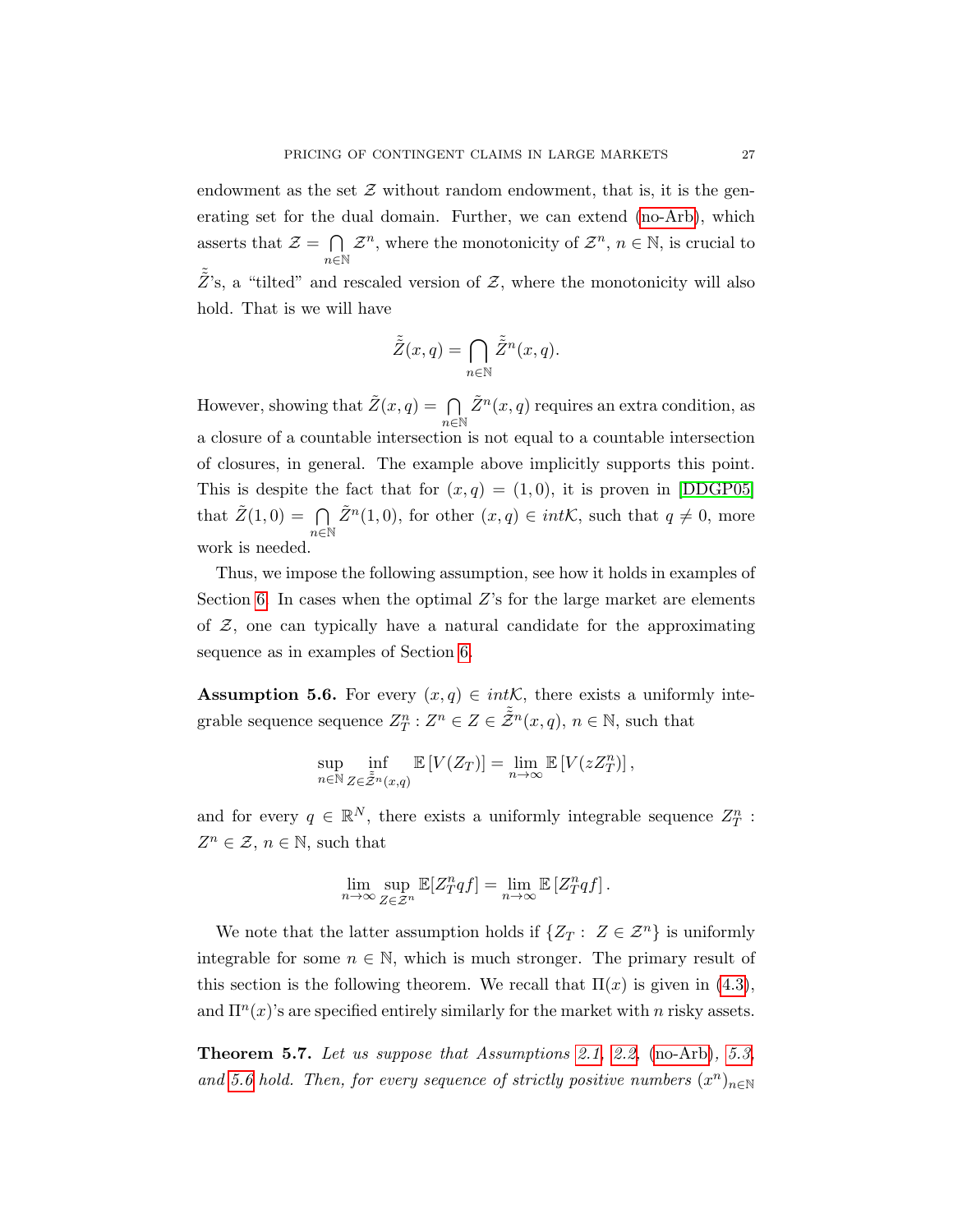*converging to*  $x > 0$ *, we have* 

$$
\Pi^n(x^n) \to \Pi(x),
$$

in the sense that, for every  $\varepsilon > 0$ , there exists  $n' \in \mathbb{N}$ , such that

(5.16) 
$$
\Pi^{n}(x^{n}) \subset \Pi(x) + \varepsilon B, \quad \text{for every} \quad n \geq n',
$$

where B is the Euclidean unit ball of  $\mathbb{R}^N$ .

Remark 5.8. The assertions of Theorem [5.7](#page-26-0) hold without any assumption on whether and of the sets  $\Pi^n(x)$  or  $\Pi(x)$  are singletons or not.

Corollary 5.9. Under the conditions of Theorem [5.7,](#page-26-0) if  $\Pi^n(x)$  or  $\Pi(x)$  are singletons, that is, if both  $\hat{Y}(y)$ , the minimizer to [\(2.14\)](#page-8-4), and  $\hat{Y}^n(y^n)$ , the minimizers to

(5.17) 
$$
\tilde{w}^n(y) := \inf_{Y \in \mathcal{Y}^n(y)} \mathbb{E}[V(Y_T)], \quad y > 0, \quad n \in \mathbb{N},
$$

are martingales, for  $y^n := u_x^n(x,0)$ ,  $n \in \mathbb{N}$ , and  $y := u_x(x,0)$ , then we have

$$
\lim_{n \to \infty} \rho^n(x) = \lim_{n \to \infty} \mathbb{E}\left[\hat{Y}^n(y^n, 0)f\right] = \mathbb{E}\left[\hat{Y}(y, 0)f\right] = \rho(x).
$$

<span id="page-27-2"></span>**Lemma 5.10.** Under the conditions of Proposition [3.3,](#page-10-0) for every  $(x, q) \in$ intK, the set  $\tilde{\tilde{Z}}(x,q)$  is convex, closed under the countable convex combinations[2](#page-27-0) , and we have

<span id="page-27-1"></span>(5.18) 
$$
\sup_{Z \in \tilde{Z}(x,q)} \mathbb{E}\left[gZ_T\right] = \sup_{Z \in \tilde{Z}(x,q)} \mathbb{E}\left[gZ_T\right], \quad g \in \mathcal{C}(x,q).
$$

*Proof.* We show that  $\tilde{Z}(x, q)$  is closed under countable convex combinations. Let  $\rho^i \in \mathcal{P}, Y^i \in \mathcal{M}(\rho^i)$ , and  $\alpha^i = \frac{1}{x+q\rho^i}, i \in \mathbb{N}$ . Then  $Z^i = \alpha^i Y^i \in \tilde{\tilde{Z}}(x, q)$ . For convex weights  $\lambda^i \in [0,1]$ , such that  $\sum_{i=1}^{\infty}$  $i=1$  $\lambda^i = 1$ , we want to show that

$$
Z := \sum_{i=1}^{\infty} \lambda^i Z^i \in \tilde{\tilde{Z}}(x, q).
$$

<span id="page-27-0"></span><sup>2</sup>That is under combinations of the form  $\sum_{k=1}^{\infty} \lambda^k Z^k$ , where  $(Z^k)_{k \in \mathbb{N}} \subset \tilde{Z}(x, q)$  and  $\lambda^k$ 's are nonnegative constants, such that  $\sum_{k=1}^{\infty} \lambda^k = 1$ .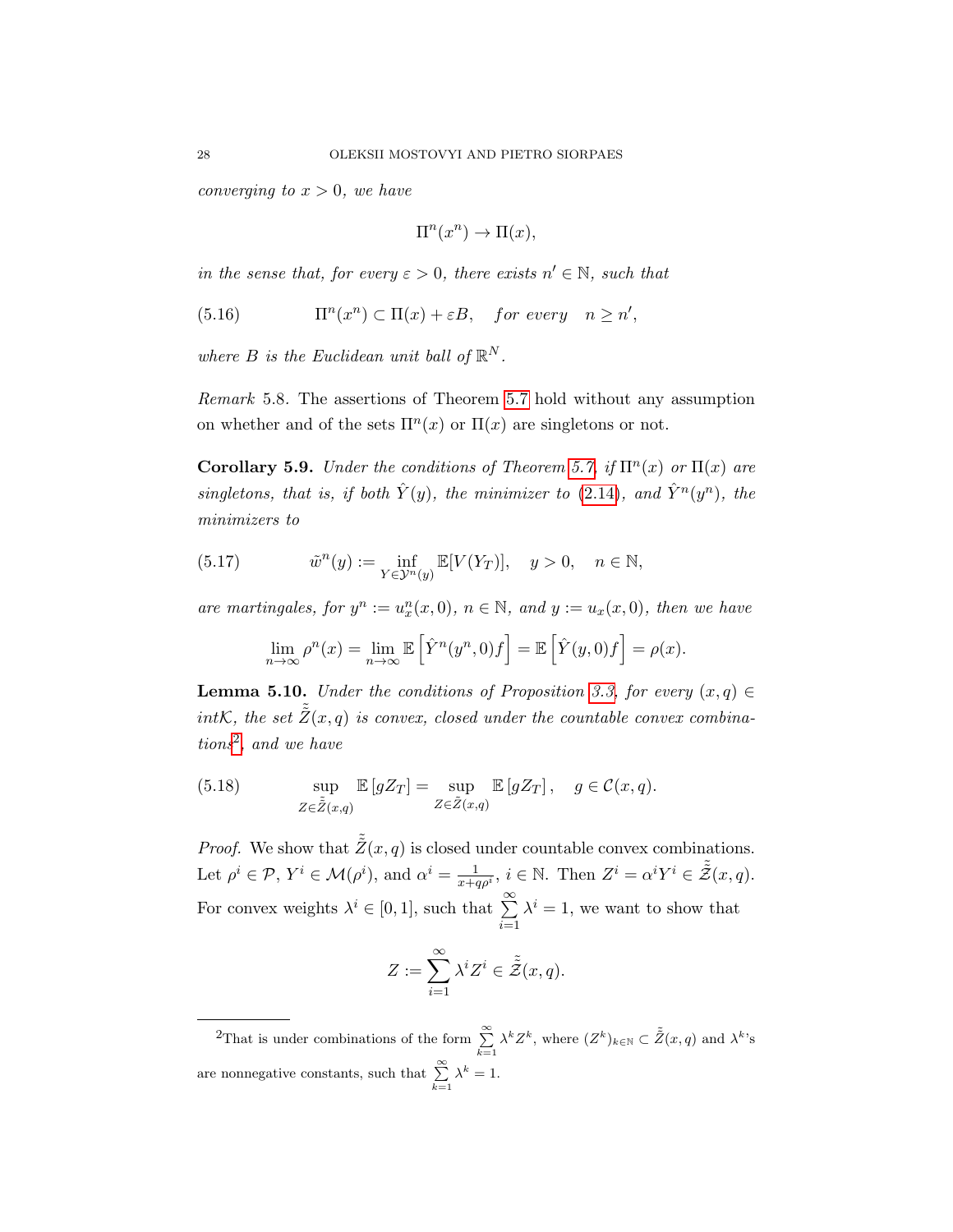Let us set

$$
\alpha:=\sum_{j=1}^\infty \lambda^j\alpha^j\quad and\quad \mu^i:=\frac{\lambda^i\alpha^i}{\sum\limits_{j=1}^\infty \lambda^j\alpha^j}=\frac{\lambda^i\alpha^i}{\alpha}\in [0,1],\quad i\in\mathbb{N},
$$

and

<span id="page-28-0"></span>(5.19) 
$$
\rho := \sum_{i=1}^{\infty} \mu^i \rho^i \text{ and } Y := \sum_{i=1}^{\infty} \mu^i Y^i.
$$

Then  $Y \in \mathcal{M}$ , as an application of the monotone convergence theorem shows that  $M$  is closed under countable convex combinations (see, e.g., proof of [\[Mos18,](#page-43-0) Lemma 3.5]), and moreover, one can see that  $Y \in \mathcal{M}(\rho)$ . Then we have

<span id="page-28-1"></span>(5.20)  
\n
$$
Z = \sum_{i=1}^{\infty} \lambda^i Z^i = \sum_{i=1}^{\infty} \lambda^i \alpha^i Y^i = \left(\sum_{k=1}^{\infty} \lambda^k \alpha^k\right) \sum_{i=1}^{\infty} \frac{\lambda^i \alpha^i}{\sum_{j=1}^{\infty} \lambda^j \alpha^j} Y^i = \alpha \sum_{i=1}^{\infty} \mu^i Y^i = \alpha Y.
$$

Next, let us observe that

<span id="page-28-2"></span> $1\,$ 

$$
= \sum_{i=1}^{\infty} \lambda^{i} = \sum_{i=1}^{\infty} \lambda^{i} \underbrace{\alpha^{i} (x + q\rho^{i})}_{=1}
$$
  

$$
= x \sum_{i=1}^{\infty} \lambda^{i} \alpha^{i} + q \sum_{j=1}^{\infty} \lambda^{j} \alpha^{j} \rho^{j}
$$
  

$$
= \left( x + q \sum_{j=1}^{\infty} \frac{\lambda^{j} \alpha^{j}}{\sum_{k=1}^{\infty} \lambda^{k} \alpha^{k}} \rho^{j} \right) \left( \sum_{i=1}^{\infty} \lambda^{i} \alpha^{i} \right)
$$
  

$$
= \left( x + q \sum_{j=1}^{\infty} \mu^{j} \rho^{j} \right) \left( \sum_{i=1}^{\infty} \lambda^{i} \alpha^{i} \right).
$$

That is, we have

$$
\left(\sum_{i=1}^{\infty} \lambda^i \alpha^i \right) \left( x + q \sum_{j=1}^{\infty} \mu^j \rho^j \right) = 1,
$$

and thus, recalling the definitions of  $\alpha$  and  $\rho$ , we conclude that

$$
(5.21) \qquad \alpha(x+q\rho) = 1.
$$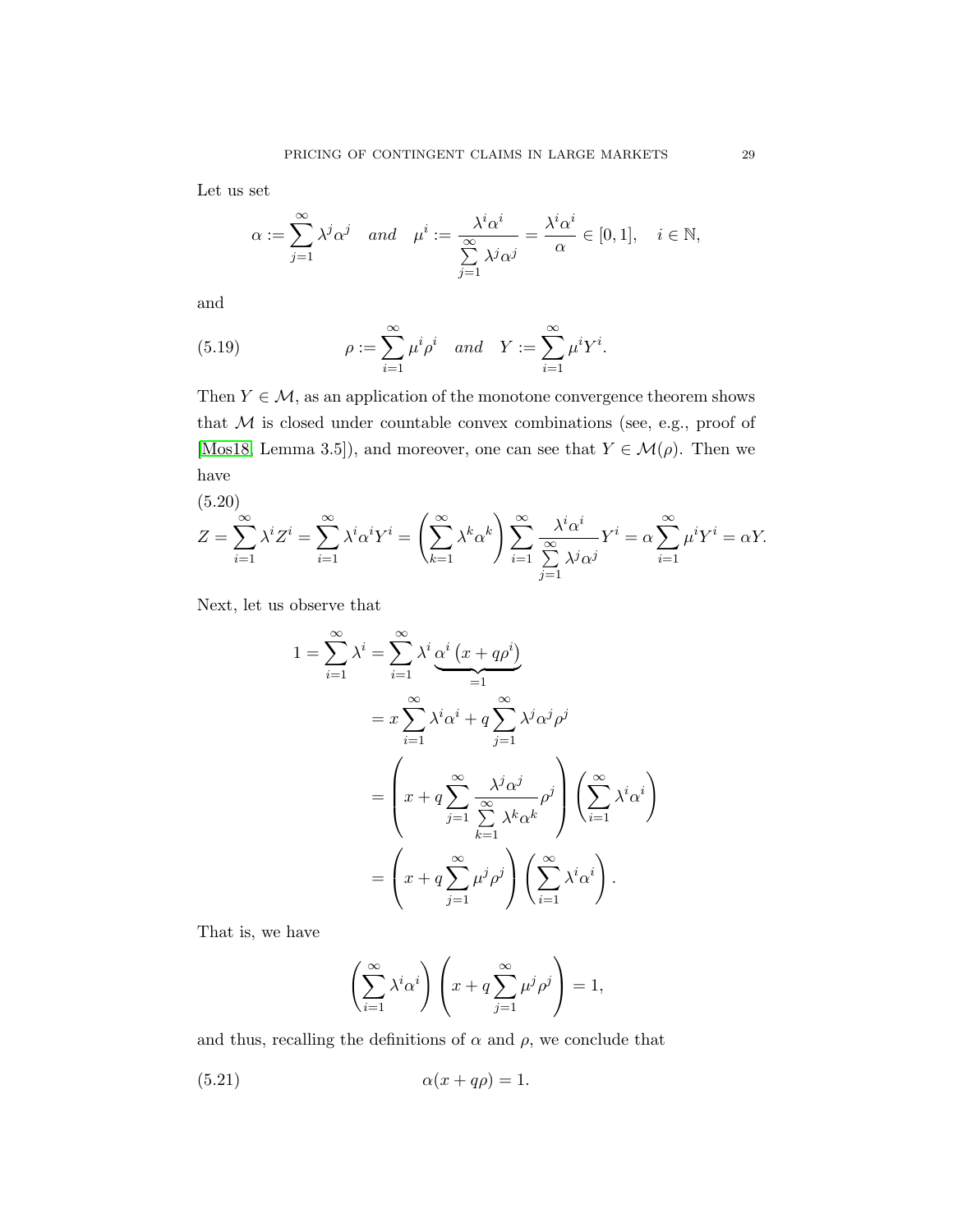To recapitulate,  $(5.19)$ ,  $(5.20)$ , and  $(5.21)$  imply that

$$
Z = \sum_{i=1}^{\infty} \lambda^i Z^i = \alpha Y, \quad where \quad Y \in \mathcal{M}(\rho) \quad and \quad \alpha = \frac{1}{x + q\rho},
$$

that is  $Z \in \tilde{\tilde{\mathcal{Z}}}(x,q)$ . Therefore,  $\tilde{\tilde{\mathcal{Z}}}(x,q)$  is closed under countable convex combinations. In turn, [\(5.18\)](#page-27-1) follows from the respective constructions of  $\tilde{\tilde{Z}}(x,q)$  and  $\tilde{Z}(x,q)$ , and Fatou's lemma.

 $\Box$ 

<span id="page-29-4"></span>**Lemma 5.11.** Under the conditions of Proposition [3.3,](#page-10-0) for every  $(x, q) \in$ intK, we have

(5.22) 
$$
\tilde{\mathcal{Z}}(x,q) = \tilde{\mathcal{D}}(x,q).
$$

*Proof.* Let  $(x, q) \in int\mathcal{K}$  be fixed and consider an arbitrary  $g \in \mathcal{C}(x, q)$ . Then, we have

<span id="page-29-3"></span>
$$
g \le X_T + qf, \quad P-a.s.,
$$

for some  $X \in \mathcal{X}(x,q)$ . Therefore, for every  $\rho \in \mathcal{P}$ , and  $Y \in \mathcal{M}(\rho)$ , by the supermartingale property of  $XY$ , we have

<span id="page-29-0"></span>
$$
\mathbb{E}[Y_T g] \le \mathbb{E}[X_T + qf] \le x + q\rho.
$$

This implies that for  $Z := \frac{1}{x+q\rho} Y \in \tilde{\tilde{Z}}(x,q)$ , we have

$$
\mathbb{E}[Z_T g] \le 1.
$$

Next, for every  $h \in \tilde{\mathcal{Z}}(x,q)$  there exists a sequence of processes  $Z^n =$  $\frac{1}{x+q\rho^n}Y^n \in \tilde{\mathcal{Z}}(x,q), n \in \mathbb{N}$ , such that  $\lim_{n \to \infty} Z_T^n \geq h$ , and such that [\(5.23\)](#page-29-0) holds for every  $Z^n$ . Fatou's lemma implies that  $\mathbb{E}[hg] \leq 1$ , and thus by Proposition [3.3,](#page-10-0)  $h \in \tilde{\mathcal{D}}(x,q)$ . In turn, as  $g \in \mathcal{C}(x,q)$  and  $h \in \tilde{\mathcal{Z}}(x,q)$  are arbitrary, this shows that

(5.24) 
$$
\tilde{\mathcal{Z}}(x,q) \subseteq \tilde{\mathcal{D}}(x,q).
$$

<span id="page-29-1"></span>Conversely, let us consider  $g \in \mathbb{L}^0_+$ , such that

(5.25) 
$$
\mathbb{E}\left[gZ_T\right] \leq 1, \quad \text{for every} \quad Z \in \tilde{\tilde{Z}}(x,q).
$$

We want to show that

<span id="page-29-2"></span>
$$
g \le X_T + qf
$$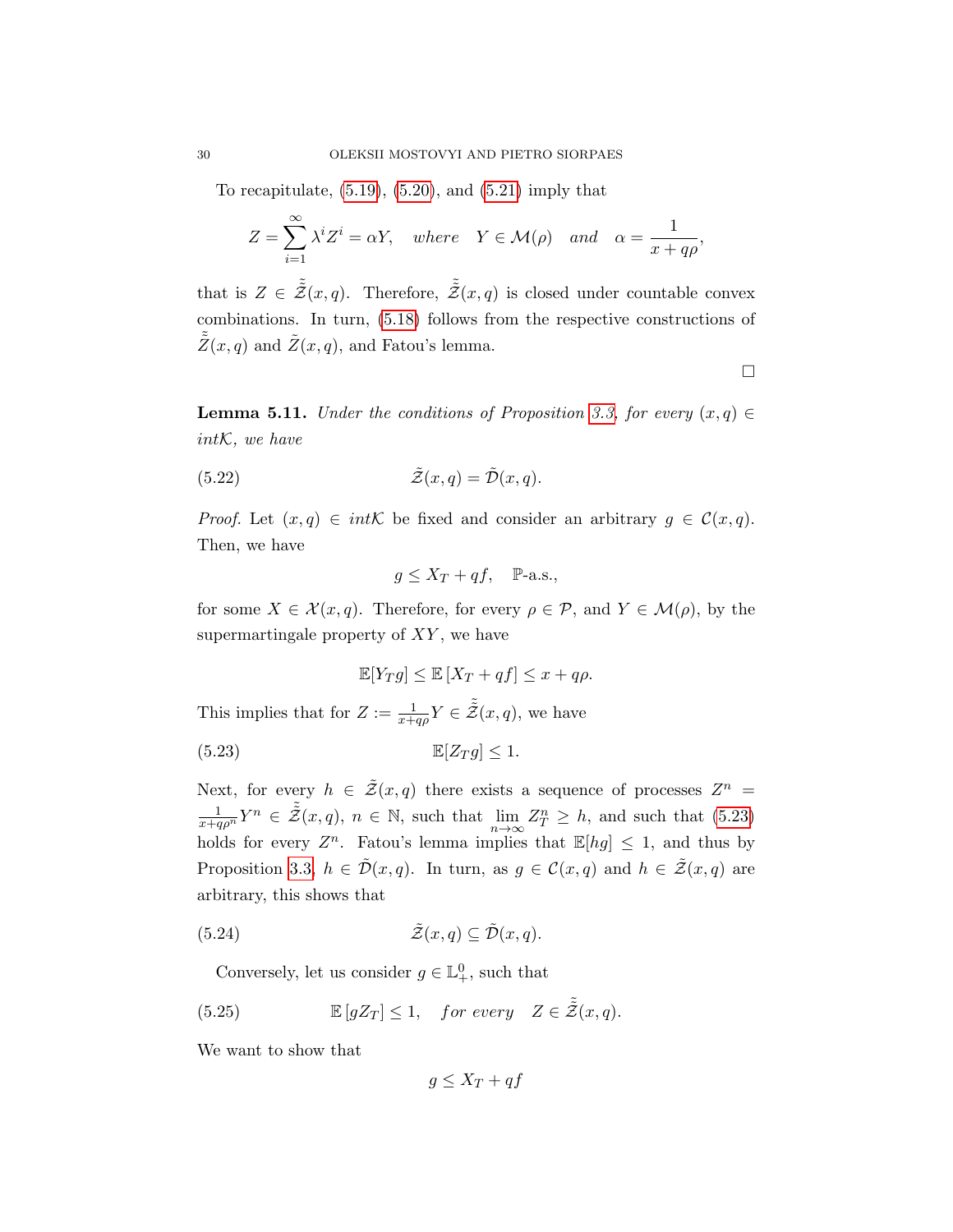for some  $X \in \mathcal{X}(x,q)$ . [\(5.25\)](#page-29-1) implies that for every  $\rho \in \mathcal{P}$  and  $Y \in \mathcal{M}(\rho)$ , we have

(5.26) 
$$
\mathbb{E}\left[g\frac{1}{x+q\rho}Y_T\right] \leq 1.
$$

Then, we get

<span id="page-30-0"></span>
$$
\mathbb{E}\left[ (g - qf)\frac{1}{x + q\rho}Y_T \right] \le 1 - \frac{q\rho}{x + q\rho} = \frac{x}{x + q\rho}.
$$

Therefore, we obtain

(5.27) 
$$
\mathbb{E}[(g-qf)Y_T] \leq x.
$$

Let  $C \in \mathbb{R}^N$  be such that  $g - q(f - C) \in \mathbb{L}^0_+$ . Then, from [\(5.27\)](#page-30-0), we have

<span id="page-30-1"></span>
$$
\mathbb{E}[(g - q(f - C))Y_T] \le x + qC.
$$

The latter inequality holds for every  $\rho \in \mathcal{P}$ , and  $Y \in \mathcal{M}(\rho)$ , where the right-hand side does not depend on  $\rho$ . Consequently, from Lemma [3.7,](#page-12-1) we deduce that

$$
\sup_{Y \in \mathcal{M}} \mathbb{E} \left[ (g - q(f - C))Y_T \right] \le x + qC.
$$

Now we apply [\[DDGP05,](#page-41-1) Theorem 3.1], which asserts that there exists an  $(x + qC)$ -admissible generalized strategy H, such that

$$
g - q(f - C) \le x + qC + H \cdot S_T,
$$

and thus  $X := x + H \cdot S \in \mathcal{X}(x, q)$  and X super replicates  $g - qf$ . In turn, this implies that  $g \in \mathcal{C}(x,q)$ . Therefore,  $\mathcal{C}(x,q) \supseteq (\tilde{\mathcal{Z}}(x,q))^o$ . As a result, we obtain

(5.28) 
$$
\tilde{\mathcal{D}}(x,q) = (\mathcal{C}(x,q))^o \subseteq (\tilde{\mathcal{Z}}(x,q))^{oo} = \tilde{\mathcal{Z}}(x,q),
$$

where in the last equality, we have used the bipolar theorem of Brannath and Schachermayer, and we note that  $\tilde{Z}(x, q)$  is convex, solid, and closed in  $\mathbb{L}^0$  by construction.

Finally,  $(5.24)$  and  $(5.28)$  imply the assertion of the lemma,  $(5.22)$ .  $\Box$ 

<span id="page-30-2"></span>**Lemma 5.12.** Under the conditions of Theorem [5.7,](#page-26-0) let  $(x, q) \in int\mathcal{K}$  be fixed, and  $Z^n \in \tilde{\mathcal{Z}}^n(x,q)$ ,  $n \in \mathbb{N}$ , be a uniformly integrable sequence, such that  $\lim_{n \to \infty} Z_T^n = h$ ,  $\mathbb{P}\text{-}a.s.$  Then  $h \in \tilde{\mathcal{D}}(x, q)$ .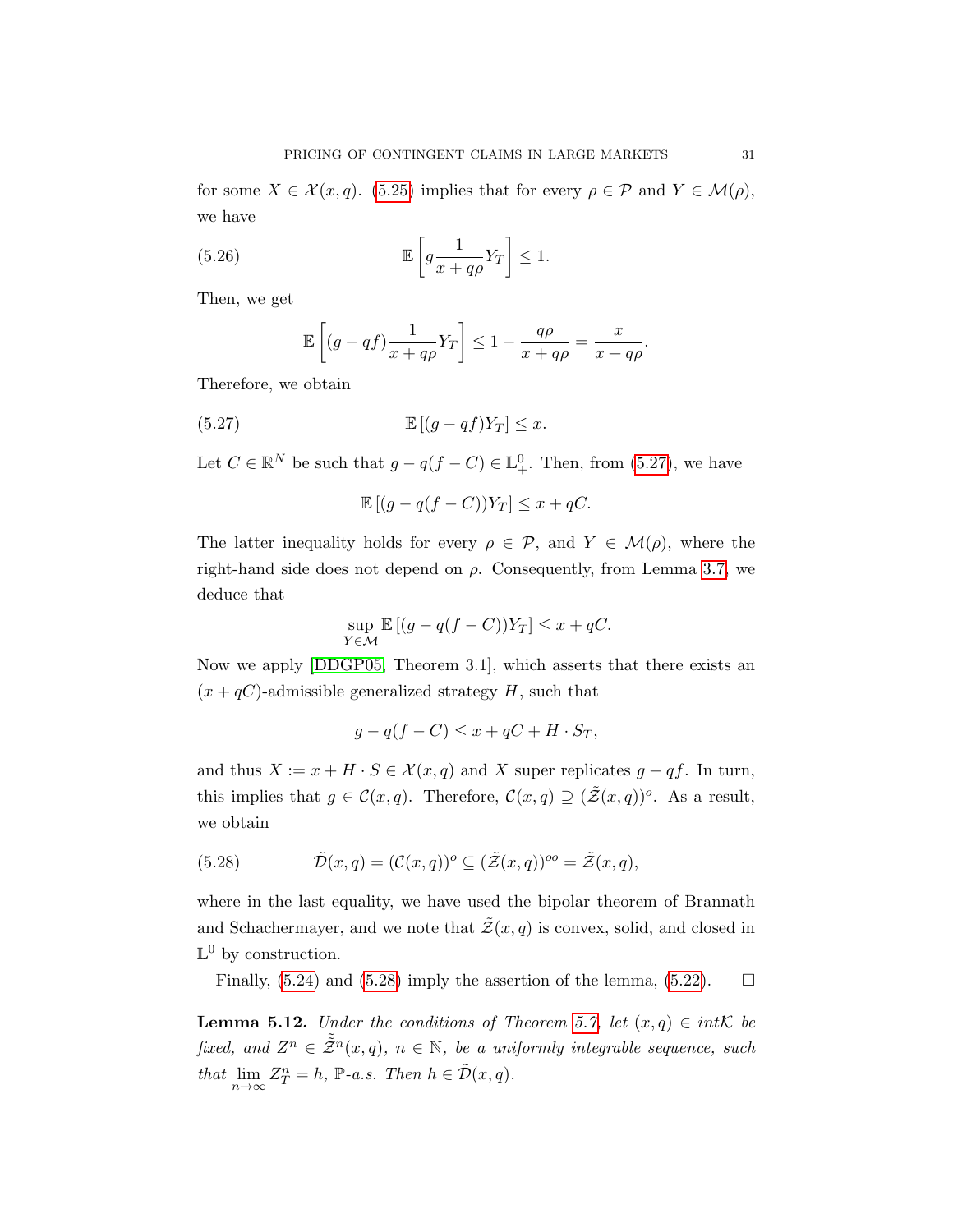*Proof.* Let us consider an arbitrary  $g \in \mathcal{C}(x,q)$ . Then there exists  $X \in$  $\mathcal{X}(x,q)$ , such that

$$
g \le X_T + q'f.
$$

Let  $X^n$ ,  $n \in \mathbb{N}$ , be an approximating sequence of elements of  $\mathcal{X}^n(x)$  for  $X_T$ . By passing if necessary to subsequences, which we do not relabel, and for a sufficiently large constant  $C > 0$ , we have

<span id="page-31-0"></span>
$$
\mathbb{E}[h(g+C)] \leq \mathbb{E}[h(X_T + q + C)] = \mathbb{E}[\liminf_{n \to \infty} Z_T^n(X_T^n + qf + C)]
$$
  

$$
\leq \liminf_{n \to \infty} \mathbb{E}[Z_T^n(X_T^n + qf + C)] \leq 1 + C \liminf_{n \to \infty} \mathbb{E}[Z_T^n],
$$

where, in the second inequality, we have used Fatou's lemma, and, in the last one, we used the definition of the sets  $\tilde{\tilde{Z}}^n(x,q)$  and the uniform integrability of  $\mathbb{Z}^n$ ,  $n \in \mathbb{N}$ . Now, one can see that  $\mathbb{E}[hg] \leq 1$ . Since g was an arbitrary element of  $\mathcal{C}(x,q)$ , we deduce that  $h \in (\mathcal{C}(x,q))^o = \tilde{\mathcal{D}}(x,q)$ .

Remark 5.13. Assumption [5.6](#page-26-1) implies the following condition

(5.29) 
$$
\lim_{n \to \infty} \sup_{\mathbb{Q} \in \mathcal{M}^n} \mathbb{E}_{\mathbb{Q}}[qf] = \sup_{\mathbb{Q} \in \mathcal{M}} \mathbb{E}_{\mathbb{Q}}[qf] \text{ for every } q \in \mathbb{R}^N.
$$

This can be proven as follows. Let us fix  $q \in \mathbb{R}^n$ . By Assumption [5.6,](#page-26-1) there exists  $Z^n \in \mathcal{Z}^n$ ,  $n \in \mathbb{N}$ , a maximizing sequence for [\(5.29\)](#page-31-0) that is uniformly integrable. By passing to convex combinations, we obtain a sequence, which we still denote  $Z^n \in \mathcal{Z}^n$ ,  $n \in \mathbb{N}$ , such that  $\lim_{n\to\infty} Z^n_T = h$ ,  $\mathbb{P}\text{-a.s.,}$  for some nonnegative random variable h. Then we have

<span id="page-31-1"></span>(5.30) 
$$
\lim_{n \to \infty} \sup_{\mathbb{Q} \in \mathcal{M}^n} \mathbb{E}_{\mathbb{Q}}[qf] = \lim_{n \to \infty} \mathbb{E}[Z_T^n qf] = \mathbb{E}[hqf].
$$

Lemma [5.12](#page-30-2) implies that  $h \in \tilde{\mathcal{D}}(1,0)$ . Using Lemmas [5.10](#page-27-2) and [5.11](#page-29-4) (note that since qf is bounded, so it is in  $\mathcal{C}(x, 0)$  for a sufficiently large x, see Proposition [3.3\)](#page-10-0), we deduce that

<span id="page-31-2"></span>(5.31) 
$$
\sup_{Z \in \tilde{Z}(1,0)} \mathbb{E}[Z_T q f] = \sup_{h \in \mathcal{D}(1,0)} \mathbb{E}[hq f] \geq \mathbb{E}[hq f].
$$

Combining [\(5.30\)](#page-31-1) and [\(5.31\)](#page-31-2), we deduce [\(5.29\)](#page-31-0).

Remark 5.14. When  $N = 1$ , [\(5.29\)](#page-31-0) is equivalent to assuming that (5.32)

<span id="page-31-3"></span>
$$
\lim_{n \to \infty} \sup_{\mathbb{Q} \in \mathcal{M}^n} \mathbb{E}_{\mathbb{Q}}[f] = \sup_{\mathbb{Q} \in \mathcal{M}} \mathbb{E}_{\mathbb{Q}}[f] \quad and \quad \lim_{n \to \infty} \inf_{\mathbb{Q} \in \mathcal{M}^n} \mathbb{E}_{\mathbb{Q}}[f] = \inf_{\mathbb{Q} \in \mathcal{M}} \mathbb{E}_{\mathbb{Q}}[f],
$$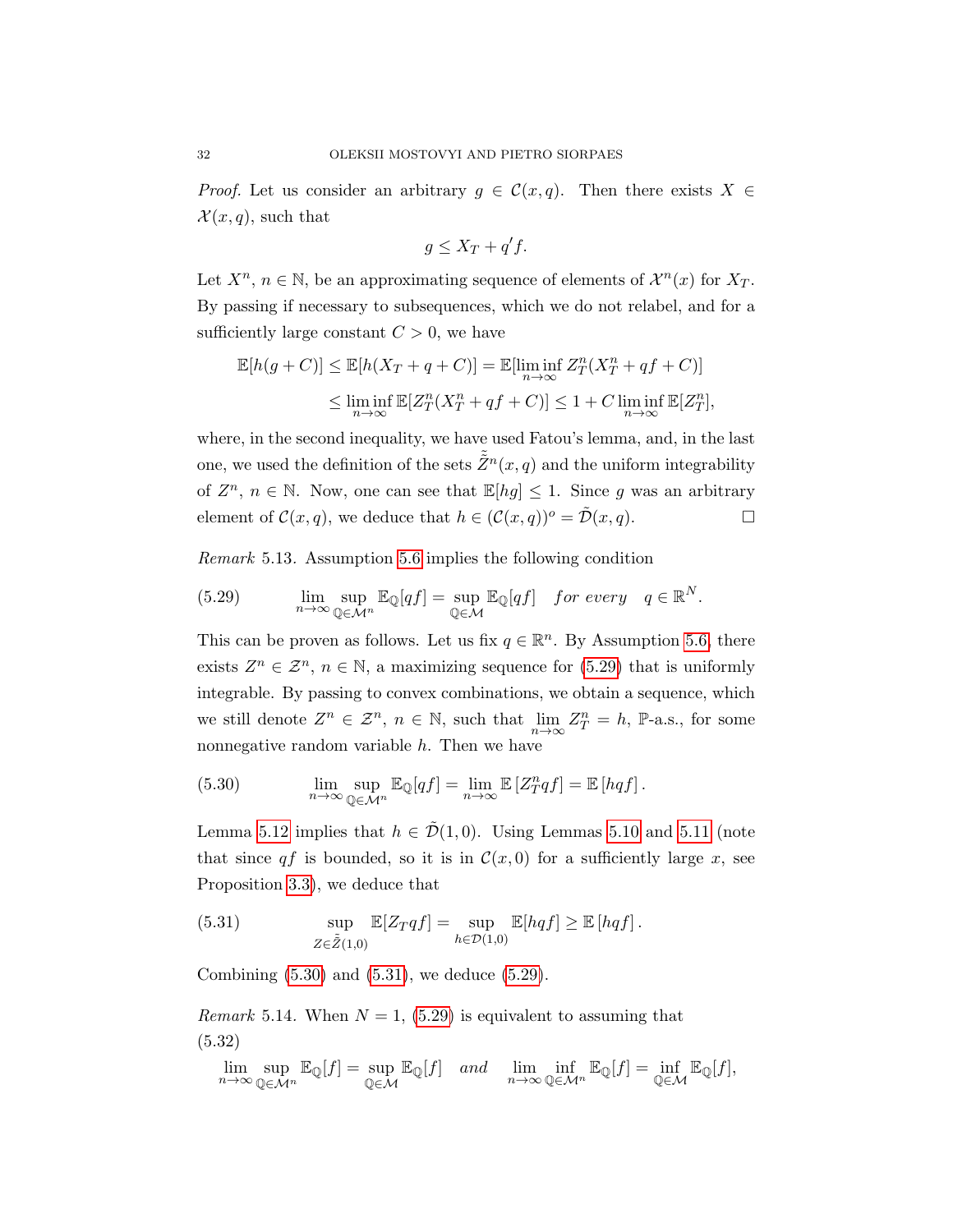which is convergence of super and subreplication prices to the ones in the large market, respectfully. Without passing to the limit, that is without considering  $inf_{\mathbb{Q}\in\mathcal{M}} \mathbb{E}_{\mathbb{Q}}[f]$  and  $sup_{\mathbb{Q}\in\mathcal{M}} \mathbb{E}_{\mathbb{Q}}[f]$  in the limiting market, [\(5.32\)](#page-31-3) is closely  $Q\in\mathcal{M}$ related to [\[ARS17,](#page-41-5) Assumption 4.1].

For the proof of Theorem [5.7,](#page-26-0) we will need the following lemma. With Assumption [5.6,](#page-26-1) we can get the opposite inclusion comparing to Lemma [5.1.](#page-20-1)

<span id="page-32-2"></span>Lemma 5.15. Let the assumptions of Theorem [5.7](#page-26-0) hold. Then, we have

(5.33) 
$$
\overline{\bigcup_{n\in\mathbb{N}}\mathcal{K}^n}=\mathcal{K}.
$$

*Proof.* We recall that, by Lemma [3.5,](#page-11-2) K is closed. Let  $(x, q) \in K$  and let  $((x^k, q^k))_{k \in \mathbb{N}} \subset int\mathcal{K}$  convergent to  $(x, q)$ . As  $(x, 0) \in \mathcal{K}^n$  for every  $n \in \mathbb{N}$ , it is enough to consider  $q \neq 0$ , and thus, it is enough to consider  $q^k \neq 0$ ,  $k \in \mathbb{N}$ . Let us fix  $k \in \mathbb{N}$ . As  $(x^k, q^k) \in int\mathcal{K}$ , we deduce that there exists  $\delta^k > 0$ , such that

<span id="page-32-1"></span>
$$
(x^k - \delta^k, q^k) \in \mathcal{K}.
$$

Definition of K, there exists  $X \in \mathcal{X}(x^k - \delta^k, q^k)$ , such that

$$
X + q^k f \ge 0, \quad P-a.s.
$$

Via [\[DDGP05,](#page-41-1) Theorem 3.1], the latter inequality is equivalent to

$$
\sup_{\mathbb{Q}\in\mathcal{M}} \mathbb{E}_{\mathbb{Q}}[-q^k f] \le x^k - \delta^k.
$$

Then, using Assumption [5.6,](#page-26-1) we can rewrite the latter inequality as

<span id="page-32-0"></span>
$$
x^{k} - \delta^{k} \ge \sup_{\mathbb{Q} \in \mathcal{M}} \mathbb{E}_{\mathbb{Q}} \left[ -q^{k} f \right] = \lim_{n \to \infty} \sup_{\mathbb{Q} \in \mathcal{M}^{n}} \mathbb{E}_{\mathbb{Q}} \left[ -q^{k} f \right],
$$

and thus, we obtain

$$
\lim_{n \to \infty} \sup_{\mathbb{Q} \in \mathcal{M}^n} \mathbb{E}_{\mathbb{Q}} \left[ -q^k f \right] \leq x^k - \delta^k.
$$

Let us fix an arbitrary  $\varepsilon_n > 0$ . Then, the latter inequality implies the existence of  $n = n(\varepsilon_n) \in \mathbb{N}$ , such that

(5.34) 
$$
\sup_{\mathbb{Q}\in\mathcal{M}^n} \mathbb{E}_{\mathbb{Q}}\left[-q^k f\right] \leq x^k - \delta^k + \varepsilon_n
$$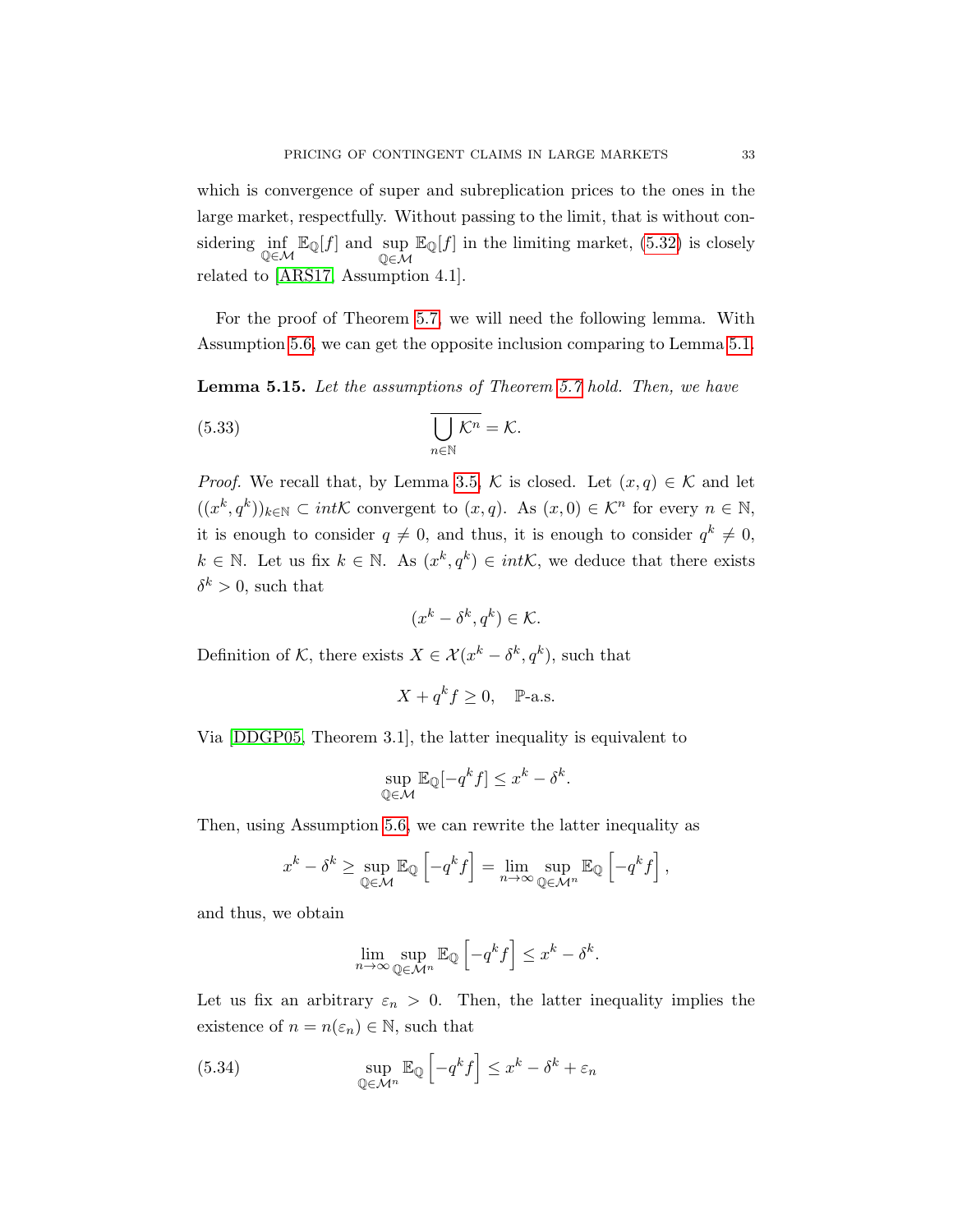By the super replication results for finite-dimensional models, see, e.g., [\[DS98,](#page-42-15) Theorem 5.12], [\(5.34\)](#page-32-0) implies the existence of an  $(x^k - \delta^k + \varepsilon_n)$ admissible *n*-elementary strategy  $H^n$ , such that

$$
x^k - \delta^k + \varepsilon_n + H^n \cdot S_T + q^k f \ge 0, \quad \mathbb{P}\text{-a.s.}
$$

Therefore  $X := x^k - \delta^k + \varepsilon_n + H^n \cdot S \in \mathcal{X}^n(x^k - \delta^k + \varepsilon_n, q^k)$ , and in particular  $(x^k - \delta^k + \varepsilon_n, q^k) \in \mathcal{K}^n$ . We deduce that

$$
(x^k - \delta^k + \varepsilon_n, q^k) \in \bigcup_{n \in \mathbb{N}} \mathcal{K}^n
$$

As  $\varepsilon_n$  was arbitrary, by picking, for example  $\varepsilon_n = \delta^k$ , we deduce that

$$
((x^k, q^k))_{k \in \mathbb{N}} \subset \bigcup_{n \in \mathbb{N}} \mathcal{K}^n,
$$

and therefore, since  $((x^k, q^k))_{k \in \mathbb{N}} \subset int\mathcal{K}$  is convergent to  $(x, q)$ , we deduce that  $(x,q) \in \bigcup$  $n\bar{\in}\mathbb{N}$  $\overline{\mathcal{K}^n}$ . Therefore [\(5.33\)](#page-32-1) holds.  $\Box$ 

<span id="page-33-2"></span>Corollary 5.16. Let the assumptions of Theorem [5.7](#page-26-0) hold. Then, we have

$$
\mathcal{L} = \bigcap_{n \in \mathbb{N}} \mathcal{L}^n.
$$

Corollary 5.17. Let the assumptions of Theorem [5.7](#page-26-0) hold. Then the sets of closures of arbitrage-free prices in small markets converge to the closure of the set of arbitrage-free prices in the large market.

Now, for every  $(x, q) \in int\mathcal{K}$ , let us define

(5.35) 
$$
\tilde{v}^n(z) := \inf_{Z \in \tilde{\mathcal{Z}}^n(x,q)} \mathbb{E}\left[V(zZ_T)\right], \quad z > 0, \quad n \ge n_0,
$$

$$
\tilde{v}(z) := \inf_{Z \in \tilde{\mathcal{Z}}(x,q)} \mathbb{E}\left[V(zZ_T)\right], \quad z > 0.
$$

<span id="page-33-1"></span><span id="page-33-0"></span>**Lemma 5.18.** Under the conditions of Theorem [5.7,](#page-26-0) for every  $(x, q) \in int\mathcal{K}$ , there exists  $n_0 \in \mathbb{N}$ , such that

$$
\tilde{v}^n(z) := \inf_{h \in \tilde{D}^n(x,q)} \mathbb{E}\left[V(zh)\right], \quad z > 0, \quad n \in \mathbb{N},
$$
  

$$
\tilde{v}(z) := \inf_{h \in \tilde{D}(x,q)} \mathbb{E}\left[V(zh)\right], \quad z > 0.
$$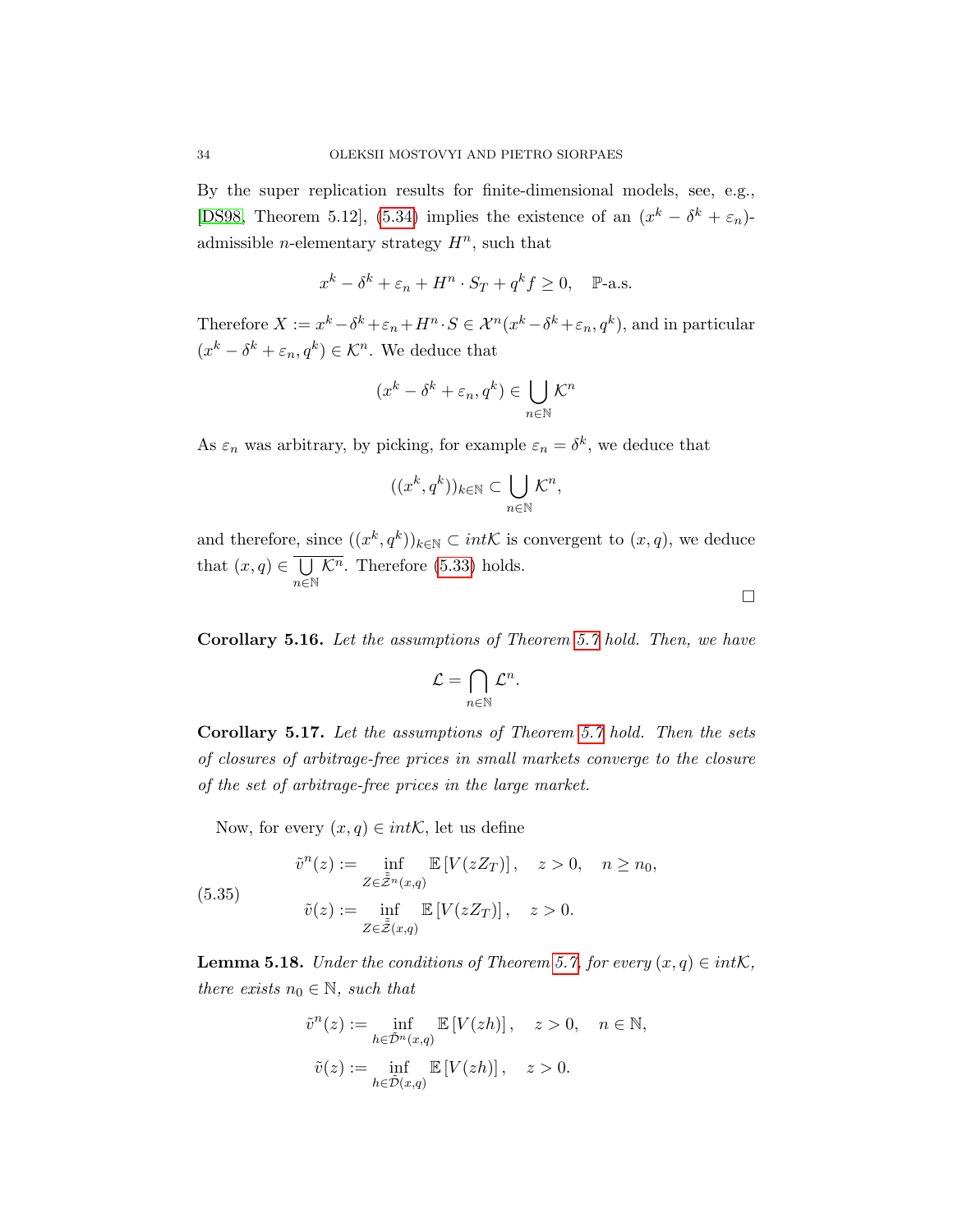*Proof.* First, we observe that  $(x, q) \in int\mathcal{K}$  and Lemma [5.15,](#page-32-2) imply that there exists  $n_0 \in \mathbb{N}$ , such that  $(x, q) \in \mathcal{K}^n$  for every  $n \geq n_0$ . Entirely similarly to the proofs of Lemmas [5.10](#page-27-2) and [5.11,](#page-29-4) we can obtain similar assertions (convexity, closedness under countable convex combinations, [\(5.18\)](#page-27-1) and [\(5.22\)](#page-29-3)) for  $\tilde{Z}^n(x,q)$ ,  $n \geq n_0$ , besides  $\tilde{Z}(x,q)$ . Now, the assertion of the lemma follows from [\[Mos15,](#page-43-5) Theorem 2.4].  $\square$ 

*Proof of Theorem [5.7.](#page-26-0)* Let  $(x, q) \in int\mathcal{K}$  be fixed. One can see (e.g., using Lemma [5.18\)](#page-33-0) the monotonicity of  $\tilde{v}^n$ : as  $\mathcal{M}^n$ ,  $n \in \mathbb{N}$ , is decreasing,  $\tilde{v}^n$ ,  $n \geq n_0$ , where  $n_0$  is given by Lemma [5.18,](#page-33-0) is increasing and

(5.36) 
$$
\sup_{n \to \infty} \tilde{v}^n(z) = \lim_{n \to \infty} \tilde{v}^n(z) \le \tilde{v}(z) < \infty, \quad z > 0.
$$

Let us fix  $z > 0$ . Assumption [5.6](#page-26-1) implies the existence of a uniformly integrable sequence  $h^n \in \tilde{Z}^n(x,q)$ ,  $n \geq n_0$ , such that

<span id="page-34-0"></span>(5.37) 
$$
\liminf_{n \to \infty} \tilde{v}^n(z) = \lim_{n \to \infty} \mathbb{E} \left[ V(zh^n) \right].
$$

By passing to convex combinations  $\tilde{h}^n \in conv(h^n, h^{n+1}, \ldots), n \in \mathbb{N}$ , we can obtain a sequence such that  $\tilde{h}^n \in \tilde{\tilde{Z}}^n(x,q)$ ,  $n \in \mathbb{N}$ , and such that  $\tilde{h}^n$ converges to some limit denoted by  $\tilde{h}$ , P-a.s. By Lemma [5.12,](#page-30-2) we deduce that  $h \in \tilde{\mathcal{D}}(x,q)$ .

As  $\tilde{h} \in \bigcap$  $n\in\mathbb{N}$  $\mathcal{Y}^n(y^n) \subseteq \mathcal{Y}^1(\bar{y})$  for an some  $\bar{y} \in (0, \infty)$ , and also  $(\tilde{h}^n)_{n \geq \tilde{n}} \subseteq$  $\mathcal{Y}^{\tilde{n}}(\bar{y})$ , where  $\tilde{n}$  is given by Assumption [5.3,](#page-24-2) via [\[Mos15,](#page-43-5) Lemma 3.5], we conclude that the sequence  $V^-(z\tilde{h}^n)$ ,  $n \in \mathbb{N}$ , is uniformly integrable. Therefore, using the convexity of  $V(\cdot, \omega)$ ,  $\omega \in \Omega$ , we obtain (5.38)

<span id="page-34-1"></span>
$$
\tilde{v}(z) \leq \mathbb{E}\left[V(z\tilde{h})\right] \leq \liminf_{n \to \infty} \mathbb{E}\left[V(z\tilde{h}^n)\right] \leq \liminf_{n \to \infty} \mathbb{E}\left[V(zh^n)\right] = \liminf_{n \to \infty} \tilde{v}^n(z),
$$

where, in the last equality, we have used [\(5.37\)](#page-34-0). Combining [\(5.36\)](#page-33-1) and  $(5.38)$ , we obtain

(5.39) 
$$
\tilde{v}(z) = \lim_{n \to \infty} \tilde{v}^n(z), \quad z > 0.
$$

<span id="page-34-2"></span>Now, from Theorem [3.1,](#page-9-2) we deduce that

<span id="page-34-3"></span>(5.40)  
\n
$$
\tilde{u}(s) := u(sx, sq) = \inf_{(y,r)\in\mathcal{L}} (v(y,r) + sxy + sqr)
$$
\n
$$
= \inf_{z>0} \inf_{(y,r)\in z\mathcal{B}(x,q)} (v(y,r) + sxy + sqr)
$$
\n
$$
= \inf_{z>0} (\tilde{v}(z) + sz), \quad s>0.
$$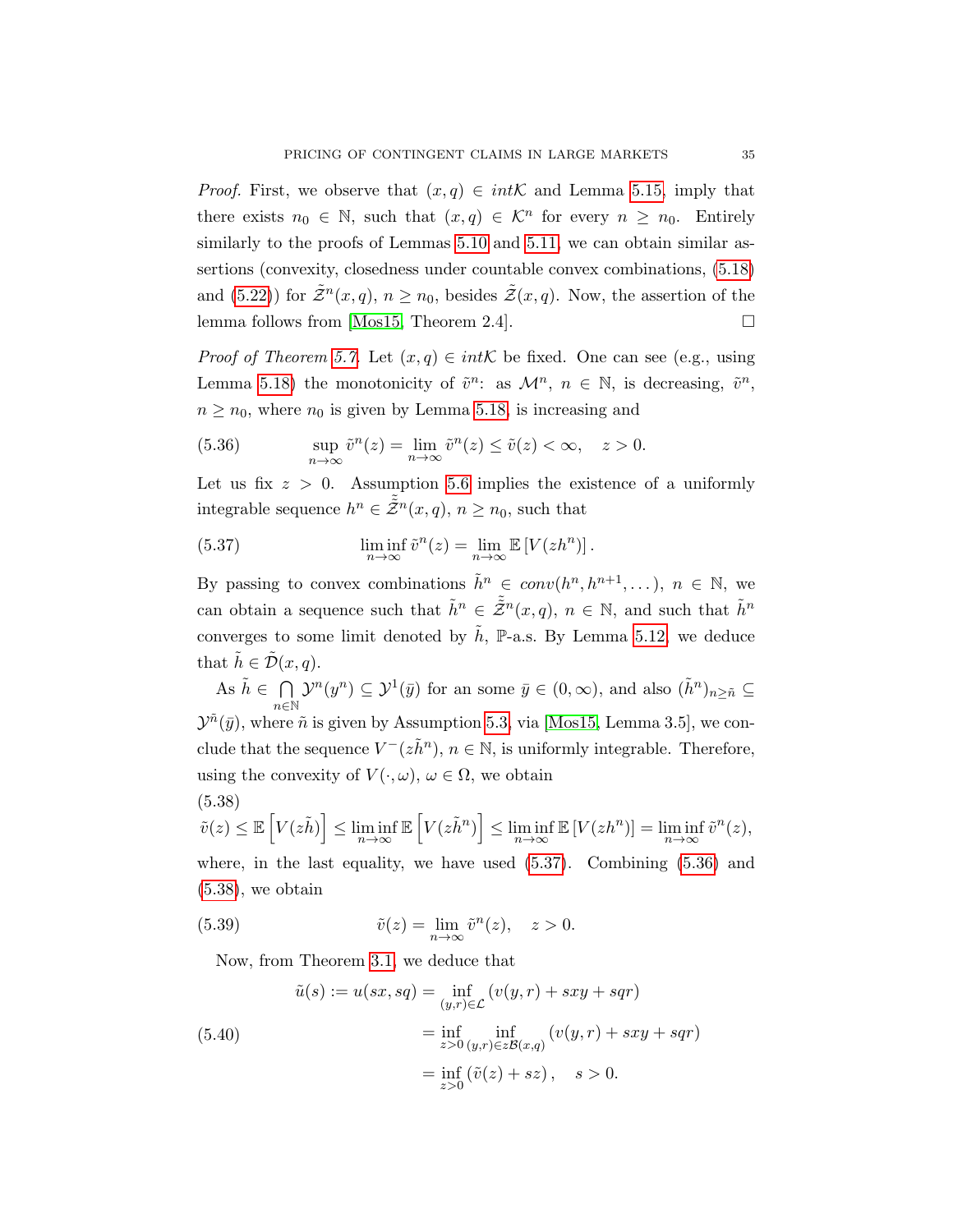By construction, both  $-\tilde{u}$ , v, and  $\liminf_{n\to\infty} \tilde{v}^n$  are convex and finite-valued. From [\(5.39\)](#page-34-2) and [\(5.40\)](#page-34-3), we get

(5.41) 
$$
\tilde{u}(s) = \inf_{z>0} (\tilde{v}(z) + sz) = \inf_{z>0} \left( \lim_{n \to \infty} \tilde{v}^n(z) + sz \right), \quad s > 0.
$$

<span id="page-35-2"></span><span id="page-35-1"></span>A similar construction

(5.42) 
$$
\tilde{u}^n(s) := u^n(sx, sq) = \inf_{z>0} (\tilde{v}^n(z) + sz), \quad s > 0, \quad n \ge n_0,
$$

shows that  $\tilde{u}^n$ ,  $n \geq n_0$ , is a monotone sequence and

<span id="page-35-0"></span>
$$
-\infty < \tilde{u}^n(s) \le \tilde{u}(s), \quad s > 0, \quad n \ge n_0.
$$

Therefore, we have

(5.43) 
$$
\tilde{u}^{\infty}(s) := \lim_{n \to \infty} \tilde{u}^{n}(s) \le \tilde{u}(s), \quad s > 0.
$$

Further, combining [\(5.43\)](#page-35-0) with [\(5.41\)](#page-35-1) and [\(5.42\)](#page-35-2), and using the monotonicity of  $\tilde{v}^n$ ,  $n \geq n_0$ , we get

(5.44) 
$$
\inf_{z>0} \left( \sup_{k\geq n_0} \tilde{v}^k(z) + sz \right) = \tilde{u}(s) \geq \inf_{z>0} \left( \tilde{v}^n(z) + sz \right), \quad n \geq n_0.
$$

By conjugacy of  $\tilde{u}^n$  and  $\tilde{v}^n$ , and from the monotonicity of  $\tilde{u}^n$ ,  $n \ge n_0$ , we obtain

<span id="page-35-3"></span>
$$
\tilde{v}^n(z) = \sup_{s>0} (\tilde{u}^n(s) - sz) \le \sup_{s>0} (\tilde{u}^\infty(s) - sz), \quad z > 0, \quad n \ge n_0.
$$

Therefore, using [\(5.39\)](#page-34-2), we obtain

(5.45) 
$$
\tilde{v}(z) \le \sup_{s>0} (\tilde{u}^{\infty}(s) - sz), \quad z > 0.
$$

One can see that  $\tilde{u}^{\infty}$  is a concave function as a pointwise limit of concave functions, and further that  $\tilde{u}^{\infty}$  is finite-valued. Let  $\hat{v}$  denote its convex conjugate, then [\(5.45\)](#page-35-3) implies that

<span id="page-35-4"></span>(5.46) 
$$
\hat{v}(z) = \sup_{s>0} (\tilde{u}^{\infty}(s) - sz) \ge \tilde{v}(z), \quad z > 0.
$$

Therefore, the biconjugation characterization and [\(5.46\)](#page-35-4), imply that

<span id="page-35-5"></span>(5.47) 
$$
\tilde{u}^{\infty}(s) = \inf_{z>0} (\hat{v}(z) + zs) \ge \inf_{z>0} (\tilde{v}(z) + zs) = \tilde{u}(s), \quad s > 0,
$$

where, in the last equality, we have used [\(5.41\)](#page-35-1). As a result, combining [\(5.43\)](#page-35-0) and [\(5.47\)](#page-35-5), we get

$$
\tilde{u}^{\infty}(s) = \tilde{u}(s), \quad s > 0.
$$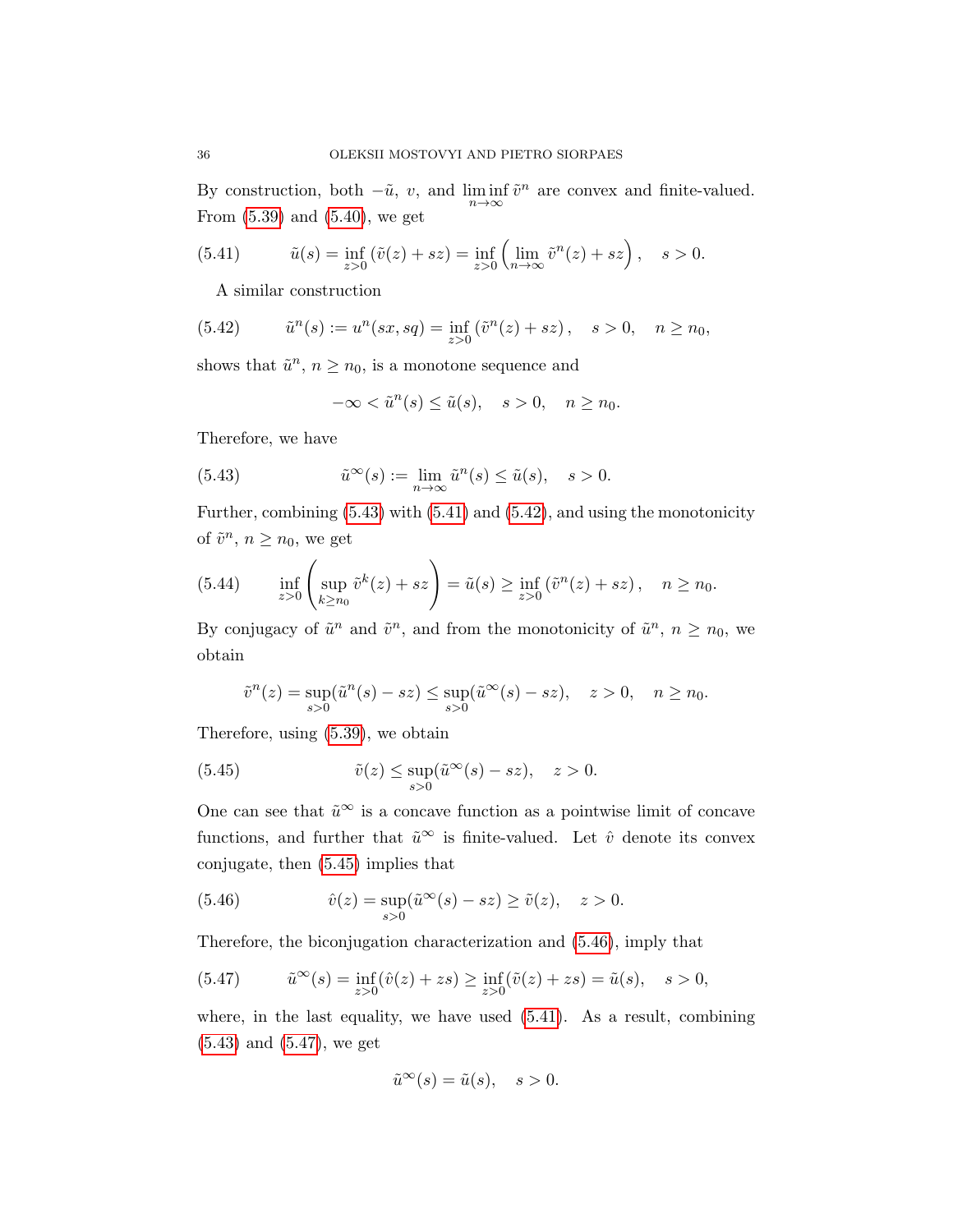In particular, recalling [\(5.40\)](#page-34-3) and [\(5.42\)](#page-35-2), we conclude that

$$
u(x,q) = \lim_{n \to \infty} u^n(x,q).
$$

As  $(x, q)$  was an arbitrary point in *intK*, we deduce that

$$
u(x,q) = \lim_{n \to \infty} u^n(x,q), \quad (x,q) \in int\mathcal{K},
$$

<span id="page-36-0"></span>which, via  $[Roc70, Theorem 24.5]$  $[Roc70, Theorem 24.5]$ , implies [\(5.16\)](#page-26-2).

#### 6. Pricing of asymptotically replicable claims

The asymptotically replicable claim is the one that is replicable in the large market, but possibly not in any small market. We give examples of such claims and markets admitting such claims below Intuitively, the arbitrage-free prices for small markets should converge to singletons.

Remark 6.1. If every bounded contingent claim is replicable in the large markets, one can intuitively call such markets asymptotically complete. We also compare the definition to the one in [\[Kar19,](#page-42-9) Definition 3.10]. In [\[ARS17\]](#page-41-5) the asymptotically complete markets are investigated, without passing to the limiting market.

Contingent claims, which are replicable in some finite markets are wellstudied in the literature. To develop a theory of arbitrage-free or utilitybased pricing for such claims, one does need to analyze the large markets. Below, we focus on the claims, which are not replicable in the small markets, but are replicable in the large one. Examples below show such markets and claims.

Under [\(no-Arb\)](#page-6-3), the definition of asymptotic replicability can be stated as follows. A bounded f is asymptotically replicable, if f is not replicable in any small market, and there exist processes in  $\bigcup \tilde{\mathcal{X}}(x)$  whose terminal values P-a.s. equal to the respective components of f. If the initial values of processes in  $\bigcup$  $x\bar{\in}\mathbb{R}$  $\tilde{\mathcal{X}}(x)$  that replicate  $f^{i}$ 's equal to  $\pi^{i}$ 's, then f is asymptotically replicable at  $\pi \in \mathbb{R}^N$ . We also denote by  $AFP^n$ ,  $n \in \mathbb{N}$ , and  $AFP$  the sets of the arbitrage-free prices for  $f$  in small and large markets, respectively.

The following lemma shows the consistency of various pricing methodologies for asymptotically replicable claims.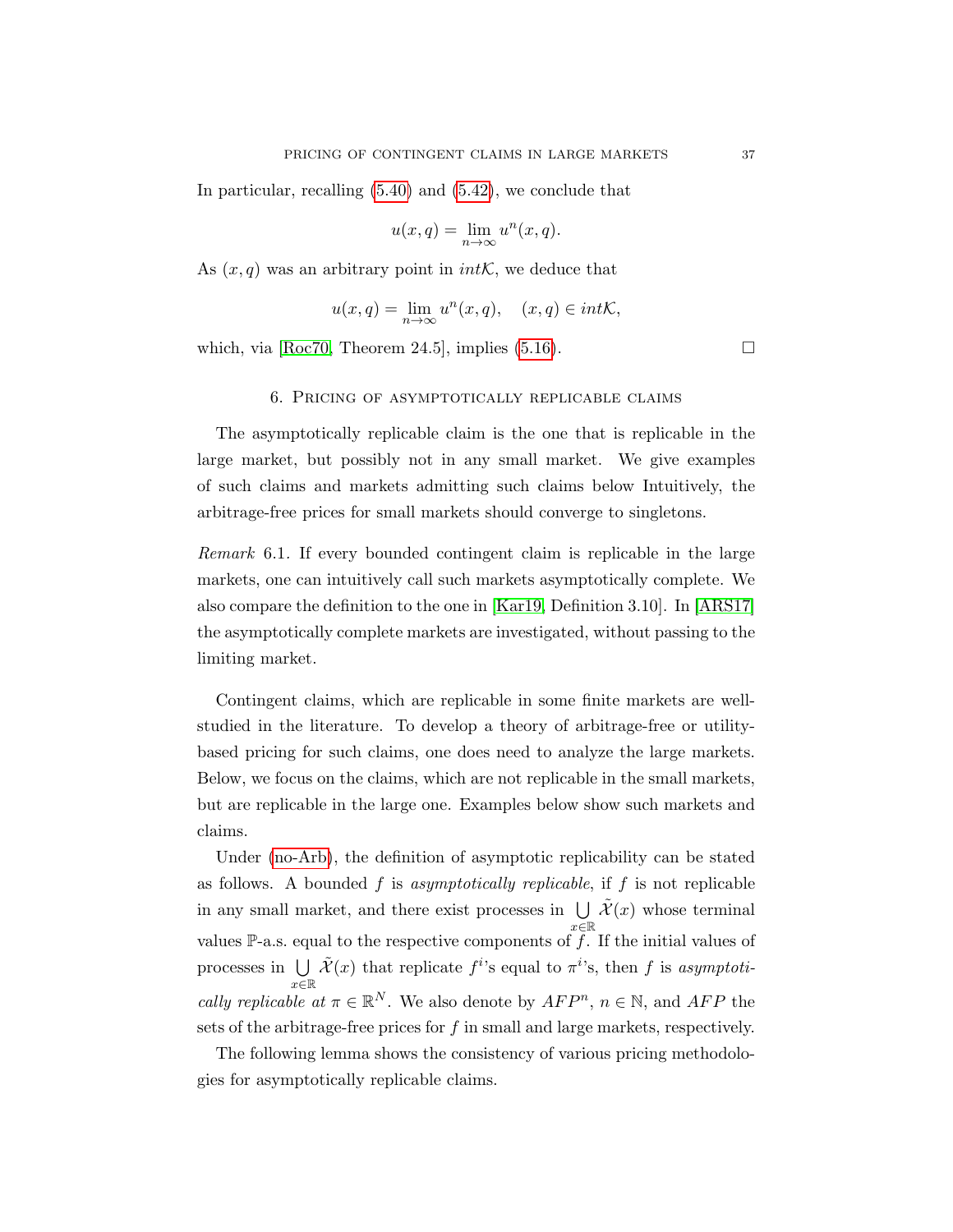<span id="page-37-3"></span>Lemma 6.2. Let us assume the conditions of Theorem [5.7,](#page-26-0) and suppose such that f is asymptotically replicable at  $\pi \in \mathbb{R}^N$ . Then, we have

<span id="page-37-0"></span>(6.1) 
$$
\mathcal{P} = \Pi(x) = AFP = {\pi}, \quad x > 0,
$$

and for every  $\varepsilon > 0$ , there exists  $n' \in \mathbb{N}$ , such that for every  $n \geq n'$ , we have

<span id="page-37-1"></span>(6.2) 
$$
\Pi^n \subseteq \mathcal{P}^n \subseteq \mathcal{P} + \varepsilon B, \quad x > 0,
$$

and

$$
(6.3) \t\t AFPn \subseteq AFP + \varepsilon B,
$$

where  $B$  is the unit ball of  $\mathbb{R}^N$ .

*Proof.* If one can replicate f with an initial price  $\pi \in \mathbb{R}^N$ , then, the utility maximization problem degenerates to the one without  $f$ , as follows. One can see that

<span id="page-37-2"></span>
$$
u(x, q) = u(x + q\pi, 0), \quad (x, q) \in \mathbb{R}^{N+1}.
$$

Then for  $\rho = \pi$  and every  $x > 0$ , we have

$$
u(x - q\rho, q) = u(x + q\pi - q\rho, 0) = u(x, 0), \quad q \in \mathbb{R}^N,
$$

and thus [\(4.2\)](#page-16-2) holds, i.e.,  $\pi$  is the utility-based price at x, for every  $x > 0$ , i.e.,  $\pi \in \Pi(x)$ ,  $x > 0$ .

If  $\rho^i \neq \pi^i$ , for some  $i \in \{1, ..., N\}$ , for  $q = sign(\pi^i - \rho^i)e^i$ , where  $e^i$  is the canonical basis vector in  $\mathbb{R}^N$ , we have

$$
u(x - q\rho, q) = u(x + q\pi - q\rho, 0) > u(x, 0),
$$

as  $u(\cdot, 0)$  is *strictly* increasing (see e.g., [\[Mos18,](#page-43-0) Theorem 2.2]), that is  $\rho$  is not a utility-based price, for every  $x > 0$ .

Further, e.g., by observing that  $K$  contains straight lines passing through the origin and using [\[Roc70,](#page-43-6) Theorem 14.6], one can see that  $\pi \in \mathcal{P}$ , and  $\mathcal{L} = \{y(1,\pi) : y > 0\}.$  As  $AFP = \{\pi\}$ , we conclude [\(6.1\)](#page-37-0). In turn, analogously to the proof of Theorem [3.1,](#page-9-2) as  $\partial u^n \subseteq ri\mathcal{L}^n$ , we obtain that  $\Pi^n \subseteq \mathcal{P}^n$  and  $AFP^n = \mathcal{P}^n$ . Now, [\(6.2\)](#page-37-1) and [\(6.3\)](#page-37-2) follow from Corollary  $5.16.$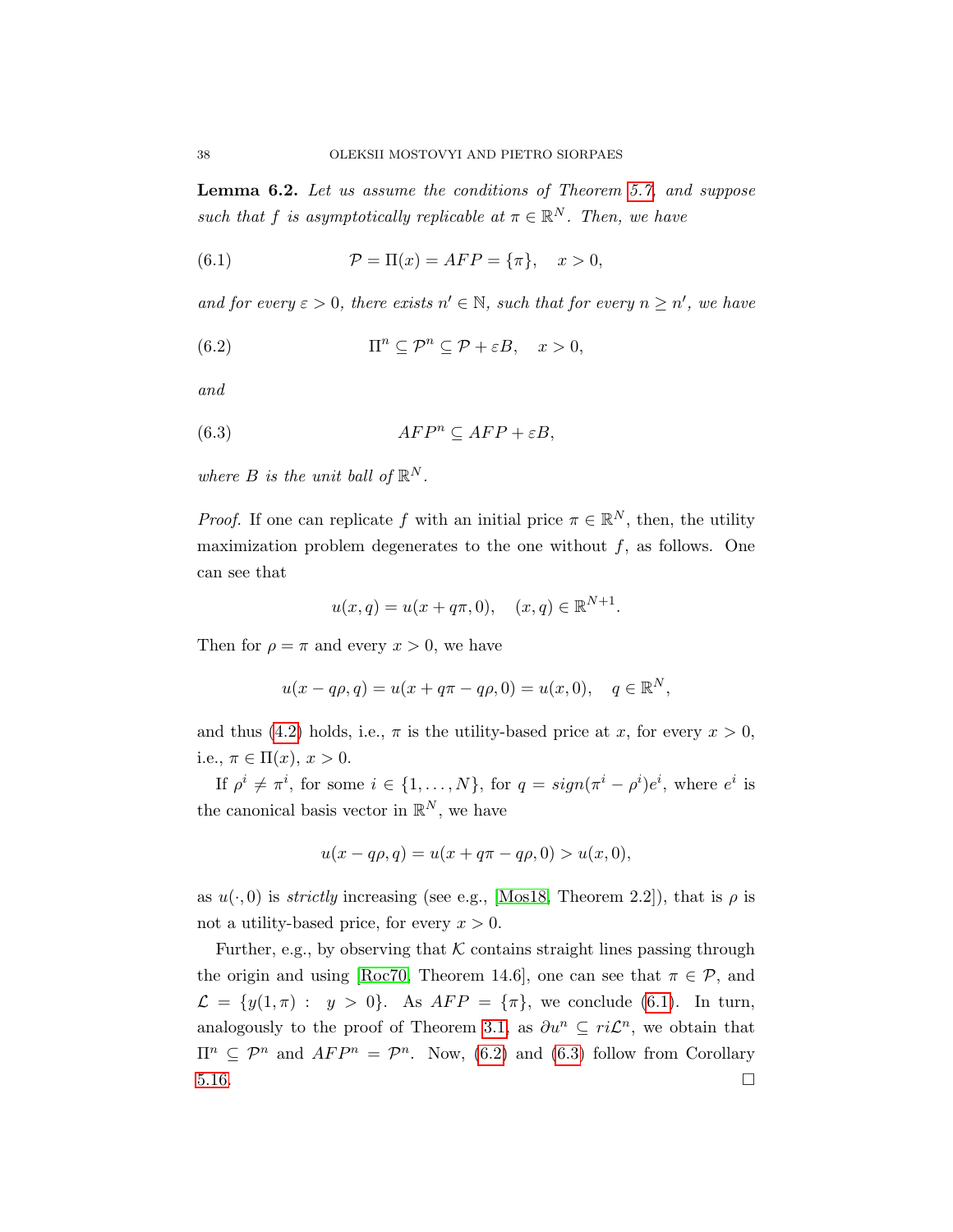Examples. The following (positive) Examples [6.3](#page-38-0) and [6.4](#page-39-0) illustrate the results above. Note that the framework of Section [5,](#page-20-0) is particularly convenient for the characterization of asymptotically replicable claims (and, in particular, asymptotically complete markets). We also note that the examples also allow to consider multi-agent (in fact, countably many agent) setting and, relying on ideas from [\[BEK05\]](#page-41-6) and [\[Sio15\]](#page-43-7), to analyze partial equilibria pricing.

<span id="page-38-0"></span>*Example* 6.3. Let  $S_0^n = c \in (0,1)$  and let  $S_1^n$  are IID Bernoulli random variable, such that  $\mathbb{P}[S_1^n = 0] = \mathbb{P}[S_1^n = 1] = \frac{1}{2}$ . Let us suppose that  $\mathcal{F}_0$ is trivial and  $\mathcal{F} = \mathcal{F}_1 = \sigma(S_1^n, n \in \mathbb{N})$  Let us consider an asymptotically replicable  $f = \sum_{n=1}^{\infty}$ 1  $\frac{1}{2^k}S_1^k$ .

 $k=1$ In the small markets, the super replication price of  $f$  is given by

<span id="page-38-1"></span>
$$
\sup_{\mathbb{Q}\in\mathcal{M}^n} \mathbb{E}_{\mathbb{Q}}[f] = \sup_{\mathbb{Q}\in\mathcal{M}^n} \mathbb{E}_{\mathbb{Q}}\left[\sum_{k=1}^n \frac{1}{2^k} S_1^k + \sum_{j=n+1}^\infty \frac{1}{2^j} S_1^j\right]
$$
  
=  $c \sum_{k=1}^n \frac{1}{2^k} + \sum_{j=n+1}^\infty \frac{1}{2^j} = c + \frac{1}{2^n} (1 - c), \quad n \in \mathbb{N}.$ 

By similar computations, the sub replication price is given by

$$
\inf_{\mathbb{Q}\in\mathcal{M}^n}\mathbb{E}_{\mathbb{Q}}\left[f\right]=c\left(1-\frac{1}{2^n}\right),\quad n\in\mathbb{N}.
$$

We see that the set of the arbitrage-free prices in small markets is given by

$$
AFP^{n} = \left(c\left(1 - \frac{1}{2^{n}}\right), c + \frac{1}{2^{n}}(1 - c)\right) \rightarrow \{c\} = AFP,
$$

where  $c$  is also the unique arbitrage-free price in the large market (and the convergence has to be understood in the sense of convergence of sets as in Lemma [6.2\)](#page-37-3), as under the minimal martingale measure in the large market,  $\mathbb{Q}$ , we have  $\mathbb{E}_{\hat{\mathbb{Q}}}[f] = c$ . In particular, Assumption [5.6](#page-26-1) from Section [5](#page-20-0) holds.

For every deterministic Inada utility  $U$ , such that Assumption [5.3](#page-24-2) holds, one can show that  $\mathbb Q$  is the dual minimizer in the large market. By Theorem [4.2,](#page-17-0) the unique utility-based price (in the large market) is given by

$$
(6.4) \t\t\t\t\mathbb{E}_{\hat{\mathbb{O}}}\left[f\right] = c.
$$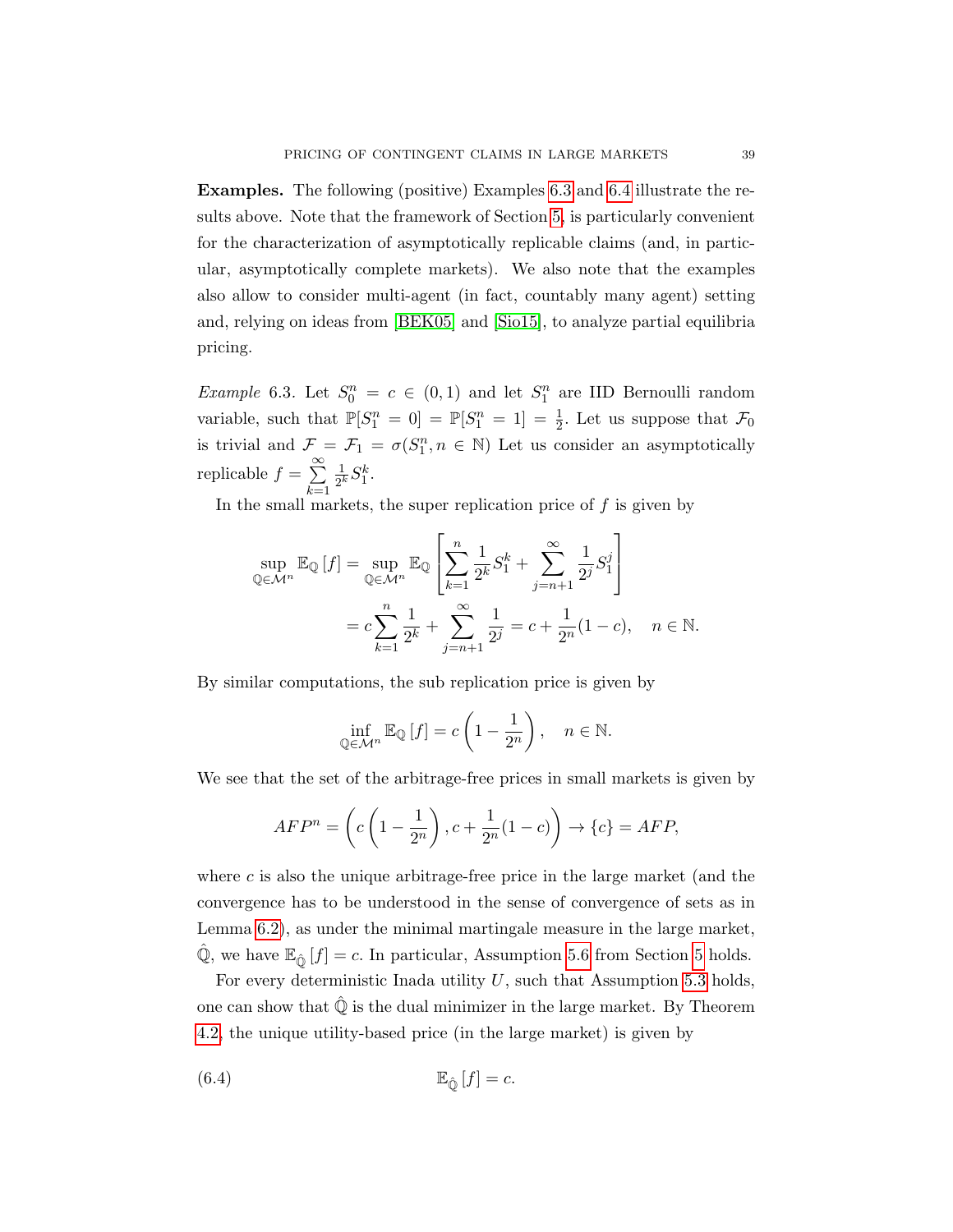In every small market, we set

<span id="page-39-1"></span>
$$
\zeta^k := 2c \mathbf{1}_{\{S^k = 1\}} + 2(1 - c) \mathbf{1}_{\{S^k = 0\}}, \quad k \in \{1, ..., n\},
$$
  

$$
\tilde{\zeta}^j(\alpha^j) := 2\alpha^j \mathbf{1}_{\{S^j = 1\}} + 2(1 - \alpha^j) \mathbf{1}_{\{S^j = 0\}}, \quad \alpha^j \in (0, 1), \quad j \in \{n + 1, ... \},
$$
  

$$
\mathcal{A}^n := \{(\alpha^j)_{j \in \{n + 1, ...\}} : \alpha^j \in (0, 1), j \in \{n + 1, ...\}\}.
$$

Let  $V$  be the convex conjugate of  $U$ . Then, we can specify the dual problem as

(6.5) 
$$
v^{n}(y) = \inf_{(\alpha^{j})_{j \in \{n+1,\dots\}} \in \mathcal{A}^{n}} \mathbb{E}\left[V\left(y\prod_{k=1}^{n} \zeta^{k} \prod_{j=n+1}^{\infty} \tilde{\zeta}^{j}(\alpha^{j})\right)\right], \quad y > 0.
$$

One can see that the density of the minimal martingale measure,  $\hat{\mathbb{Q}}^n$ , is the minimizer to [\(6.5\)](#page-39-1). The corresponding density is given by

$$
\frac{d\hat{\mathbb{Q}}^n}{d\mathbb{P}} = \prod_{k=1}^n \zeta^k
$$

and it corresponds to  $\alpha^j = \frac{1}{2}$  $\frac{1}{2}$  for every  $j \in \{n+1,\dots\}$ . As in the large market case, this does not depend on  $y$ , and thus, on the initial wealth.

Finally, as  $\mathbb{E}\left[\frac{d\hat{\mathbb{Q}}^n}{d\mathbb{P}}\right]$  $\frac{\hat{\mu}^n_{\mathbb{Q}^n}}{\hat{\mu}^n}$  = 1,  $n \in \mathbb{N}$ , by Theorem [4.2,](#page-17-0) whose proof also applies to small markets, the unique utility-based price in the market with  $n$  stocks is given by

$$
\rho^{n} = \mathbb{E}_{\hat{\mathbb{Q}}^{n}}[f] = \mathbb{E}_{\hat{\mathbb{Q}}^{n}}\left[\sum_{k=1}^{n} \frac{1}{2^{k}} S_{1}^{k} + \sum_{j=n+1}^{\infty} \frac{1}{2^{j}} S_{1}^{j}\right]
$$
  
= 
$$
\sum_{k=1}^{n} \frac{1}{2^{k}} c + \sum_{j=n+1}^{\infty} \frac{1}{2^{j}} \frac{1}{2} = c \left(1 - \frac{1}{2^{n}}\right) + \frac{1}{2^{n+1}}, \quad n \in \mathbb{N}.
$$

Therefore, we obtain

$$
\lim_{n \to \infty} \rho^n = c,
$$

which is the unique utility based price for  $f$  in the large market by  $(6.4)$ .

<span id="page-39-0"></span>Example 6.4. Let us consider a model, which is not asymptotically complete, where

 $(\Omega, \mathcal{F}, \mathcal{F}_{t\in[0,T]}, \mathbb{P}),$  is a complete stochastic basis supporting a countable set of one-dimensional independent Brownian motions  $W^n$ ,  $n \in \mathbb{N}$ ,  $\mathcal{F}_0$  is trivial and  $\mathcal{F} = \mathcal{F}_T$  is generated by  $W^n$ ,  $n \in \mathbb{N}$ , and some other finite-dimensional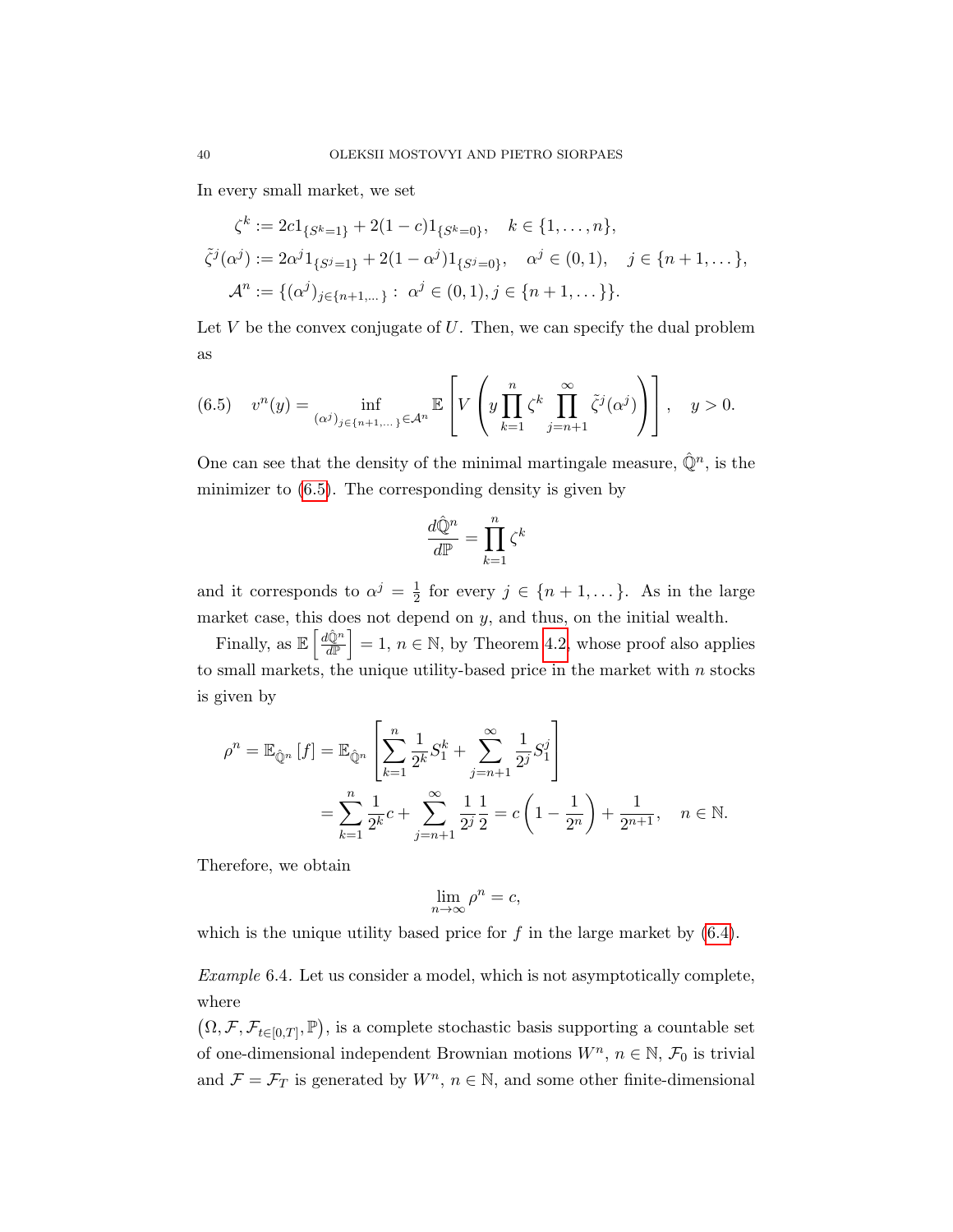Brownian motion. Let the riskless asset  $S^0 \equiv 1$ , whereas the dynamics of risky assets is given by

(6.6) 
$$
dS^n = S^n \left( \mu^n dt + \sigma^n dW_t^n \right), \quad n \in \mathbb{N},
$$

where  $S^0$  is (deterministic and) strictly positive, and where the constants  $\mu^n$  and  $\sigma^n > 0$ ,  $n \in \mathbb{N}$ , are and such that the market price of risks satisfy

$$
\lambda^n:=\frac{\mu^n}{\sigma^n},\quad n\in\mathbb{N},
$$

satisfy

$$
\sum_{n=1}^{\infty} (\lambda^n)^2 < \infty.
$$

Let us consider the minimal martingale measures for the  $n$ -stock model, who's density processes are given by

$$
Z^n = \prod_{k=1}^n \mathcal{E}\left(\lambda^k \cdot W^k\right), \quad n \in \mathbb{N},
$$

One can show that the family  $Z_T^n$ ,  $n \in \mathbb{N}$ , is uniformly integrable and it converges to a random variable  $Z_T$ , which admits a representation

(6.7) 
$$
Z_T = \exp\left(\sum_{k=1}^{\infty} \lambda^k W_T^k - \frac{T}{2} \sum_{k=1}^{\infty} (\lambda^k)^2\right),
$$

where  $\sum_{n=1}^{\infty}$  $_{k=1}$  $\lambda^k W^k_T$  is also a limit of a uniformly integrable sequence of terminal values of martingales  $\sum_{n=1}^{\infty}$  $_{k=1}$  $\lambda^k W_T^k$ ,  $n \in \mathbb{N}$ .

One can see that [\(no-Arb\)](#page-6-3) satisfied. Let us introduce  $\mathcal{H}_t^n := \mathcal{F}_t \vee \mathcal{F}_T^{W^1,\dots,W^n}$  $T^{W^{-1},...,W^{n}},$  $t \in [0, T], n \in \mathbb{N}$ . Thus, for such a model and a deterministic Inada utility U, such that Assumptions [5.3](#page-24-2) hold, and with  $V$  being the conjugate of  $U$ , for every  $\tilde{Z} \in \mathcal{Z}^n$ ,  $n \in \mathbb{N}$ , we have (6.8)

<span id="page-40-0"></span>
$$
\mathbb{E}[V(y\tilde{Z}_T)] = \mathbb{E}[\mathbb{E}[V(y\tilde{Z}_T)|\mathcal{H}_T^n]] \ge \mathbb{E}[V(y\mathbb{E}[\tilde{Z}_T|\mathcal{H}_T^n])] \ge \mathbb{E}[V(yZ_T^n)], \quad n \in \mathbb{N}.
$$

Let

$$
f = \sum_{k=1}^{\infty} h^k(S_T^k),
$$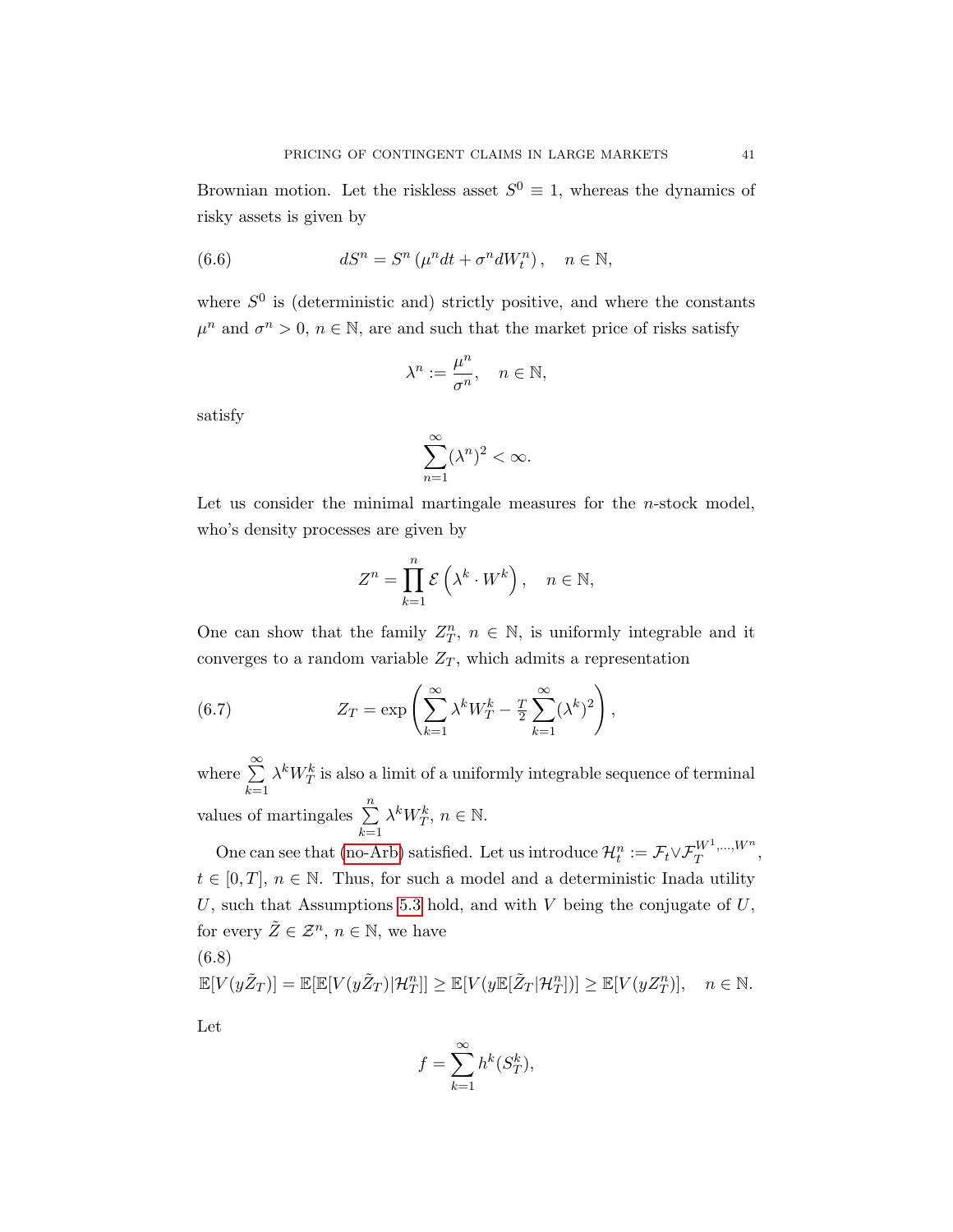where  $h^k$ 's are smooth functions such that  $\sum_{n=1}^{\infty}$  $_{k=1}$  $||h^k||_{\infty} < \infty$ . Then f is demonstratively asymptotically replicable, and

(6.9) 
$$
\lim_{n \to \infty} \mathbb{E}[Z_T^n f] = \mathbb{E}[Z_T f].
$$

Using [\(6.8\)](#page-40-0) and [\(6.9\)](#page-41-7), one can see that Assumption [5.6](#page-26-1) holds.

Since additionally  $\mathbb{E}[Z_T^n] = 1$ , one can show along the lines of Theorem [4.2](#page-17-0) that the set of utility-based prices for  $f$  (in the market with the first  $n$ risky assets) is given by

<span id="page-41-7"></span>
$$
\Pi^{n}(x) = \{ \mathbb{E}\left[Z_{T}^{n}f\right] \}, \quad n \in \mathbb{N}, \quad x > 0.
$$

In the large market, Lemma [6.2](#page-37-3) (and Theorem [4.2\)](#page-17-0) implies that

$$
\Pi(x) = \{ \mathbb{E} [Z_T f] \}, \quad x > 0,
$$

is the set of utility-based prices in the large market. In view of [\(6.9\)](#page-41-7), we have  $\lim_{n \to \infty} \Pi^n(x_n) = \Pi(x)$  for every sequence of strictly positive numbers  $x_n$ ,  $n \in \mathbb{N}$ , convergent to  $x > 0$ , where the convergence is in the sense of Lemma [6.2,](#page-37-3) which in the present settings reduces to convergence of singletons.

#### **REFERENCES**

- <span id="page-41-5"></span>[ARS17] Michail Anthropelos, Scott Robertson, and Konstantinos Spiliopoulos. The pricing of contingent claims and optimal positions in asymptotically complete markets. Ann. Appl. Probab., 27(3):1778–1830, 2017.
- <span id="page-41-6"></span>[BEK05] Pauline Barrieu and Nicole El Karoui. Inf-convolution of risk measures and optimal risk transfer. Finance Stoch., 9(2):269–298, 2005.
- <span id="page-41-0"></span>[BN98] Tomas Björk and Bertil Näslund. Diversified portfolios in continuous time. Europ. Fin. Rev., 1:361–387, 1998.
- <span id="page-41-4"></span>[CKT16] Christa Cuchiero, Irene Klein, and Josef Teichmann. A new perspective on the fundamental theorem of asset pricing for large financial markets. Theory Probab. Appl., 60(4):561–579, 2016.
- <span id="page-41-2"></span>[CT04] Rene Carmona and Michael Tehranchi. A characterization of hedging portfolios for interest rate contingent claims. Ann. Appl. Probab., 14(3):1267–1294, 2004.
- <span id="page-41-1"></span>[DDGP05] Marzia De Donno, Paolo Guasoni, and Maurizio Pratelli. Super-replication and utility maximization in large financial markets. Stochastic Process. Appl., 115(12):2006–2022, 2005.
- <span id="page-41-3"></span>[DDP05] Marzia De Donno and Maurizio Pratelli. A theory of stochastic integration for bond markets. Ann. Appl. Probab., 15(4):2773–2791, 2005.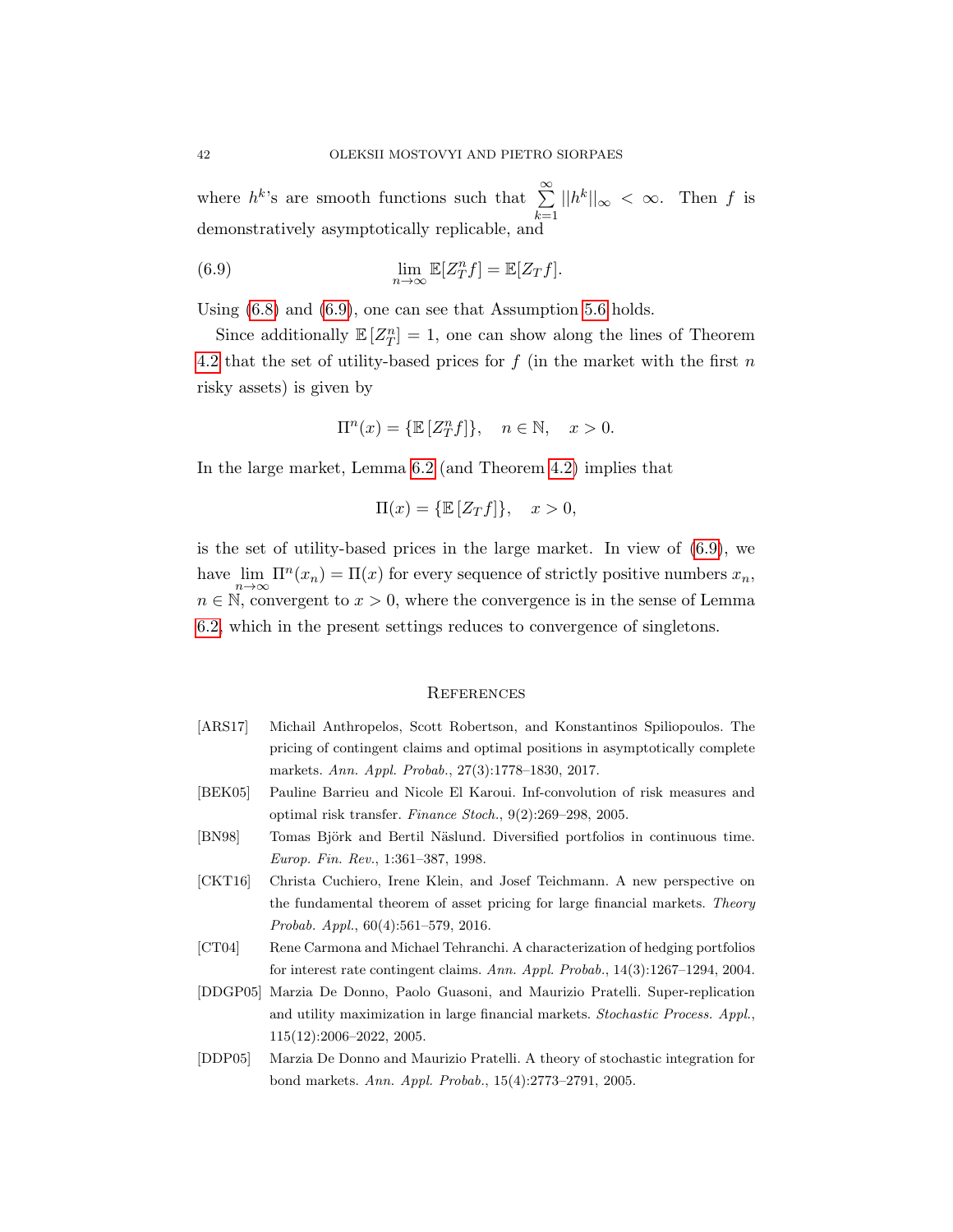PRICING OF CONTINGENT CLAIMS IN LARGE MARKETS 43

- <span id="page-42-11"></span>[DDP06] Marzia De Donno and Maurizio Pratelli. Stochastic integration with respect to a sequence of semimartingales. In Memoriam Paul-André Meyer, Séminaire  $de Probabilités XXXIX$ , pages 119–135, 2006.
- <span id="page-42-13"></span>[DS95] Freddy Delbaen and Walter Schachermayer. The no-arbitrage property under a change of numéraire. Stochastics Stochastics Rep., 53(3-4):213-226, 1995.
- <span id="page-42-12"></span>[DS97] Freddy Delbaen and Walter Schachermayer. The Banach space of workable contingent claims in arbitrage theory. Ann. Inst. H. Poincaré Statist. Probab., 33:113–144, 1997.
- <span id="page-42-15"></span>[DS98] Freddy Delbaen and Walter Schachermayer. The fundamental theorem of asset pricing for unbounded stochastic processes. Math. Ann., 312:215–250, 1998.
- <span id="page-42-0"></span>[ET05] Ivar Ekeland and Erik Taflin. A theory of bond portfolios. Ann. Appl. Probab., 15(2):1260–1305, 2005.
- <span id="page-42-10"></span>[HK04] Julien Hugonnier and Dmitry Kramkov. Optimal investment with random endowments in incomplete markets. Ann. Appl. Probab., 14(2):845–864, 2004.
- <span id="page-42-16"></span>[HKS05] Julien Hugonnier, Dmitry Kramkov, and Walter Schachermayer. On utilitybased pricing of contingent claims in incomplete markets. Math. Finance, 15(2):203–212, 2005.
- <span id="page-42-9"></span>[Kar19] Constantinos Kardaras. Stochastic integration with respect to arbitrary collections of continuous semimartingales and applications to Mathematical Finance. arXiv:1908.03946 [math.PR], 2019.
- <span id="page-42-1"></span>[KK94] Yuri Kabanov and Dmitry Kramkov. Large financial markets: asymptotic arbitrage and contiguity. Probab. Theory Appl., 39(1):222–229, 1994.
- <span id="page-42-2"></span>[KK98] Yuri Kabanov and Dmitry Kramkov. Asymptotic arbitrage in large financial markets. Finance Stoch., 2:143–172, 1998.
- <span id="page-42-5"></span>[Kle00] Irene Klein. A fundamental theorem of asset pricing for large financial markets. Math. Finance, 10:443–458, 2000.
- <span id="page-42-6"></span>[Kle03] Irene Klein. Free lunch for large financial markets with continuous price processes. Ann. Appl. Probab., 13(4):1494–1503, 2003.
- <span id="page-42-7"></span>[Kle06] Irene Klein. Market free lunch and large financial markets. Ann. Appl. Probab., 16(4):2055–2077, 2006.
- <span id="page-42-8"></span>[KLPO14] Irene Klein, E. Lepinette, and L. Perez-Ostafe. Asymptotic arbitrage with small transaction costs. Finance Stoch., 18(4):917–939, 2014.
- <span id="page-42-14"></span>[Kra94] Dmitry Kramkov. Optional decomposition of supermartingales and hedging contingent claims in incomplete security markets. Probab. Theory Related Fields, 105:459–479, 1994.
- <span id="page-42-4"></span>[KS96a] Irene Klein and Walter Schachermayer. Asymptotic arbitrage in non-complete large financial markets. Teory Probab. Appl., 41(4):927–934, 1996.
- <span id="page-42-3"></span>[KS96b] Irene Klein and Walter Schachermayer. A quantitative and a dual versions of the Halmos-Savage theorem with applications to mathematical finance. Ann. Probab., 24(2):867–881, 1996.